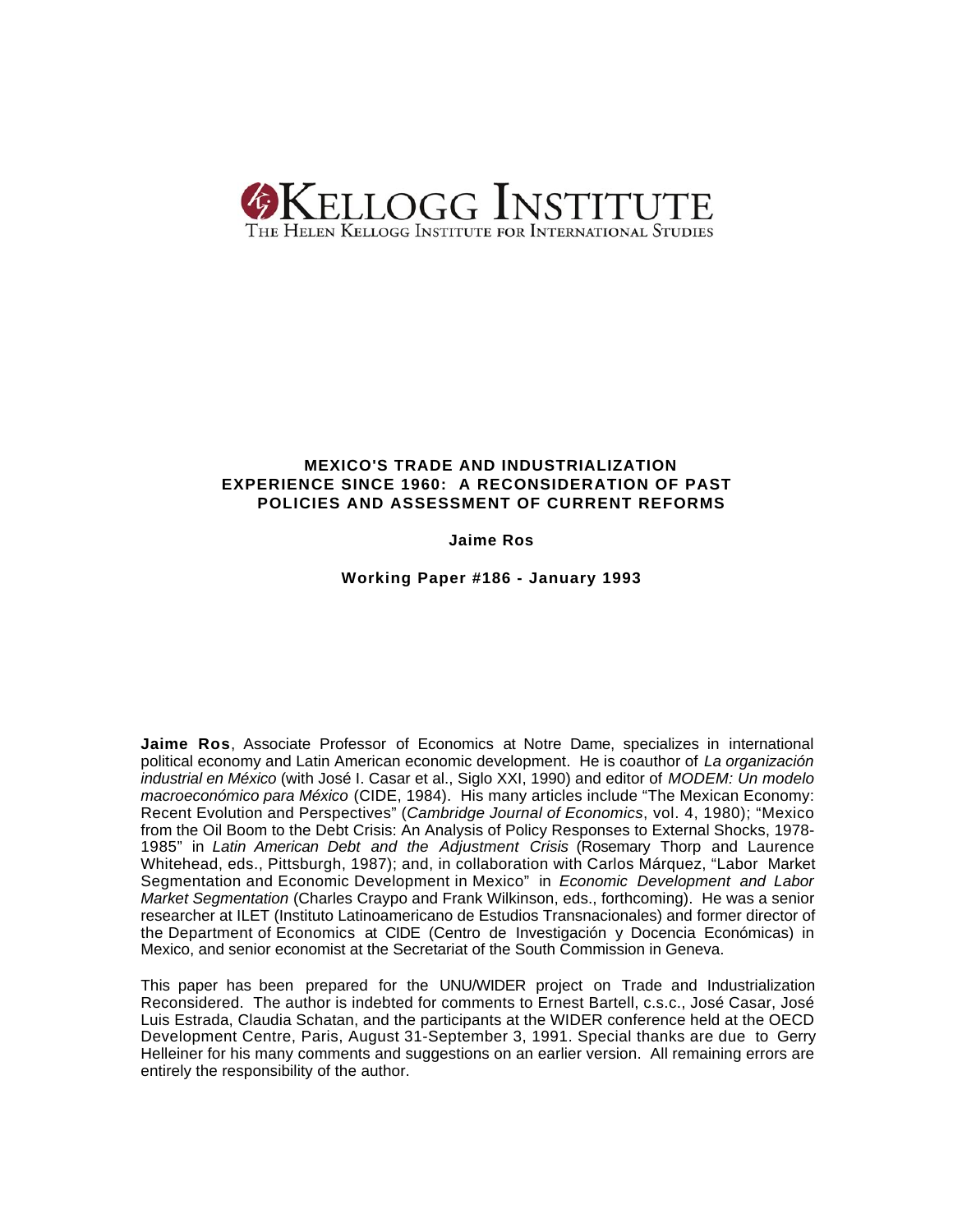### **ABSTRACT**

As are many other developing countries, but perhaps faster and farther than most of them, Mexico has been moving in the 1980s toward a liberalized trade regime after a long period of import subsitution industrialization. Compared to other experiences, and especially to those which are also well advanced in this process such as Chile and Bolivia in Latin America, the Mexican case shows a number of singular features which, over a longer time span, will probably make it a unique case of economic and political success in terms of the smoothness of its transition, given the small adjustment costs involved and the virtual absence of political tensions and resistance to change. This paper argues that—besides the critical role of non-economic factors, including geography and politics—this outcome can largely be attributed to the success that Mexico had with import substitution industrialization and, perhaps more paradoxically, to the very adverse macroeconomic conditions under which trade reform was undertaken in the 1980s. At the same time, and for related reasons, the paper is rather skeptical about the long-term benefits that the particular form of trade liberalization adopted is likely to bring.

#### **RESUMEN**

Al igual que muchos otros países en desarrollo pero quizás más rápidamente y más lejos que la mayoría de ellos, México ha avanzado en la década de los ochentas hacia un régimen comercial más liberal después de un largo período de industrialización por sustitución de importaciones. Comparado con otras experiencias, y especialmente con las de Chile y Bolivia en Latinoamérica que se encuentran muy avanzados en este proceso, el caso mexicano presenta cierto número de rasgos particulares que a la larga probablemente lo convertirán en un caso único de éxito económico y político, dada la suavidad de su transición, los bajos costos de ajuste y la ausencia virtual de resistencia al cambio y tensiones políticas. Este trabajo argumenta que—además del papel crítico de los factores no económicos, incluyendo la geografía y la política—este tipo de transición puede explicarse por la no menos exitosa experiencia que tuvo México con la industrialización por sustitución de importaciones y, quizás más paradójicamente, por las condiciones macroeconómicas tan adversas bajo las cuales se llevó a cabo la reforma comercial en la década de los ochentas. Al mismo tiempo y, por razones relacionadas con lo anterior, este trabajo se muestra escéptico en relación con los beneficios de largo plazo que puede traer consigo la forma particular de liberalización comercial adoptada.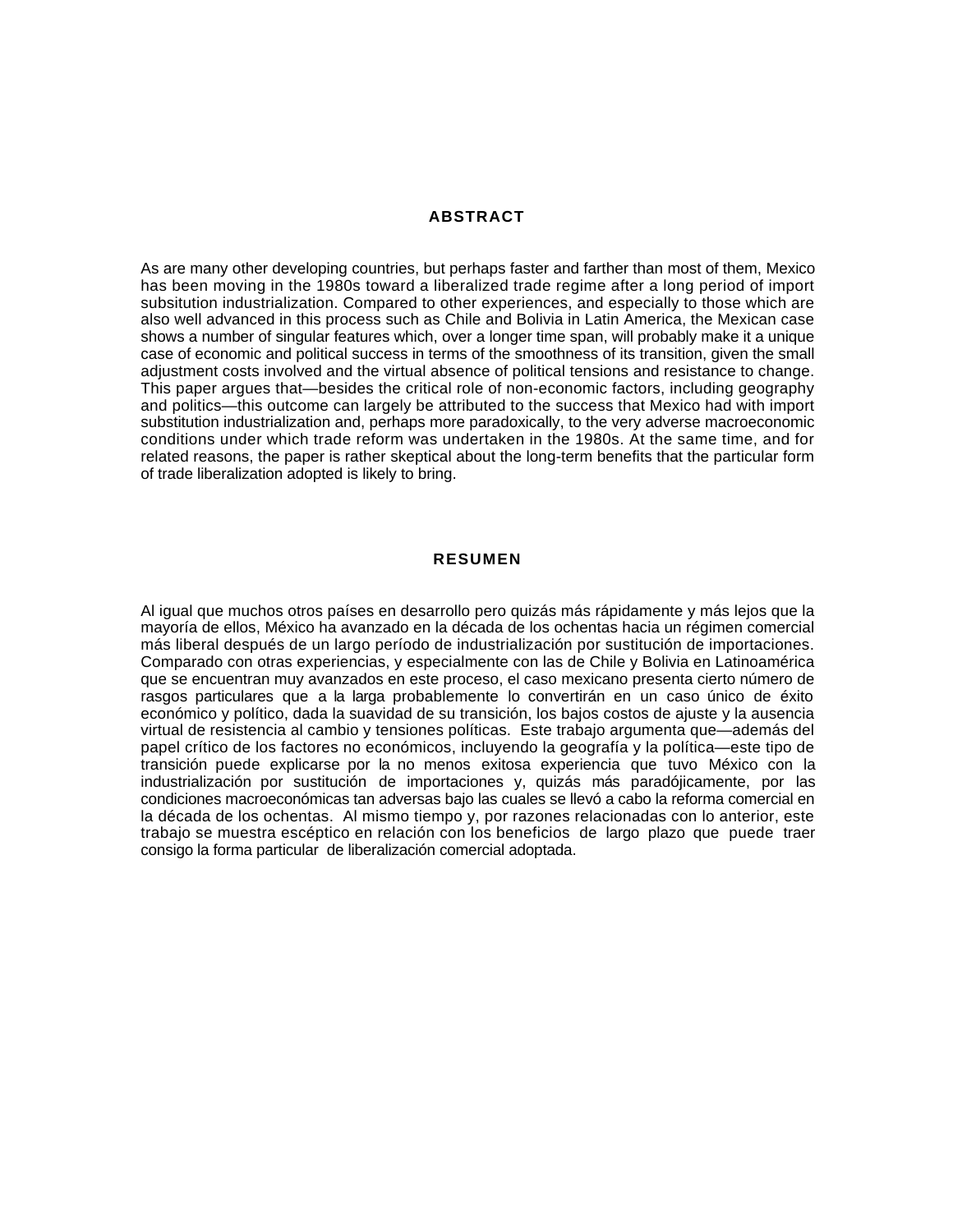As are many other developing countries in Latin America and elsewhere, but perhaps faster and farther than most of them, Mexico has been moving in the 1980s toward a liberalized trade regime after a long period of import substitution industrialization. Compared to other countries, and especially to those that are also well advanced in this process, such as Chile and Bolivia in Latin America, the Mexican case shows a number of singular features which, over a longer time span, will probably make it a unique case of economic and political success in terms of the smoothness of its transition, given the small adjustment costs involved and the virtual absence of political tensions and resistance to change.

This paper argues that—besides the critical role of non-economic factors, including geography and politics—this outcome can largely be attributed to the success that Mexico had with import substitution industrialization and, perhaps more paradoxically, to the very adverse macroeconomic conditions under which trade reform was undertaken in the 1980s. At the same time, and for related reasons, the paper is rather skeptical about the long-term benefits that the particular form of trade liberalization adopted is likely to bring.

The development of this argument requires a reconsideration of the industrial development experience before the 1980s. This is the task addressed in section 1, which looks at Mexico's trade and industrial policies since 1960, focusing in particular on the dynamic costs and benefits of its particular policy regime. This analysis is followed in section 2 by an overview of macroeconomic adjustment and trade policy reform in 1980s, and a preliminary assessment of the multiple impacts of trade liberalization. A concluding section summarizes the paper's main findings.

### **I. INDUSTRIALIZATION EXPERIENCE: THE POLICIES AND THEIR OUTCOME**

#### **The Trade and Industrial Policy Regime: An Overview**

Since 1960, three broad phases can be distinguished in the evolution of industrial and trade policies (see table 1.1). During the sixties, when import substitution had already been completed in most non-durable consumer goods and light intermediates, industrial and trade policies emphasized almost exclusively the local development of the durable consumer goods, the heavy intermediate goods and the capital goods industries.<sup>1</sup> The protectionist regime relied

<sup>&</sup>lt;sup>1</sup> For a description of industrial policy during this period, see King (1970), CEPAL-NAFINSA (1971), Villarreal (1976), and Solís (1980).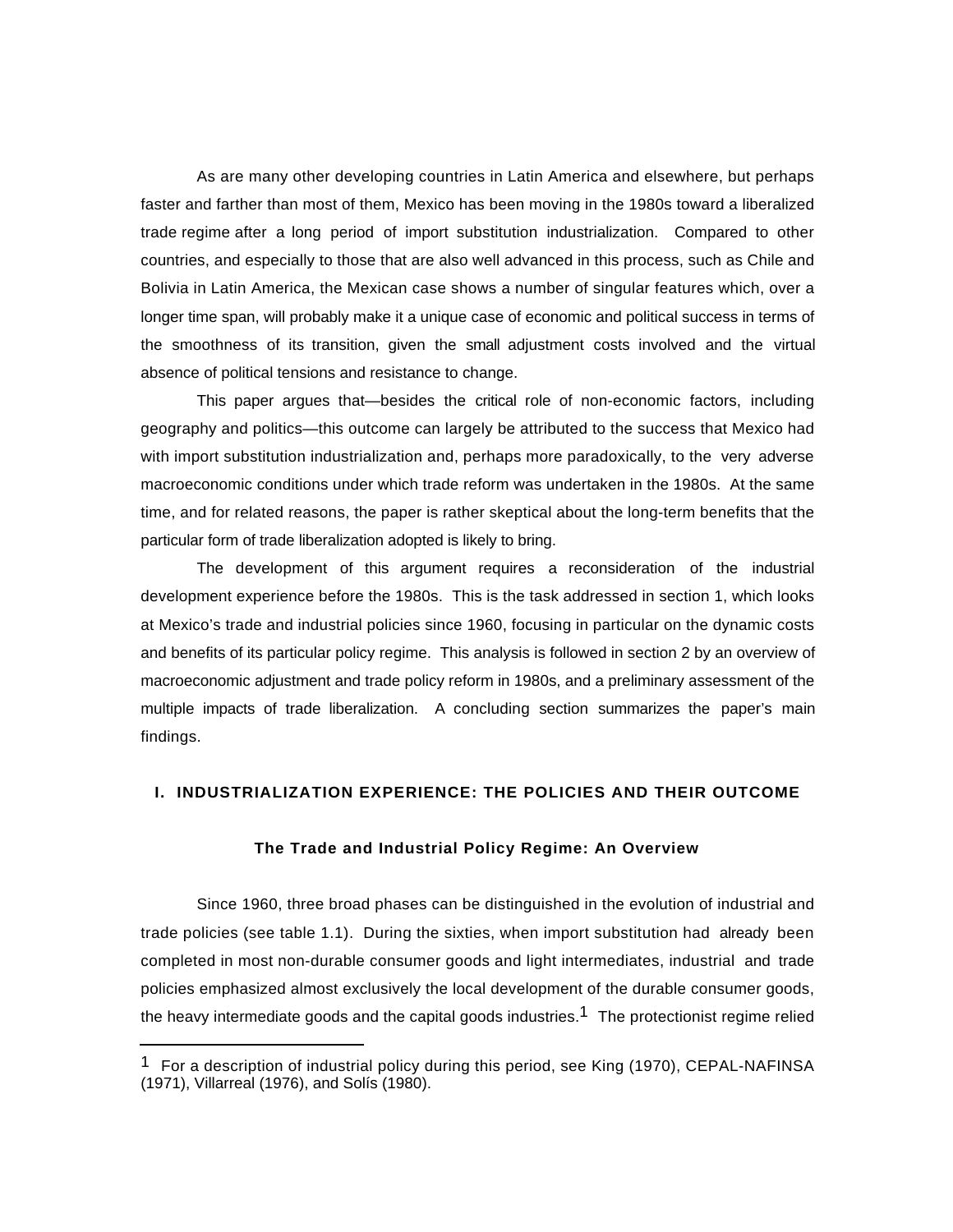increasingly on import licenses, which were granted essentially on criteria of availability of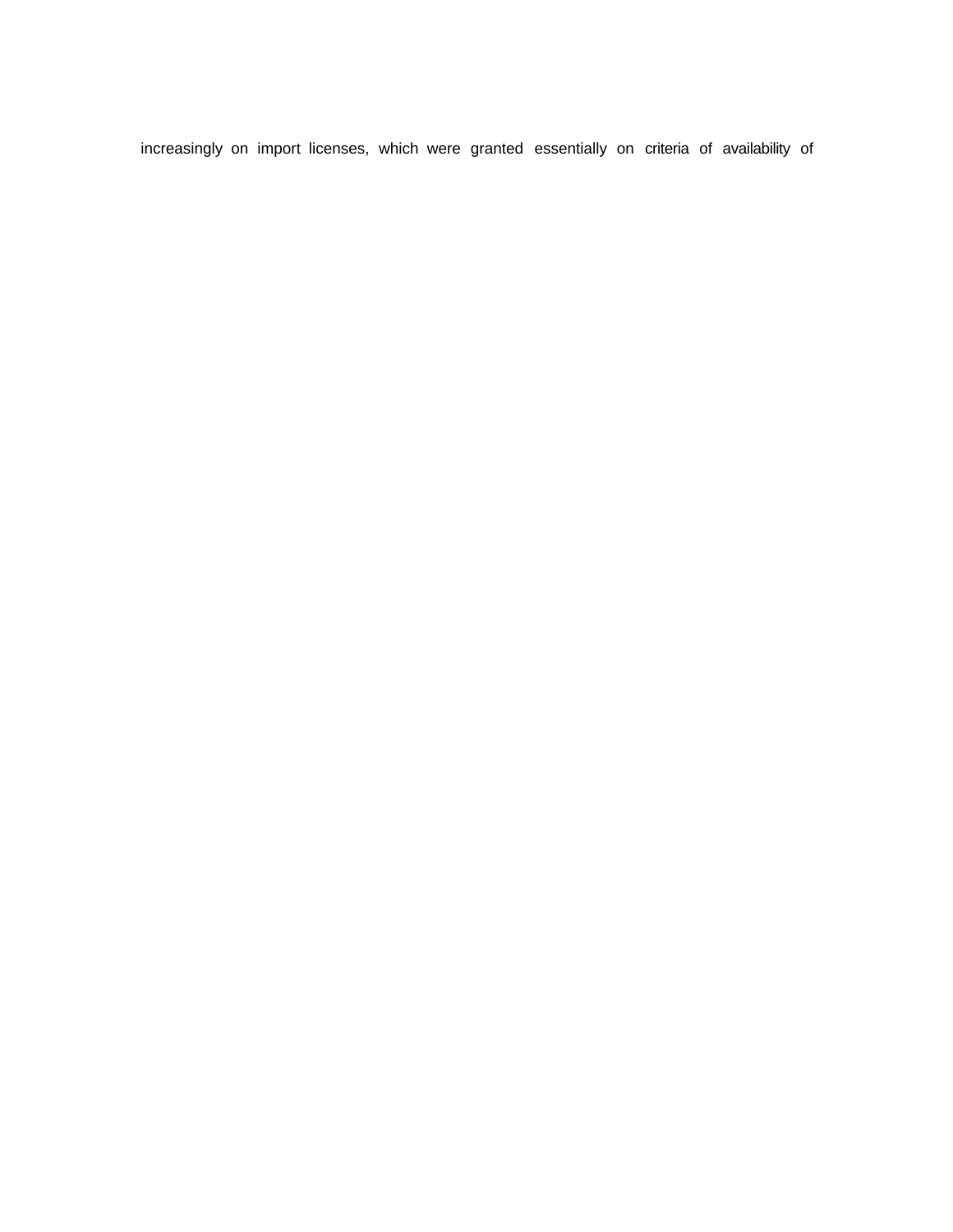|                                                    | 1961-1970        | 1971-1975   | 1976-1981   | 1982-1990   |
|----------------------------------------------------|------------------|-------------|-------------|-------------|
| Annual growth rates (%)                            |                  |             |             |             |
| <b>GDP</b>                                         | 7.0              | 6.5         | 6.9         | 0.8         |
| Consumer prices                                    | 3.5 <sup>a</sup> | 12.1        | 22.3        | 69.8        |
| % of GDP                                           |                  |             |             |             |
| Investment/GDP ratio                               | 18.7             | 20.3        | 22.2        | 17.7        |
| Operational fiscal deficit                         | 1.4 <sup>b</sup> | 3.4         | 4.6         | 1.1         |
| Indices 1978=100<br>(initial/end of period values) |                  |             |             |             |
| Real exchange rate <sup>C</sup>                    | 104.7/89.7       | 87.8/80.3   | 89.8/78.9   | 118.7/91.1  |
| Real exchange rate <sup>d</sup>                    | 103.9/96.9       | 96.1/91.5   | 97.0/82.3   | 126.0/99.4  |
| Real effective exchange rate <sup>e</sup>          | na/80.6          | 81.3/76.0   | 83.3/73.2   | 100.2/99.5  |
| Relative unit labor costs <sup>t</sup>             | na/96.7          | 102.1/124.0 | 119.0/128.2 | 83.1/83.9   |
| Import value under licenses (%)                    |                  |             |             |             |
| (initial/end of period value)                      | 53.8/68.3        | 67.7/68.4   | 90.4/85.5   | 100.0/19.79 |

## **Macroeconomic and Trade Policy Indicators, 1960-1990**

**TABLE 1.1**

a Based on private consumption deflator. b 1965-1970.

 $c$  US wholesale prices/Mexico's consumer prices.  $d$  Relative wholesale prices (US-Mexico).

 $e$  Banco de Mexico, based on consumer prices.  $f$  Mexico's manufacturing / US business sector. g 1988.

Sources: Banco de México: *Indicadores económicos*; Presidencia de la República: Criterios generales de política económica; OECD (for US unit labor costs).

domestic supplies. Thus, tariff protection became less important compared to the previous two decades. These instruments combined with a number of other policies to promote local industrial integration, including the establishment of domestic content requirements (DCRs) in the automobile industry (1962), the yearly publication of lists of industrial products with potential for import substitution, and "fabrication programs" in the heavy intermediates and capital goods sectors, designed to promote local industrial integration through sector or firm-specific fiscal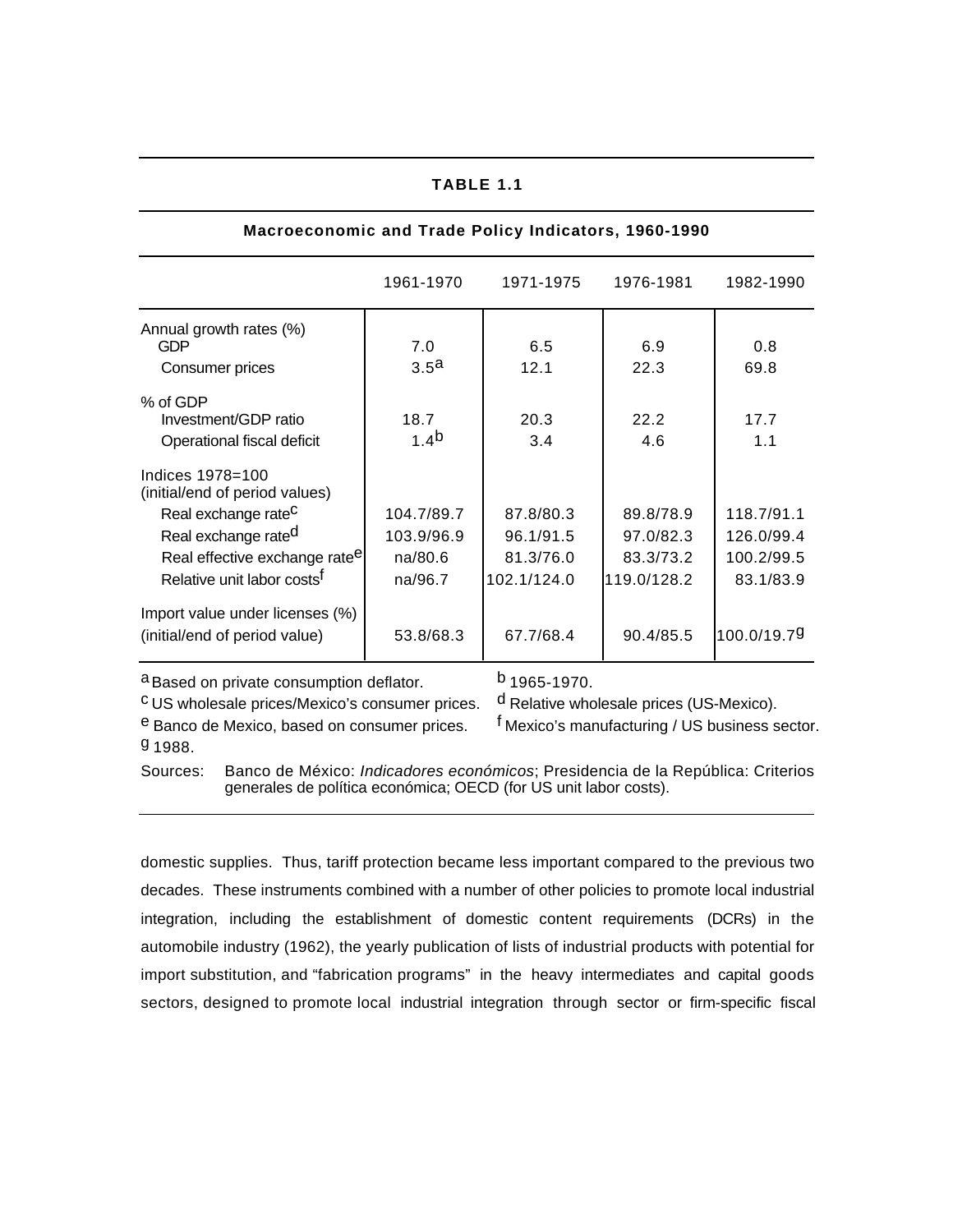incentives and import licenses. $2$  Export promotion policies, on the other hand, were virtually absent in this period, except for the establishment in the mid 1960s of the "maquiladora" program, a special free trade and investment regime for export-processing plants along the northern border region.

The exchange rate regime had been characterized since 1954 by a fixed nominal rate (which was to last until August 1976) and a rather stable real exchange rate up to 1973, which showed a real appreciation of the Mexican peso at a slow pace of less than 1 percent per year during 1960s. More generally, a prudent macroeconomic management successfully oriented fiscal and monetary policies to the achievement of price stability and fast economic growth. Thus, this decade of "stabilizing development" (desarrollo estabilizador)—the golden age of Mexico's post-war development experience—recorded an average inflation rate of 3.5 percent per year and unprecedented rates of overall economic growth.

In the early 1970s, industrial policy diversified its objectives to include export promotion and the strengthening of international competitiveness, the development of capital goods industries, regional decentralization of industrial activities, and foreign investment regulation (see, in particular, CEPAL, 1979; Solís, 1980; and the Plan Nacional de Desarrollo Industrial 1979-82). The new priorities were reflected in a number of policy reforms. Export promotion policies included the establishment in 1971 of export subsidies called Certificados de Devolucíon de Impuestos (CEDIS), and of tariff rebates on imported inputs of exporting firms, the expansion of short-term export credits provided by FOMEX (Fondo para el fomento de las exportaciones de productos manufacturados), the creation in 1972 of FONEI (Fondo de equipamiento industrial) for the financing of export-oriented investments, and the formation in 1970 of IMCE (Instituto Mexicano de Comercio Exterior) to strengthen export promotion efforts and facilitate access to international markets. From 1977 to 1981, a number of trade reforms replaced import licenses with tariffs with the aim of reducing the anti-export bias of the protection regime and increasing industrial efficiency. In addition, a second generation of fabrication programs and other sectorspecific policies—such as the 1977 automobile industry program and the 1981 program for microcomputers—tended to condition import protection and fiscal incentives on the achievement

<sup>2</sup> General fiscal incentives, provided in the framework of the 1955 Law for the Development of New and Necessary Industries, also played a role, albeit a relatively minor one and secondary to trade protection. Another feature of the period is the reduction of the State's promotional action in the field of industrial financing and through the establishment of public enterprises, both of which had been decisive in the earlier industrialization phases. These roles were increasingly taken over by domestic private banks in long-term financing and by direct foreign investment in the fastest growing manufacturing industries.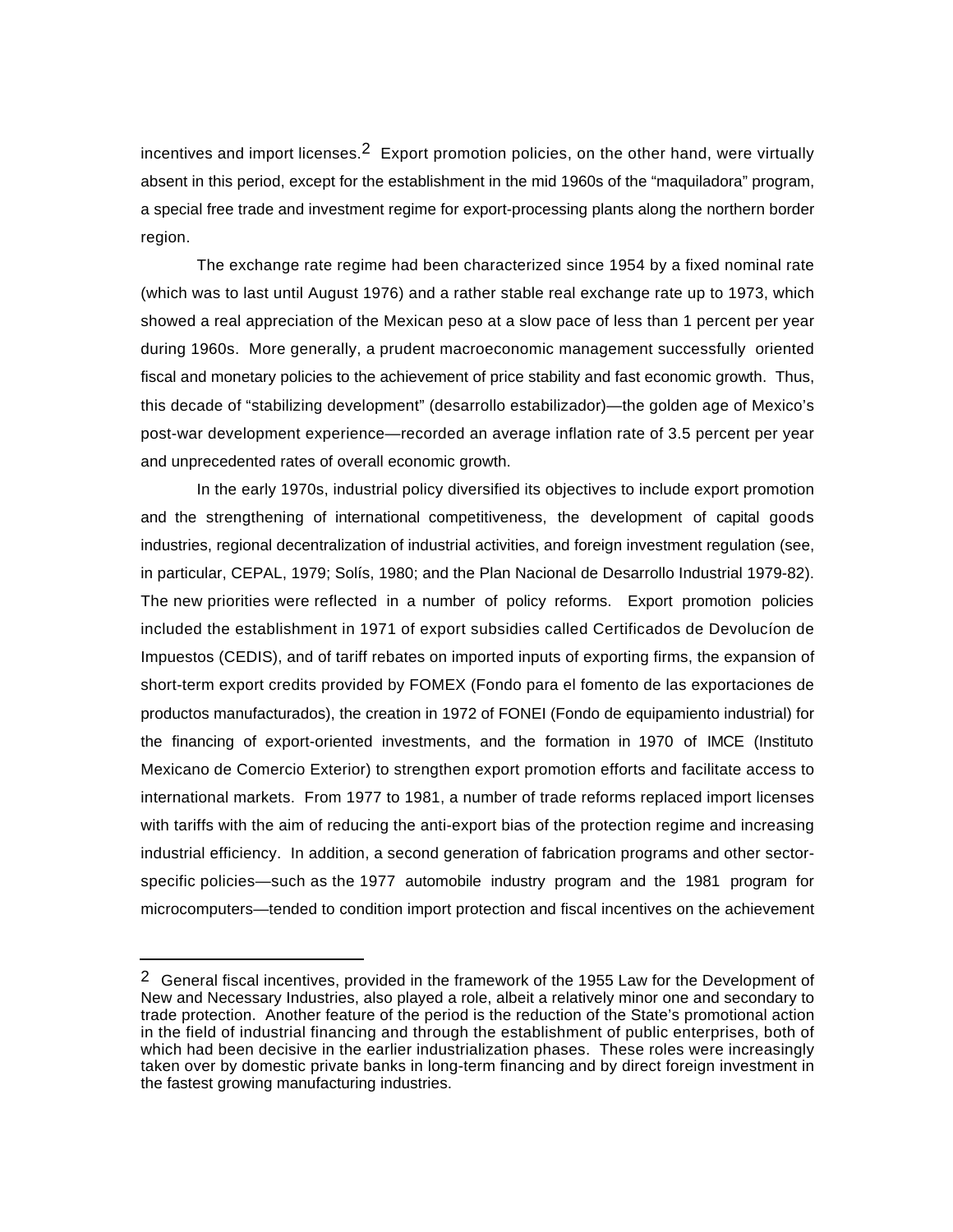of domestic price and export targets, a move that was often accompanied by the relaxation of DCRs and their substitution for "foreign exchange budgets" (see section 2 below).

The concern for promoting a domestic capital goods industry<sup>3</sup> inspired the 1973 tariff reforms, which increased the levels of protection for that industry, and the replacement in 1975 of Rule XIV of the tariff legislation, which had traditionally provided subsidies on imported machinery and equipment, by subsidies on imported machinery for the production of new capital goods. Fiscal incentives were revised and, through a unified framework (CEPROFIS, Certificados de Promoción Fiscal), afforded preferential treatment to the production and purchase of domestic capital goods, to small firms, and to regionally decentralized activities. The period also witnessed a reactivation of the role of development banks in industrial financing and of public investments in the oil, petrochemicals, steel, and some capital goods industries. The 1973 Law on Foreign Investment redefined the rules for the participation of foreign investors, including a general 49 percent restriction on foreign ownership.4

The macroeconomic environment, however, became highly unstable in the 1970s and often neutralized the incentives provided by industrial policy. The re-emergence of inflation and periodic episodes of foreign exchange difficulties made the real exchange rate highly volatile compared to the previous decade. The peso appreciated strongly in real terms during the fiscal expansion from 1972 to 1975 and during the oil boom from 1977 to 1981. These periods induced an increased use of quantitative import restrictions (1974, 1976-77, and 1981-82), and were followed by an exchange rate crisis, sharp devaluations, and recession-led adjustments in the balance of payments.

A comparison with the import substitution regime of the 1960s suggests that the reforms of the 1970s transformed the old arrangements into a hybrid three-tiered system which comprised:

<sup>3</sup> Mexico's production of capital goods lagged considerably behind other semi-industrial economies. As the NAFINSA-ONUDI (1985) study found over 90 percent of Mexico's market for machine tools was supplied from abroad, compared to only 20 percent in Brazil and 44 percent in Korea, countries which in addition exported 27 percent and 20 percent respectively of their local production of machine tools.

<sup>4</sup> The National Foreign Investment Commission (NFIC)—a regulatory agency established by the Law—was empowered, however, to modify this general rule and to grant authorization for a higher percentage when such an investment was considered beneficial for the economy. In practice, the Law was to apply to *new* foreign investment projects, since the NFIC allowed those businesses that were wholly foreign-owned prior to the adoption of the Law, to retain their existing capital structure. In approving new investment projects, and waiving the 49 percent limit, the NFIC was to consider a number of criteria including their complementarity with national capital, technology transfer, balance of payments, and employment effects.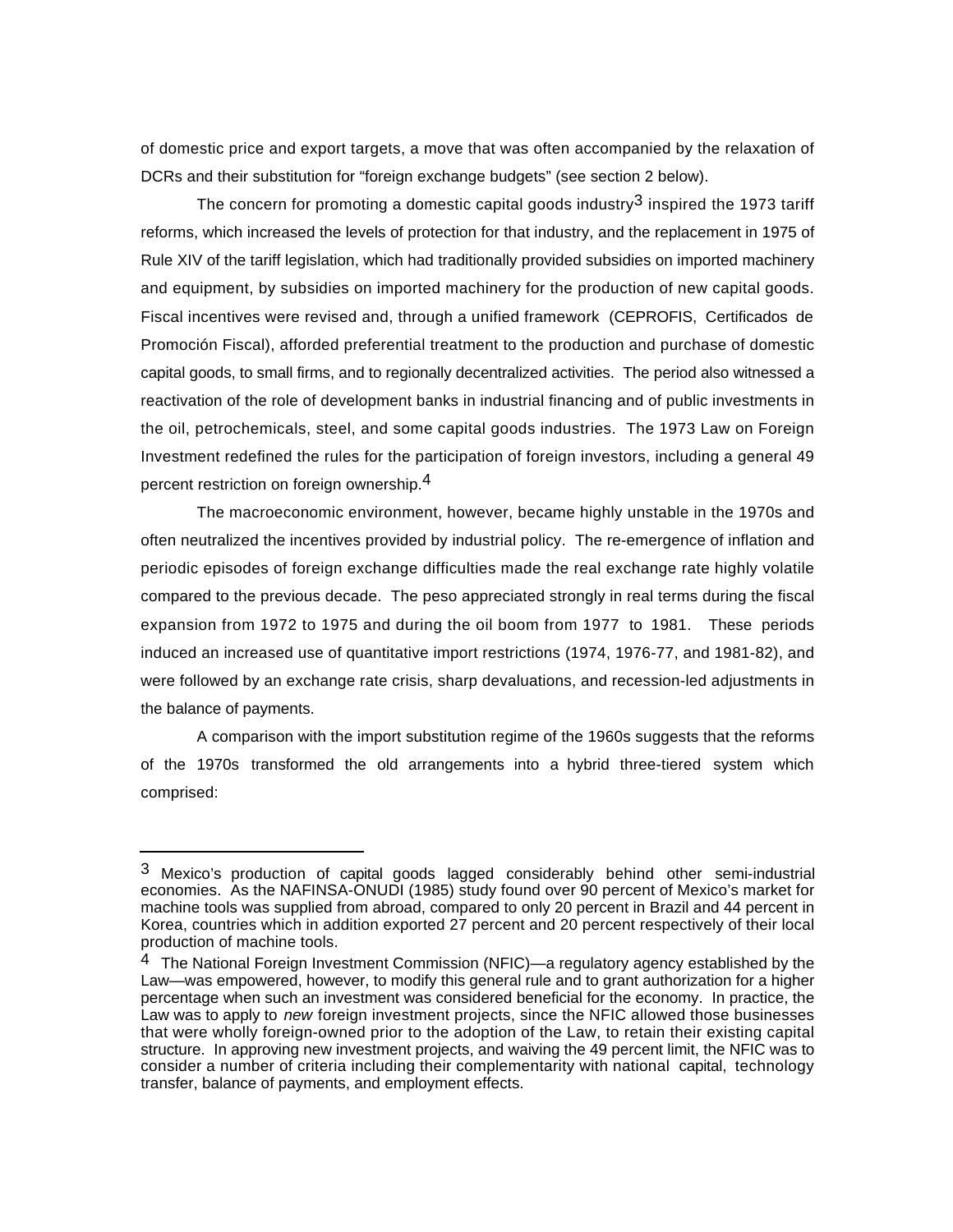- a) A scheme of export promotion through import protection in sectors under specific industrial programs (automobile, microcomputers, and a number of heavy intermediates and capital goods). These industries were protected through import licenses in the domestic market while, at the same time, they were given partial and increasing access to inputs at international prices and quality in exchange for export commitments. They enjoyed, generally, the highest levels of effective protection in the economy (see below).
- b) An export-oriented system for the maquiladora plants in the northern border—the expansion of which to other regions was facilitated throughout the 1970s—under a de facto free trade regime for the imported inputs to be processed and exported, albeit with restrictions against selling in the domestic market.<sup>5</sup> This sector is thus virtually de-linked from the rest of the Mexican economy, with a share of value added in gross output on the order of 23 percent and importing over 98 percent of its material inputs. Laborintensive, low-paid assembly of electronic components and apparel are the quintessential maquiladora industries.
- c) A traditional import-substitution regime in the rest of manufacturing (mostly consumer goods and light intermediates) only modified by the presence of some export promotion incentives. These sectors generally enjoyed lower effective protection rates, sometimes negative, than those of the first group.

The changing structure of incentives associated with the evolving industrial and trade policies is summarized in table 1.2, showing estimates of nominal and effective protection rates—those available on a broadly comparable basis—for 1960, 1970, and 1980. As shown in the table, protection levels escalated significantly with the degree of manufacturing, especially among consumer durable and capital goods,  $6$  and did so increasingly over time, both between manufacturing and the primary sector and within the industrial sector itself, where the position of consumer goods worsened and that of consumer durables and capital goods improved. The main bias against the primary activities has not been suffered by agriculture—largely as a consequence of guaranteed prices and input subsidies—except from the mid 1960s to the mid 1970s, when effective protection turned from positive to negative in this sector and apparently contributed to its economic slowdown. Rather, it has been the mining, and especially the oil sector, which since the mid 1970s have subsidized heavily, through low energy prices, the rest of the Mexican economy.

It has often been noted that Mexico's protection rates have been relatively moderate among Latin American countries and other developing economies (see Balassa et al., 1971; Little

<sup>5</sup> Permission to market up to 40 percent of the product in Mexico is granted in some cases. These products fall into the "807" Section of the US Tariff Schedule, which allows products assembled abroad to re-enter the US without tariffs on the US-made components.

<sup>6</sup> Escalation within the manufacturing sector in 1960 and 1970 is, however, almost fully explained by the high protection rates for the automobile industry. In 1980, it also reflects the increase that took place in the 1970s in effective protection for the goods industry.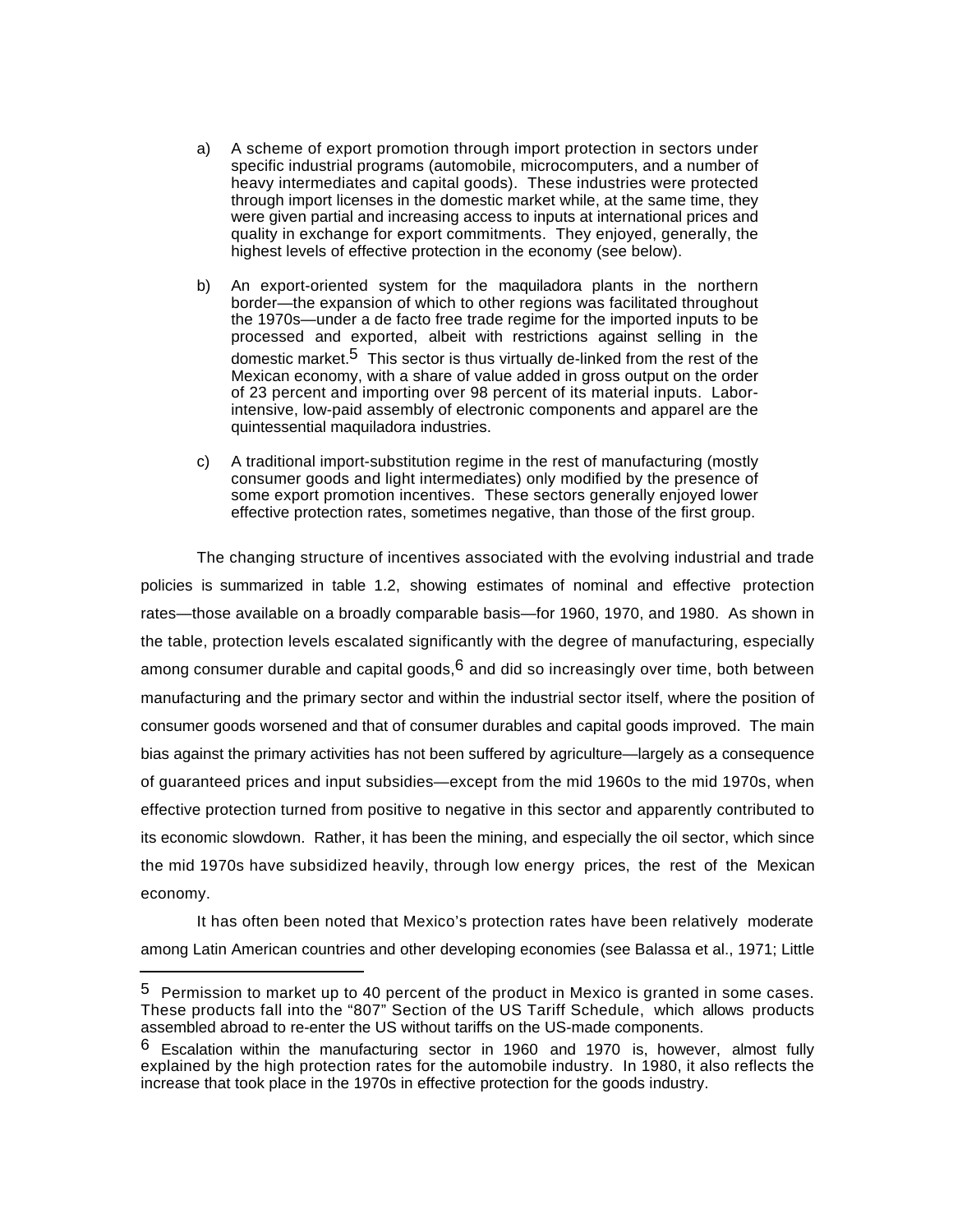et al., 1970; Ten Kate and Wallace, 1980). This feature has been attributed to the fact that, in spite of an extensive use of quantitative restrictions, a degree of domestic price discipline has been enforced by the threat of smuggling and potential competition through a several thousand kilometer border with the US economy, as well as by the role of price controls in manufacturing and guaranteed prices in agriculture.

This evidence on protection rates is consistent with the rather low but increasing estimates of the static costs of Mexico's protectionist policies. The costs of protection in 1960 were estimated by Bergsman (1974) at 2.5 percent of GDP, with only 0.3 percentage points having its origin in resource misallocation effects (the rest, 2.2 percentage points, being attributed to "X-inefficiency" plus monopolistic rents). In a subsequent study, the World Bank (1977) suggested that policy changes since 1960 may have increased the sum total of these costs by 2.5 percentage points of the manufacturing value added.

|                                                                                                                   | 1960                                 | 1970                                 | 1980                                 |
|-------------------------------------------------------------------------------------------------------------------|--------------------------------------|--------------------------------------|--------------------------------------|
| Agriculture<br>Mining                                                                                             | 3.0<br>$-0.2$                        | $-1.4$<br>$-12.3$                    | 18.5                                 |
| Oil                                                                                                               | $-7.9$                               | 5.3                                  | $-82.03$                             |
| Manufacturing<br>Consumer goods<br>Light intermediates<br>Heavy intermediates<br>Cons. durables and capital goods | 46.6<br>40.1<br>42.7<br>38.1<br>85.2 | 36.9<br>28.4<br>15.1<br>41.4<br>77.1 | 33.1<br>5.2<br>39.4<br>53.2<br>108.9 |
| Average nominal protection 1                                                                                      | 15.1                                 | 13.1                                 | $9.0 - 14.02$                        |
|                                                                                                                   |                                      |                                      |                                      |

#### **TABLE 1.2**

**Effective Protection Rates (%), 1960-1980**

Notes: 1 All tradables. <sup>2</sup>Excludes oil. <sup>3</sup>Oil extraction.

Sources: Bueno (1971) for 1960; Ten Kate and Wallace (1980) for 1971; Ten Kate and de Mateo (1989) for 1980. Figures refer to implicit rates without exchange rate adjustment. Treatment of non-tradables follows Balassa's modified method for 1960 and 1970 (value added of non-tradables is assumed not to change) and Balassa's original method for 1980 (prices of non-tradables are assumed not to change).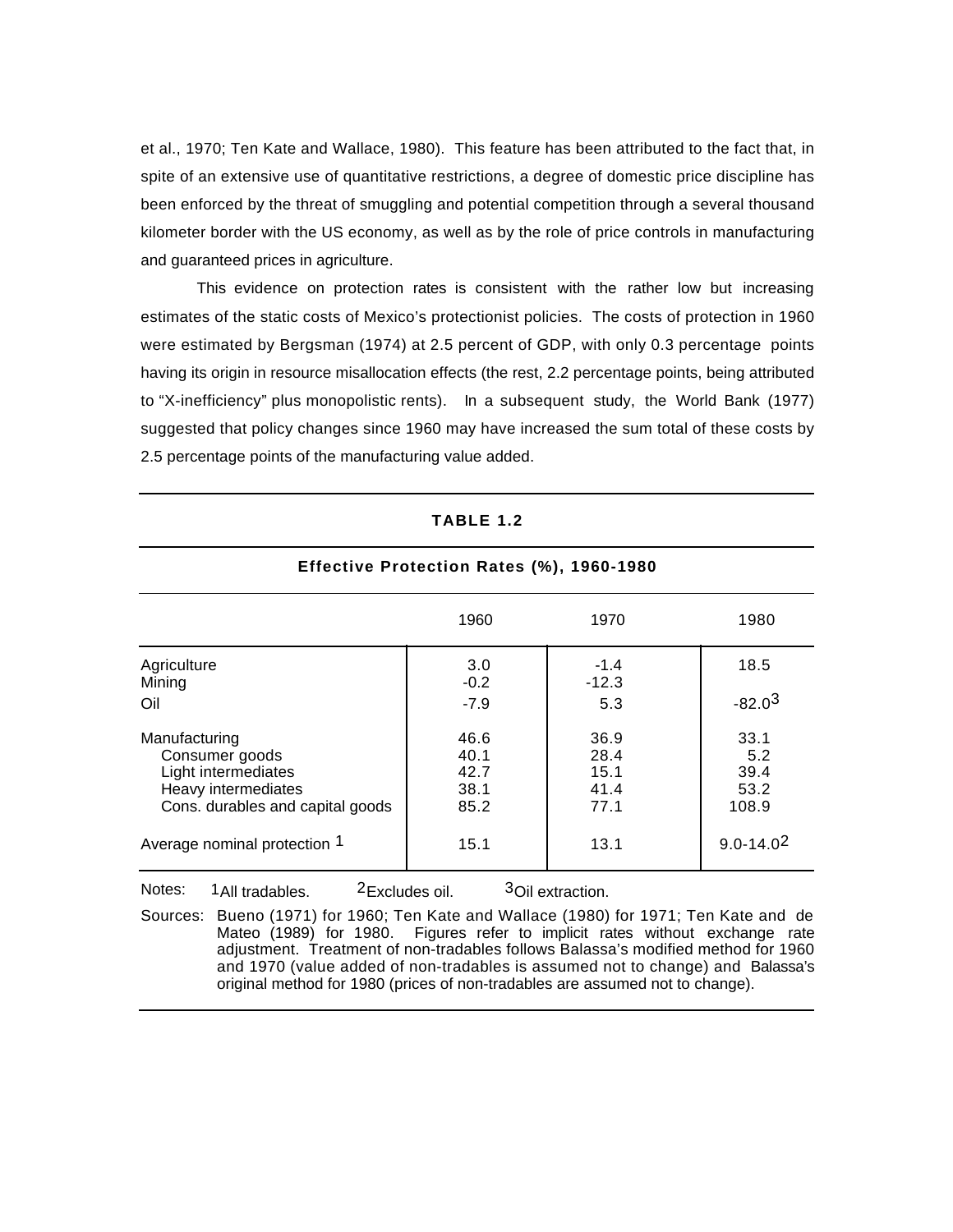We shall leave a detailed analysis of the period since 1982 for section 2, but it is worth noting that the decade has witnessed the emergence of a new trade policy regime in the midst of severe adjustments to the 1982 debt crisis and the 1986 collapse of the international oil market. These adjustments led to unprecedented peaks in the real exchange rate (together with a rather high variability), the collapse of the real and dollar value of domestic wages, very high rates of inflation, and a deep and prolonged economic slowdown.

## **The Pattern of Industrial Growth**

Trade and industrial policies provided a number of incentives to the expansion of manufacturing industries, especially to those which in the early 1960s were infant industries in the heavy intermediates and consumer durables and capital goods sectors. These incentives are embodied in the structure of protection presented in table 1.2 and reflect the influence of energy and agricultural price policies together with overall macroeconomic management as much as the role of the trade regime. We now focus on how the industrial sector responded to them by looking at the sources of demand and supply expansion and the evolution of industrial structure.

#### **Sources of Market Expansion**

l

Tables 1.3 and 1.4 show the growth of manufacturing output and its main subsectors, together with the sources of demand expansion since 1960. From 1960 to 1980, industrial expansion proceeded at a sustained rapid pace, continuing and even exceeding the high growth rates achieved in the previous two decades. The speed and stability of the growth process is outstanding among post-war developing countries and placed Mexico, with Brazil, at the top of the growth table among the larger Latin American economies.

Mexico followed a large-country pattern of industrialization (see Chenery et al., 1986), i.e., the rapid expansion of domestic markets was the major source of industrial growth.<sup>7</sup> The changing structure of industrial output—showing a rapidly increasing share of heavy intermediates, and consumer durables and capital goods—has to be interpreted in this light. However, the 1960s also recorded an intense import substitution process which significantly contributed to the expansion of those sectors. Those showing the largest reductions in import coefficients and the highest growth rates were the automobile industry, machinery and electrical appliances, rubber, and chemicals. Although export markets made a much smaller contribution

 $\frac{7}{1}$  The 1980s are no exception since the contraction of domestic demand has meant a prolonged period of industrial stagnation. For a detailed analysis of the 1980s, see section 2.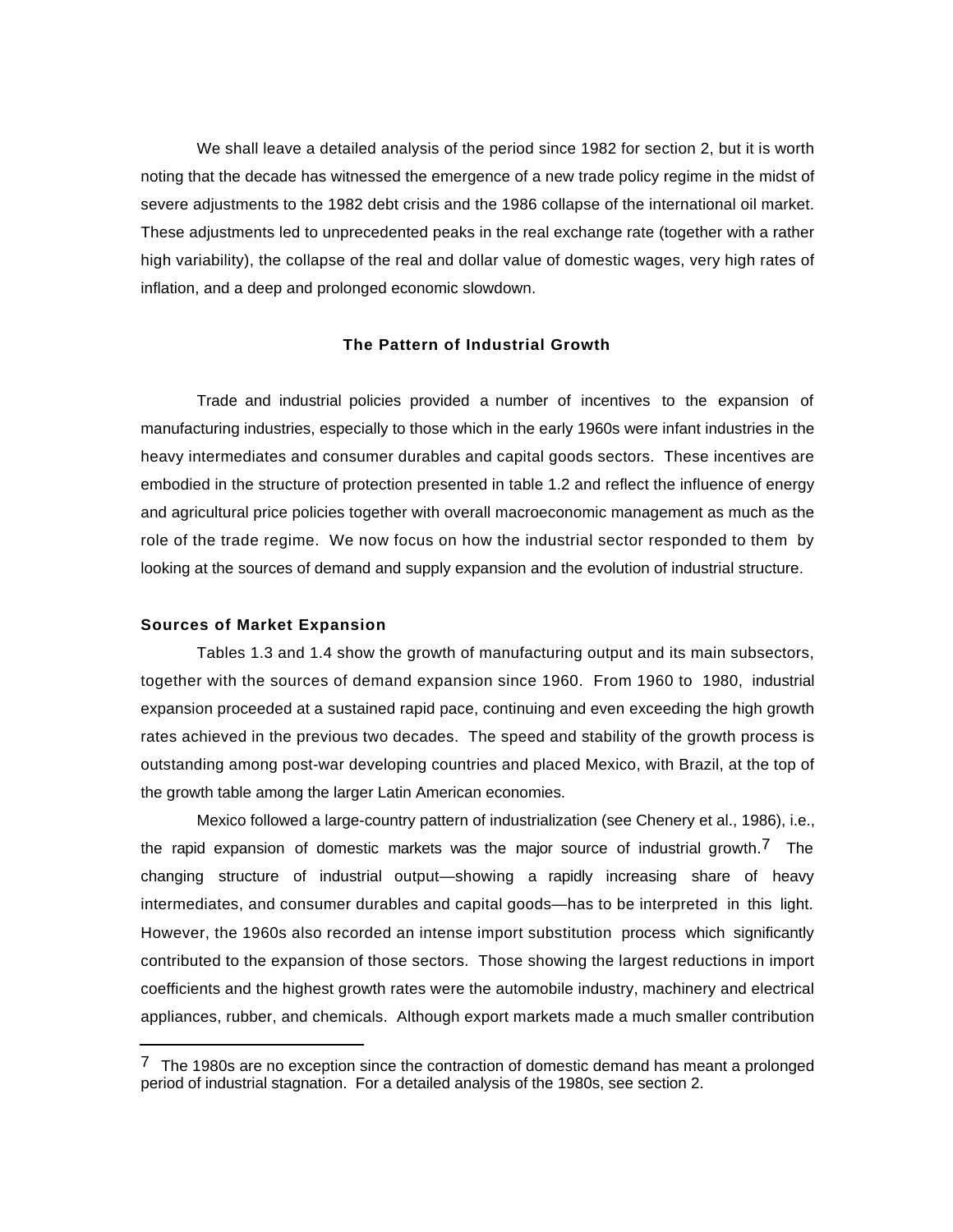and the export-output ratio tended to decline on average, the decade also witnessed the beginning of a process which was to become more important in the first half of the 1970s, i.e., a substantial increase of export coefficients in the consumer durables and capital goods sectors, and the development of the maquiladora assembly plants in the northern border region. Transnational companies (TNCs) were prominent in the expansion of the leading sectors, particularly in three of the four fastest growing industries (automobiles, non-electrical machinery, and electrical appliances), and significant and increasing in the fourth one (chemicals). The contribution of public enterprises became, in contrast, less important compared to previous decades, even though they participated in some of the fast growing sectors as well as in the rapid development of the fertilizer and heavy petrochemicals industries.<sup>8</sup>

The contribution of import substitution to industrial growth declined sharply during the 1970s and even became negative, particularly in the late years of the decade when the oil boom triggered a rapid import expansion. Nevertheless, significant import substitution processes—which become apparent in a more detailed analysis—continued to take place in the heavy

 $8$  For the source of this more detailed analysis, see Ros y Vásquez (1981).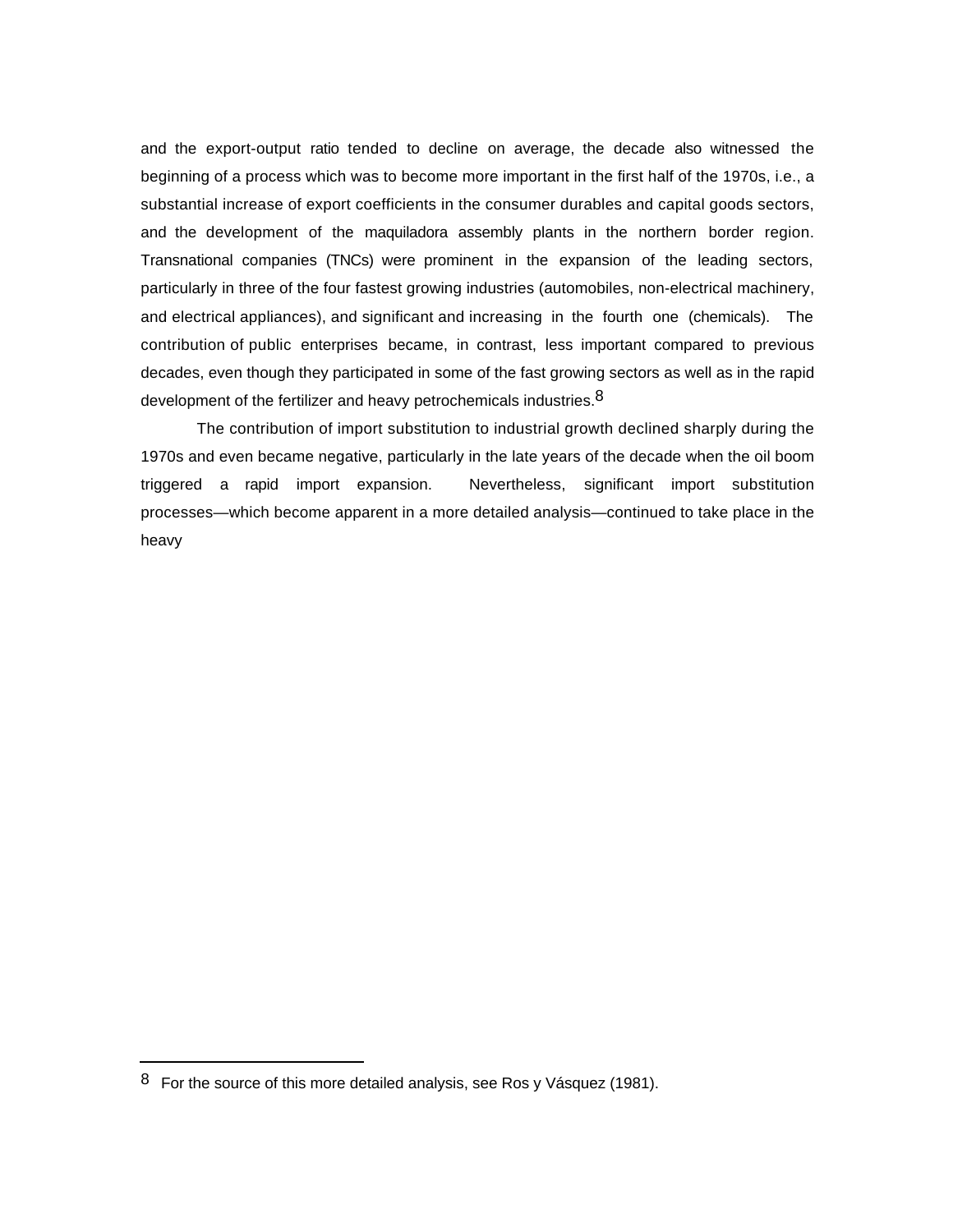## **TABLE 1.3**

## **Manufacturing Growth, 1960-1989**

|                                    | Percentage of Manufacturing Output<br>(1980 Prices) |       |       |       | Annual Rates of Growth (%) |                 |         |
|------------------------------------|-----------------------------------------------------|-------|-------|-------|----------------------------|-----------------|---------|
|                                    | 1960                                                | 1970  | 1980  | 1989P |                            | 1960-70 1970-80 | 1980-89 |
| <b>Manufacturing Output</b>        | 100.0                                               | 100.0 | 100.0 | 100.0 | 8.1                        | 6.3             | 1.4     |
| Manufacturing Imports <sup>1</sup> | 19.7                                                | 12.3  | 16.9  | 15.7  | 2.6                        | 10.3            | 0.0     |
| Manufacturing Exports <sup>1</sup> | 6.3                                                 | 5.1   | 4.6   | 13.1  | 5.4                        | 5.6             | 13.4    |
| Consumer goods                     | 56.2                                                | 49.0  | 40.9  | 40.0  | 6.5                        | 4.4             | 1.1     |
| Light intermediates                | 10.0                                                | 9.7   | 9.7   | 9.6   | 7.7                        | 6.3             | 1.2     |
| Heavy intermediates                | 21.3                                                | 24.0  | 28.0  | 31.5  | 9.3                        | 7.9             | 2.7     |
| Cons. dur. and capital g.          | 12.5                                                | 17.3  | 21.3  | 18.9  | 11.5                       | 8.5             | 0.1     |

PPreliminary.

1Percentage of manufacturing gross output.

Source: INEGI, Sistema de Cuentas Nacionales de México.

## **TABLE 1.4**

## **Sources of Growth in Manufacturing Output**

| Year    | Domestic Demand | <b>Export Expansion</b> | <b>Import Substitution</b> |
|---------|-----------------|-------------------------|----------------------------|
| 1960-70 | 87.4            | 2.3                     | 10.3                       |
| 1970-74 | 102.2           | 2.5                     | $-4.7$                     |
| 1974-80 | 105.0           | 2.2                     | $-7.2$                     |
| 1980-89 | $-54.9$         | 154.1                   | 0.8                        |

Source: Based on INEGI, Sistema de Cuentas Nacionales de México.

intermediates (petrochemicals and steel) and capital goods sectors. The small aggregate contribution of export expansion also hides the rapid increase in the first half of the 1970s of the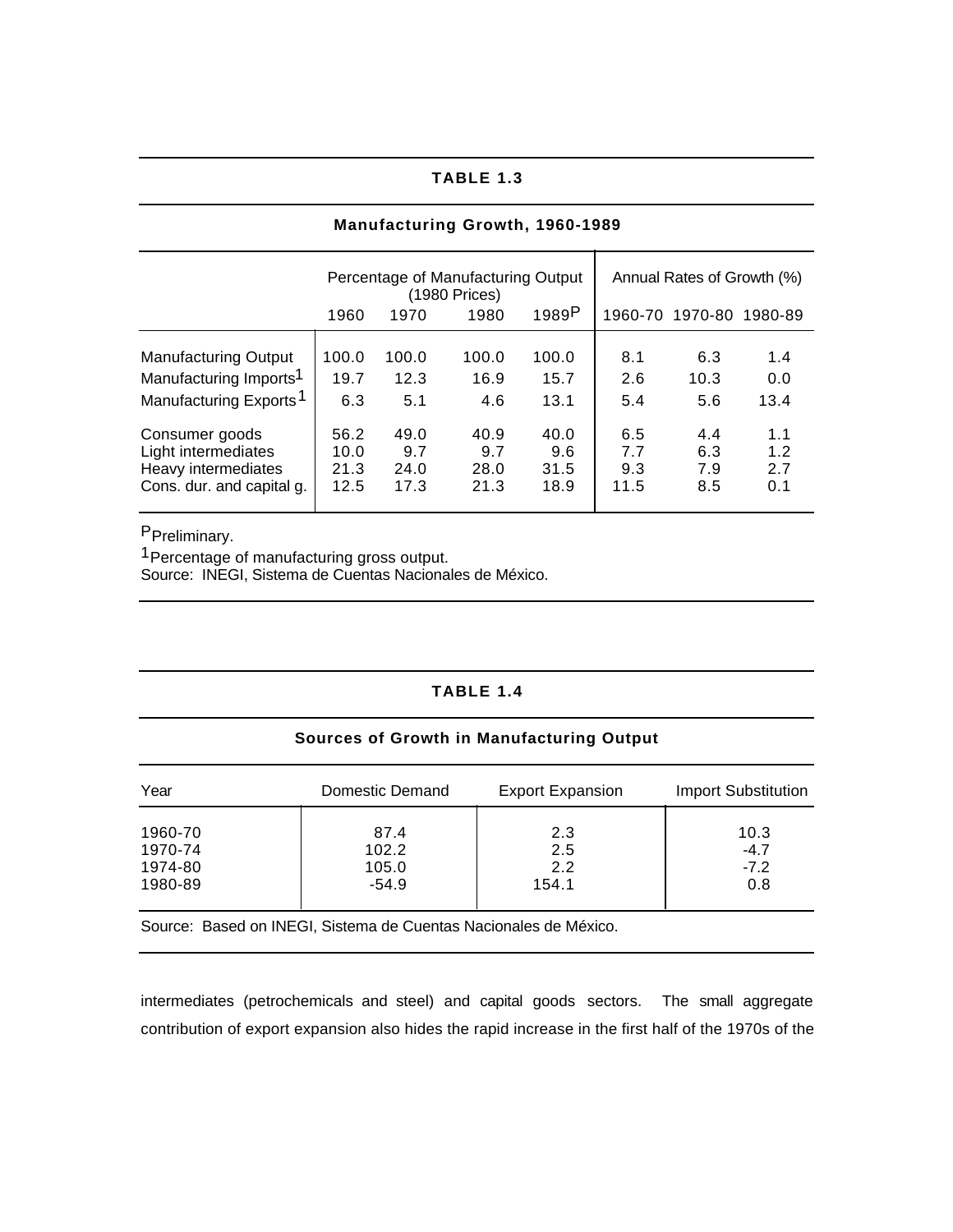export coefficients in these sectors (as well as in the automobile industry), which were the major beneficiaries of the export incentives introduced throughout the decade.

Both of these processes—import substitution and export expansion—contributed to the continuously rising share of heavy intermediates and consumer durables and capital goods from 1970 to 1980. The pace of structural transformation is even more evident in the composition of manufacturing exports. By 1980 those sectors accounted for nearly half of all manufacturing exports; the consumer durables and capital goods sector alone, whose exports were virtually nonexistent two decades earlier, represented 20 percent of the total. These trends also meant an increasing share in foreign trade of capital-intensive manufacturing exports, giving rise to the paradox—first noted in 1970 and much discussed since then—that Mexican manufacturing exports were more capital intensive than imports.<sup>9</sup>

#### **Industrial Structure and Trade Orientation in 1980**

The end result of these long-term trends is summarized in table 1.5. The table aggregates four-digit manufacturing industries according to trade orientation, distinguishing the following sectors:

- a) Intra-industry trade sectors showing a relatively high share (more than 50 percent) of intra-industry trade in its total foreign trade;<sup>10</sup>
- b) Import-competing, i.e., net importing sectors with a low share of intraindustry trade;
- c) Export-oriented (or traditional exportable), i.e., net exporting sectors with a low share of intra-industry trade;
- d) Non-traded showing, in contrast to the previous three groups, very low shares (less than 5 percent) of foreign trade in the industry's gross output.

Table 1.5 shows the weight of each of these sectors in manufacturing value added and foreign trade, together with its commodity composition.<sup>11</sup> Intra-industry trade sectors had not

$$
I_j = 1 - ([X_j - M_j]) / (X_j + M_j)
$$

 $9$  For a review of the literature on this issue, see Ros (1991b).

<sup>10</sup> The share of intra-industry trade  $(1<sub>i</sub>)$  in industry j is defined as:

The index  $I_i$  has a minimum at 0 (when the industry exports without importing or imports without exporting) and increases towards 1 as the products of the industry are exported and imported simultaneously. See Ros (1991b) for the construction and estimation of these indices.

<sup>&</sup>lt;sup>11</sup> The aggregation in the table is not identical but is broadly comparable to that of tables 1.2 and 1.3 and subsequent tables. Since the relative shares of each type of goods in manufacturing are very different—consumer goods and intermediates showing large shares and, at the other end,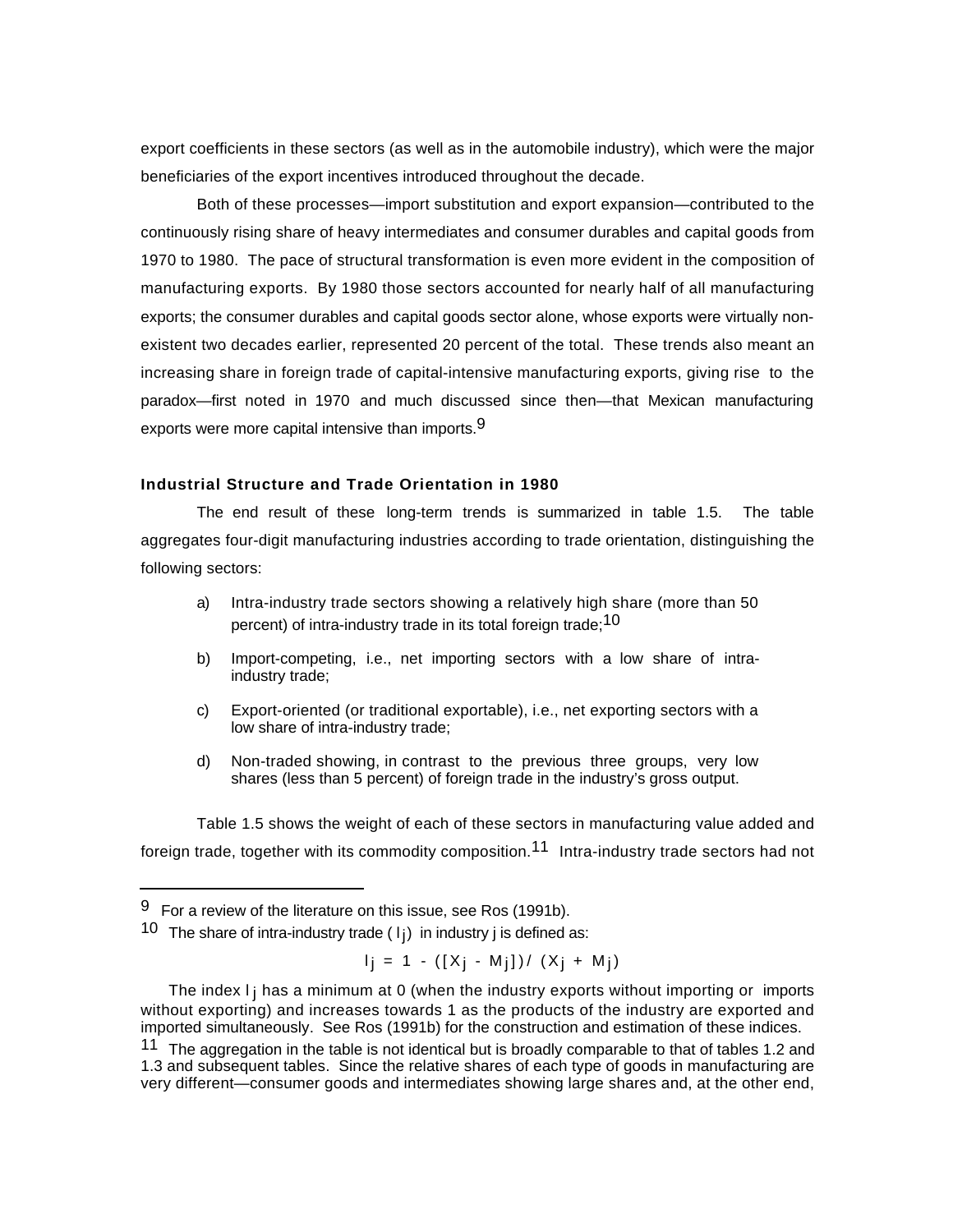only reached a large share in overall manufacturing trade (of the order of 35 percent), but they even dominated manufacturing exports by 1980 with a share (51.4 percent) significantly larger than that of the export-oriented (inter-industry exports) sectors (36.4 percent). The composition of intra-industry trade sectors is heavily biased towards consumer durables and capital goods, with a substantial share of heavy intermediates (although lower than the amount corresponding

capital goods having little significance—the discussion that follows compares the composition of each sector to that of manufacturing as a whole.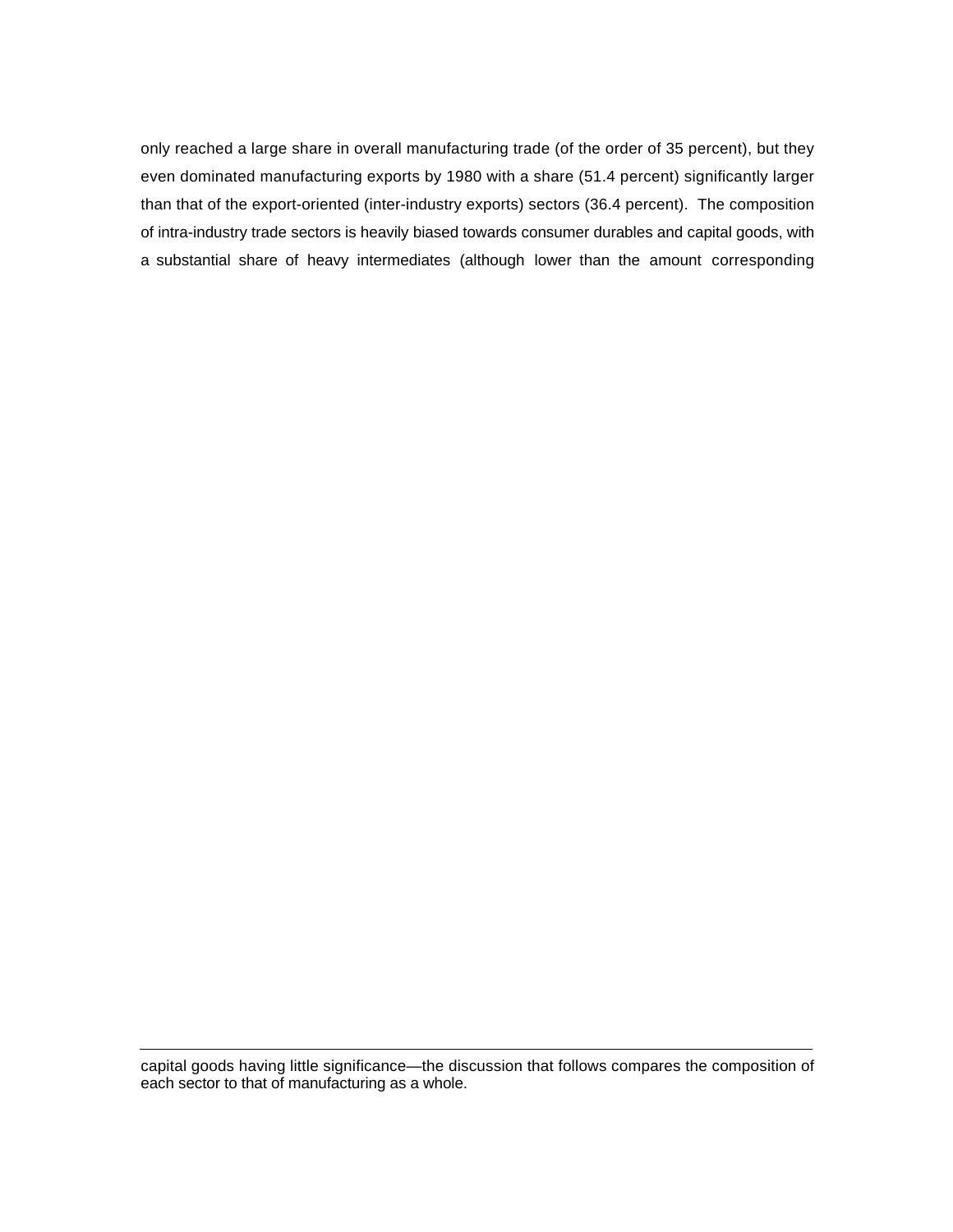Table 1.5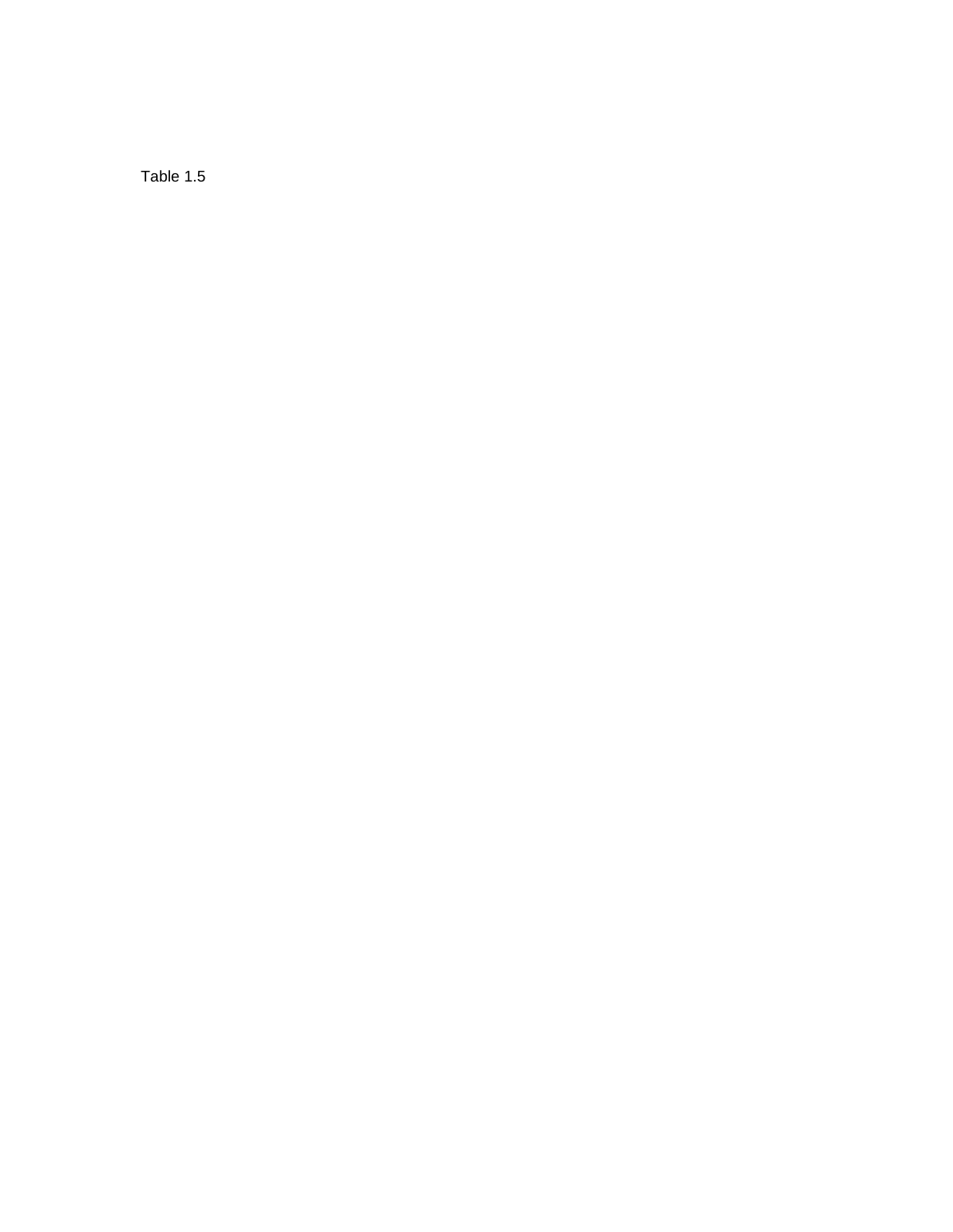to manufacturing as a whole). Automobiles and auxiliary industries stand among the former, while capital goods and intermediates comprise business machines, basic chemicals, non-ferrous metals, and non-metallic minerals. The presence of consumer goods in these sectors is limited to some alcoholic beverages, textiles, and printing.

A sharp contrast stands between the composition of the import-competing sectors—dominated by capital goods and heavy intermediates—and that of the export-oriented industries, strongly biased towards consumer goods and light intermediates. Among the importing sectors, capital goods are, indeed, of major importance. As much as 55 percent of capital goods production is generated in those sectors, and when the latter are combined with intra-industry trade sectors, they comprise more than 80 percent of the capital goods industries. On the other hand, almost half of the production of heavy intermediates originates in those importing sectors; of major importance are the paper industry and a large proportion of steel and aluminum metallurgy. The presence of consumer goods in these import-competing sectors is limited to some final products of the industries just mentioned, plus some basic products (powdered milk and sugar) that Mexico had to import in large amounts during the period considered. The overall importance of inter-industry trade (with a share of over 60 percent in total manufacturing trade) is largely accounted for by these importing sectors which represent almost 70 percent of manufacturing imports—many of which are not strictly competing with domestic production—and have traditionally determined Mexico's structural trade deficit in manufactures. In contrast, export-oriented sectors show little importance in both manufacturing value added (6.6 percent) and foreign trade (9.1 percent). These sectors include essentially natural-resourceintensive activities, the processing of some of the main exportable agricultural inputs (fish and shellfish, cotton, fruits, coffee, and tobacco), as well as wood products, porcelain, and marble.

Just as in the case of traditional exportables, the composition of non-traded goods is also strongly biased towards consumer goods and light intermediates. These sectors—many of which are really early import substituting industries—are by and large constituted by the bulk of the food, textiles, clothing, and wood industries, and account for a large share (43 percent) of manufacturing value added. This importance stands in sharp contrast with the very limited weight of the export-oriented sectors, and both of these features are linked to the prominent role that the domestic market has played in Mexico's industrial development, partly reflecting the inhibiting effects of trade policies on their international competitiveness and the development of their export potential.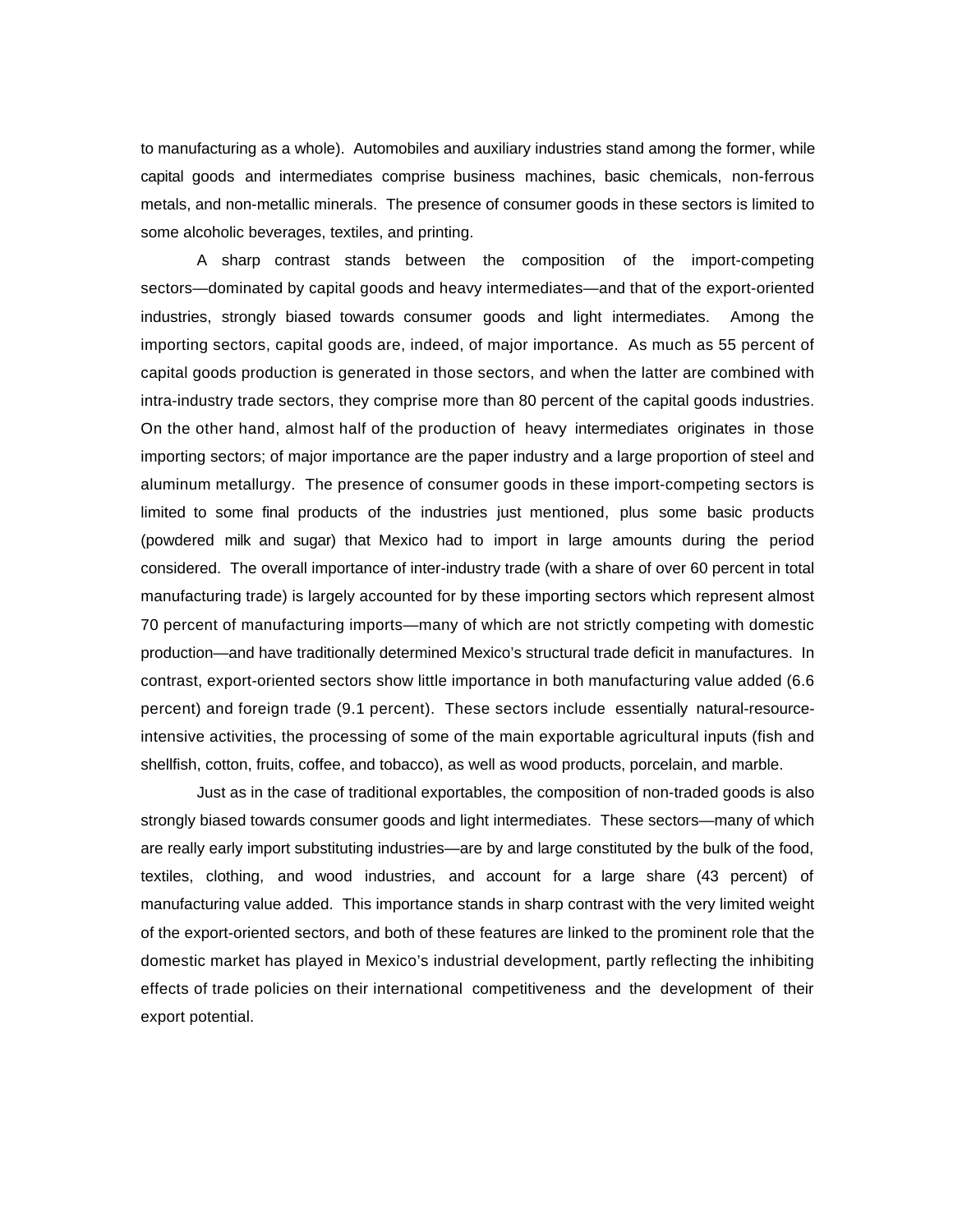#### **An Extensive Pattern of Growth?**

Table 1.6 looks at the growth process from the sources of supply expansion, summarizing the available evidence on factor inputs and total factor productivity (TFP) growth. It focuses, in contrast to table 1.7, on aggregate performance—on the assumption that industrial growth, as we shall see below, is likely to have affected the overall productivity performance of the economy.

Estimates of long-term trends in total factor productivity growth per year fall in the 2.0-2.6 percent range, thus "explaining" around 35 percent of the increase in total output. This performance could suggest a rather extensive pattern of growth, largely based on a high rate of capital accumulation (of the order of 6.2 to 6.7 percent per year). This may well be the case when Mexico's record is compared to those of developed economies or to the Korean experience, where over 40 percent of output expansion is attributable to TFP growth. But the growth pattern also appears to be significantly more intensive than the rest of Latin America (with a 25 percent contribution of TFP growth), and compares favorably with other rapidly developing economies such as Brazil—in terms of productivity performance—or Turkey—in terms of employment absorption.

The performance of the manufacturing sector itself appears, however, to have been less satisfactory. Table 1.7 presents the available estimates and makes clear the considerable differences between them. These can be explained by the methods followed as well as by differences in coverage and time periods; at the risk of some oversimplification, one could say that the lower estimates for TFP growth in the table exclude the productivity effects of factor reallocation within manufacturing (Hernández Laos and Velazco, 1990; World Bank, 1986), and that the intermediates include these reallocation effects (Syrquin, 1986), while the higher estimates are representative of large and medium-sized firms (Samaniego, 1984, as well as Velazco,1985, for labor productivity). Overall, however, they suggest that for manufacturing as a whole (including large and small firms) for the two decades since 1960, the Mexican industrial sector showed a slow rate of TFP growth (of the order of 1 percent per year). This contrast with the higher estimates in the table suggests the presence of divergent trends in productivity growth between large-scale and small-scale manufacturing establishments .

This high productivity performance of the modern large-scale segment of manufacturing compares favorably with other developing and developed country experiences (see Samaniego, 1984). This finding is consistent with international comparisons of output per worker, indicating that the labor productivity gap between Mexico and US manufacturing has been diminishing since the 1960s. One such comparison (Blomstrom and Wolff, 1989) shows a convergence of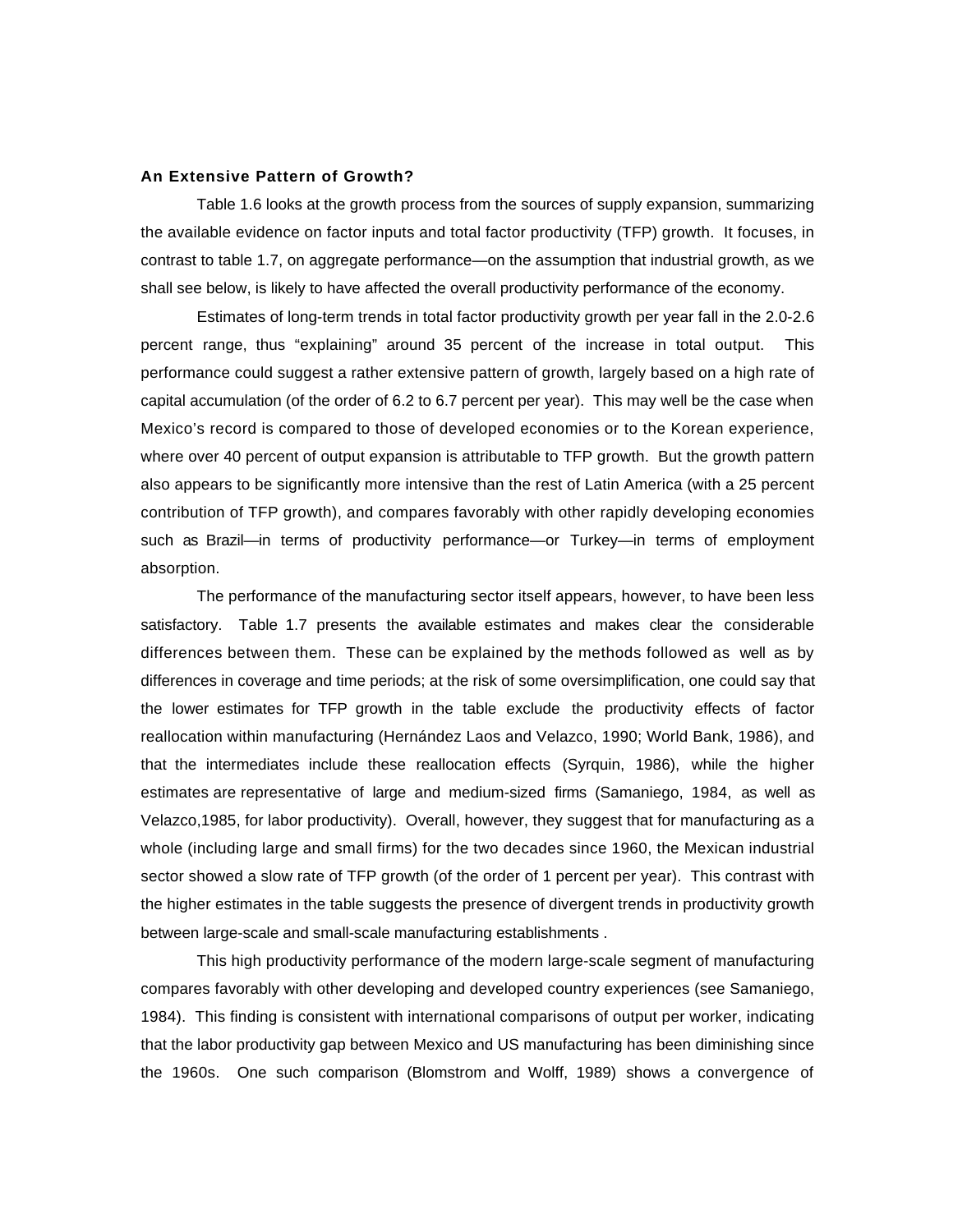productivity levels between 1965 and 1984 in all industries for which data are available, with the biggest catch-up taking place during the second half of the 1960s. This study also found the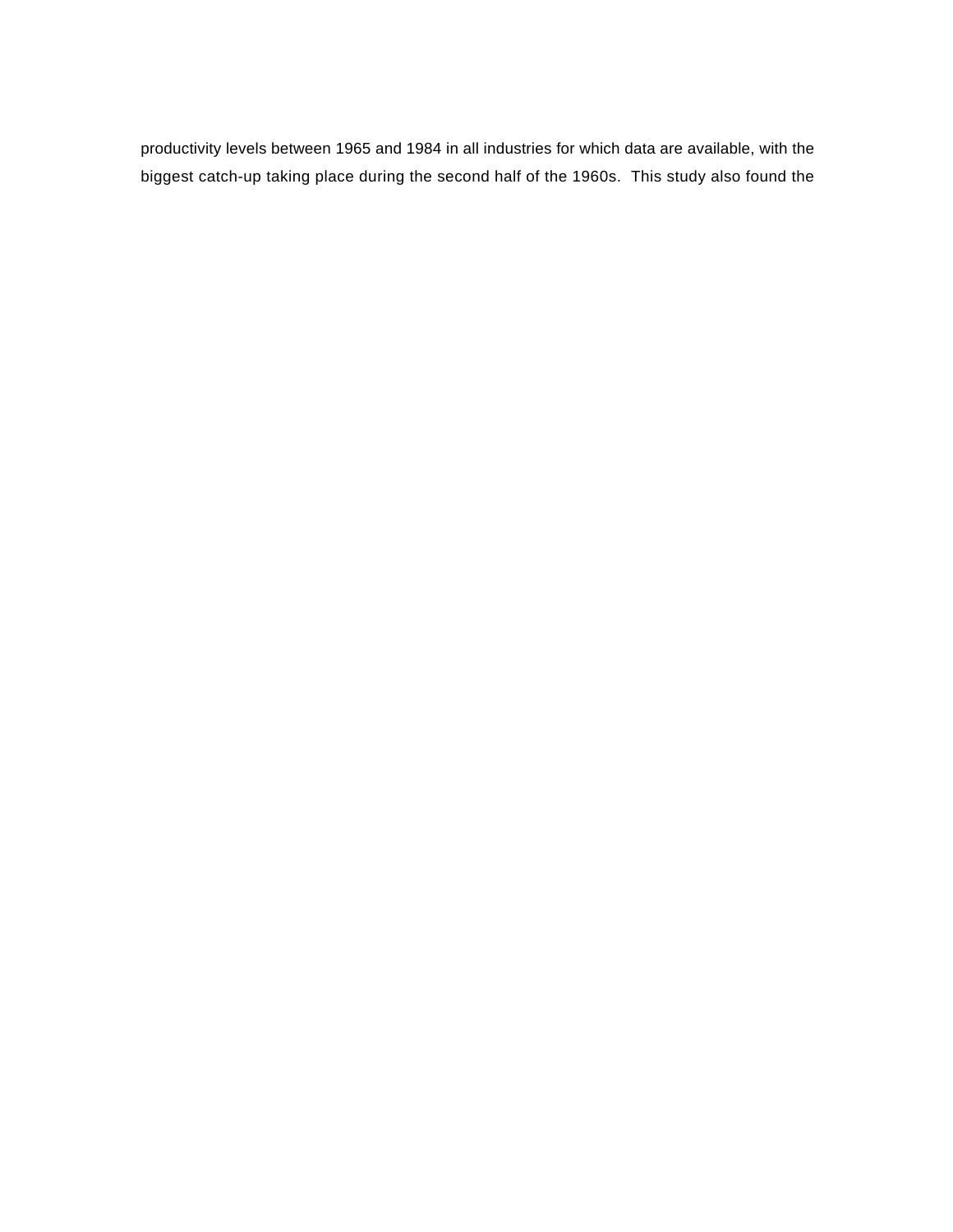## **TABLE 1.6**

#### **Growth of Output, Inputs, and Total Factor Productivity**

| Country                                                                   | Years                                               | Output                          | Capital                         | Labor                           | <b>TFP</b>                                                                          | Source                                  |
|---------------------------------------------------------------------------|-----------------------------------------------------|---------------------------------|---------------------------------|---------------------------------|-------------------------------------------------------------------------------------|-----------------------------------------|
| Mexico                                                                    | 1950-75<br>1960-74<br>1960-75                       | 6.2<br>6.8<br>6.4               | 6.7<br>6.2                      | 3.3<br>2.4                      | 2.2 <sup>1</sup><br>2.0Elias (1978)                                                 | Syrguin (1986)<br>$2.6$ Reynolds (1980) |
| Developing<br>Argentina                                                   | 1960-74                                             | 4.1                             | 3.8                             | 2.2                             | 0.7Elias(1978)                                                                      |                                         |
| Latin America <sup>2</sup><br>Brazil<br>Colombia<br>Turkey<br>Korea, Rep. | 1960-74<br>1960-74<br>1960-74<br>1963-75<br>1960-73 | 5.3<br>7.3<br>5.6<br>6.4<br>9.7 | 4.7<br>7.5<br>3.9<br>6.8<br>6.6 | 2.7<br>3.3<br>2.8<br>1.0<br>5.0 | 1.3Elias(1978)<br>1.6Elias(1978)<br>2.1Elias(1978)<br>$2.2^{\circ}$<br>4.1CCJ(1980) | Krueger and<br>Tuncer (1980)            |
| Developed <sup>3</sup><br>US<br>Germany<br>Japan                          | 1960-73<br>1960-73<br>1960-73<br>1960-73            | 5.7<br>4.3<br>5.4<br>10.9       | 6.3<br>4.0<br>7.0<br>11.5       | 0.8<br>2.2<br>$-0.7$<br>2.7     | 2.7CCJ (1980)<br>1.3 <sub>CJ</sub><br>3.0CCJ (1980)<br>4.5CCJ (1980)                | (1980)                                  |

Average Annual Growth Rates, Whole Economy

Notes: <sup>1</sup>Derived from the rates of change of output per worker and capital-labor ratio (Table 8-5) assuming a capital elasticity of 0.48 (Table 8-9).

2Average of six Latin American countries (excluding Mexico). See Elias (1978).

3Average of eight developed countries. See CCJ (1980).

CCJ (1980)=Christensen, Cummings, and Jorgenson (1980).

Data for countries other than Mexico are cited from Chenery et al. (1986).

## **TABLE 1.7**

## **Growth of TFP and Labor Productivity in Manufacturing**

Average Annual Growth Rates

| Years                         | TFP               | <b>Labor Productivity</b>                                              | Source                                                                        |
|-------------------------------|-------------------|------------------------------------------------------------------------|-------------------------------------------------------------------------------|
| 1960-80<br>1960-73<br>1973-80 | 1.1<br>0.8<br>1.5 | 3.4/6.6 <sup>1</sup><br>3.4/7.8 <sup>1</sup><br>3.3 / 4.5 <sup>1</sup> | HLV (1990) and V (1985)<br>HLV (1990) and V (1985)<br>HLV (1990) and V (1985) |
| 1970-80 <sup>2</sup>          | 0.9               | 3.8                                                                    | World Bank (1986)                                                             |
| $1950 - 753$                  | 2.0               | 3.0                                                                    | Syrguin (1986)                                                                |
| $1963-81$ <sup>4</sup>        | 3.6               | 6.0                                                                    | Samaniego (1984)                                                              |

Notes: <sup>1</sup>Value added per man-hour in manufacturing firms with more than 100 employees.

2Mean growth rates of twenty two-digit manufacturing industries.

3Derived. See note 1 in Table 5.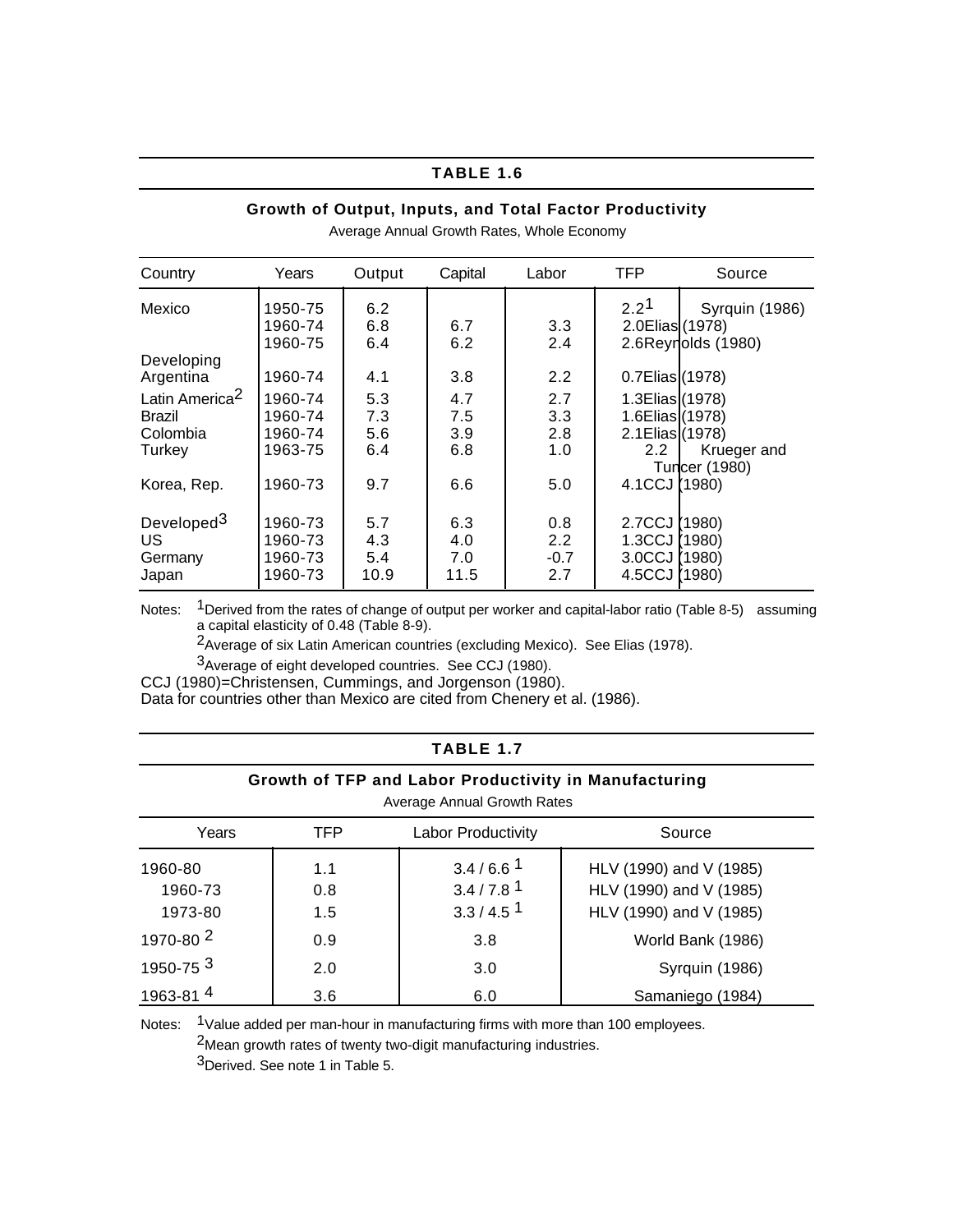4Mean growth rate of seventeen four digit manufacturing industries.

HLV (1990)=Hernández Laos and Velasco (1990). V (1985)=Velasco (1985).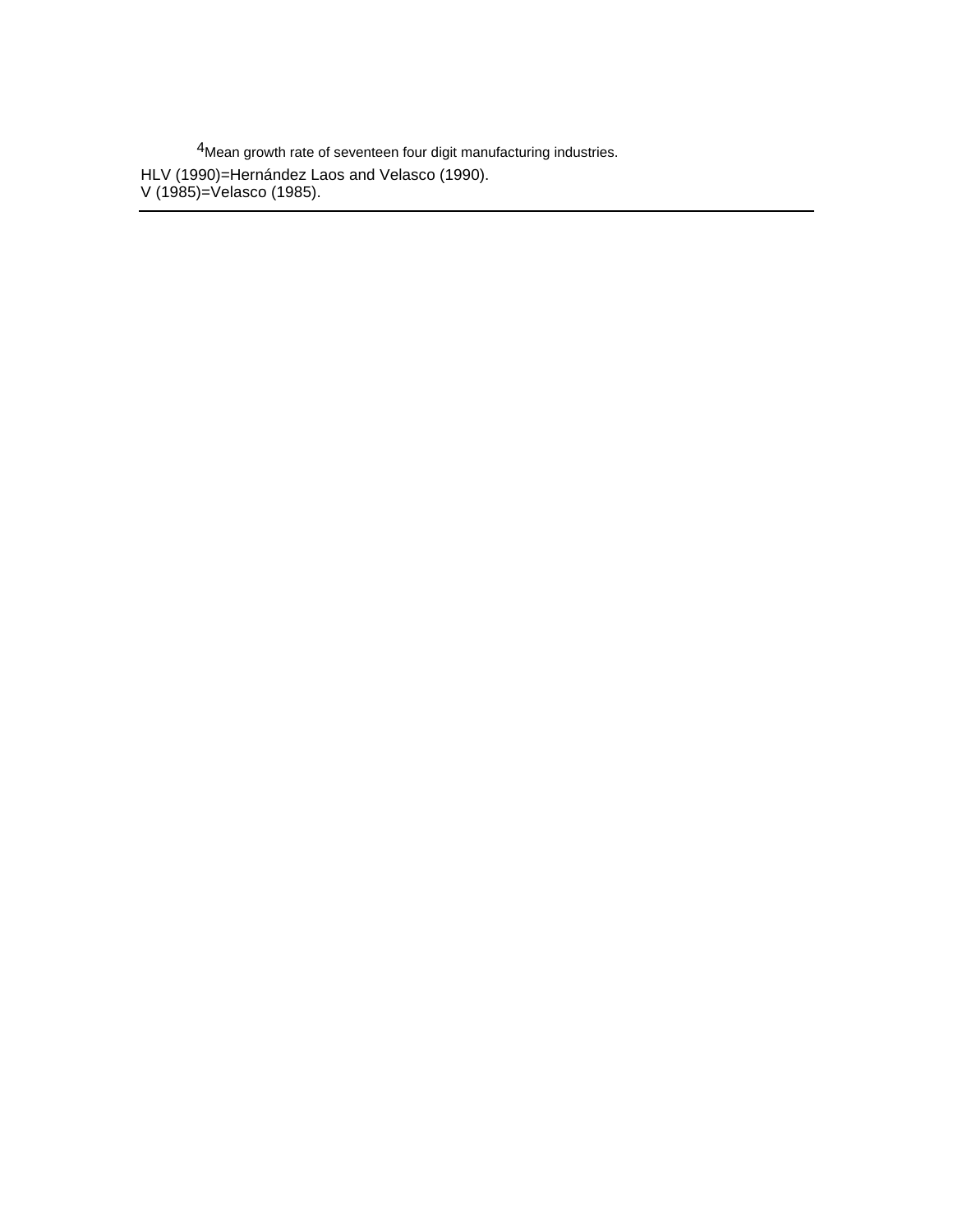smaller productivity gaps occurring in the modern TNC-dominated sectors of manufacturing. Bacha (1966) compared productivity levels for 1960 and Maddison and van Ark (1989) did it for 1975, carefully adjusting real output levels following an "industry of origin approach." A comparison of their findings also suggests a reduction in the US-Mexico productivity gap between 1960 and 1975 (see Estrada, 1991).

The slow TFP growth in manufacturing as a whole and the more satisfactory performance of large-scale manufacturing and the overall economy suggest, taken together, that the main contribution of manufacturing expansion to aggregate productivity performance must have taken place through the reallocation effects of industrial growth rather than through rapid increases of factor productivity in manufacturing itself.<sup>12</sup> This overall positive impact of industrial growth qualifies again the notion of an extensive growth pattern in the Mexican experience. Given the initially very large labor surpluses in traditional agriculture and services and the very fast rate of demographic expansion during the period (on the order of 3 to 3.5 percent per year)—both of which tended to moderate the overall productivity effects of resource reallocation towards manufacturing13—it is not easy to see how, given the *actual* rate of capital accumulation, the growth pattern could have been much more intensive. The reason is that the slow productivity growth in manufacturing can be largely attributed to the lack of productivity increases in the smallscale sector, a feature which in turn reflects a high rate of employment absorption from other sectors. Thus, there is a trade-off between the reallocation effects of industrial growth and the productivity increases within industry; a trade-off which was aggravated by very fast rates of population growth and could not be easily overcome except by means of higher rates of capital accumulation.

The question remains, however, as to which other factors, the policy regime in particular, played a role in the slow productivity growth of manufacturing and the divergent trends of its different sectors. We turn now to this issue.

## **Industrial Productivity Growth and the Policy Regime**

<sup>&</sup>lt;sup>12</sup> The importance of these reallocation effects in Mexico's development experience and productivity performance is examined and highlighted in Reynolds (1980) and Syrquin (1986).

<sup>13</sup> We mean here the direct effects of resource reallocation towards higher productivity industries as well as the indirect effects on agriculture and services productivity levels occurring as a result of the reduction of labor surpluses and the induced reorganization of methods of production. The latter may be no less important than the former as the post-war development experience of developed countries clearly suggests (see Cripps and Tarling, 1973; Syrquin, 1986).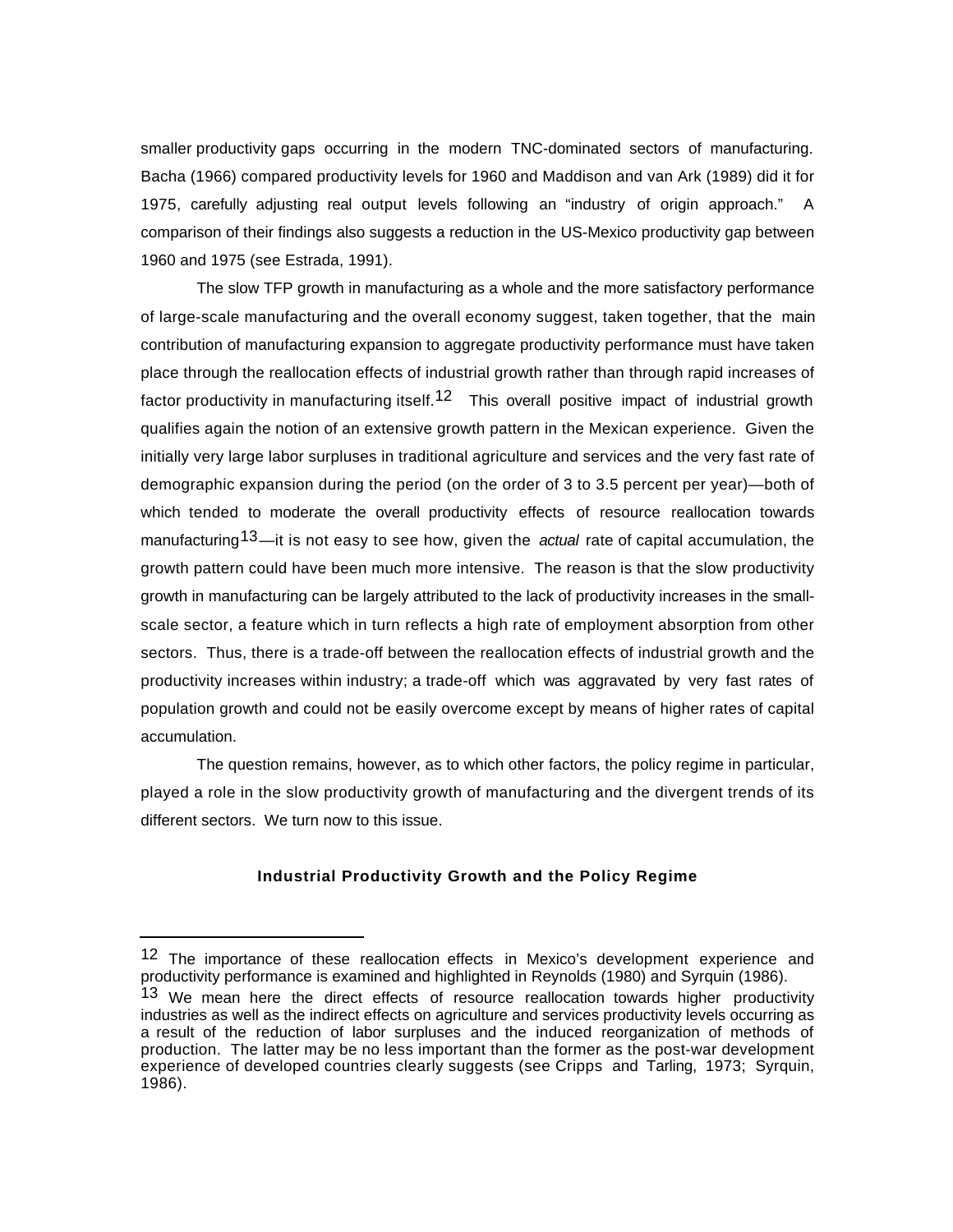Besides the importance attributed to the educational levels and training of the work force, three main hypothesis have been advanced on the determinants of industrial productivity growth. First, the Smithian or market competition hypothesis emphasizes the incentives to technical change, to the adoption of best practice techniques and the reduction of "X-inefficiency" provided by competitive market structures and openness to international competition. The case for trade liberalization on dynamic efficiency grounds relies heavily on this view of technological progress (see, for example, Bhagwati, 1978). In contrast, the Schumpeterian approach underlines the means necessary to generate and introduce technological progress and the incentives provided by protection of innovative activity, both of which are most likely to emerge in large-scale manufacturing industries and oligopolistic market structures. A recent restatement of the Schumpeterian approach can be found in Nelson and Winter (1982); for its application to international trade analysis, see Dosi, Pavitt, and Soete (1990). Finally, Verdoorn's law, or the Kaldor-Verdoorn hypothesis, focuses on the mechanisms linking endogenous productivity growth to the rate of market expansion: a faster rate of output growth enhances productivity increases by facilitating the adoption of new technologies embodied in new capital goods, by reducing the average age of the capital stock, and by intensifying learning processes, together with the productivity improvements resulting from increasing returns to scale (see Kaldor, 1970; Schmookler, 1966). As pointed out by Nishimizu and Robinson (1986), Verdoorn's law suggests a positive link between productivity growth and export expansion as well as import substitution, to the extent that both of these processes tend to increase the size of the market.

These different hypotheses have all been present in the empirical literature on productivity growth differentials within Mexico's manufacturing sector. Blomstrom and Wolff (1989) explained productivity growth rates across industries (as well as the rate of convergence between Mexico and US industries) by the degree of foreign ownership and the initial Mexico-US productivity gap, and emphasized the spillover effects of TNCs, including in particular the competitive stimuli on domestic firms in TNC-dominated sectors. Vazquez (1981) and Casar et al. (1990) identified positive Kaldor-Verdoorn effects modified by market structure and firm size distribution, including the role of competitive pressure in dualistic structures and significant "Schumpeterian" effects in sectors dominated by large firms (both national and foreign). The World Bank study on Mexico's trade policy and industrial performance (1986) also found positive effects of output growth on productivity growth performance across industries, as well as negative effects from quantitative restrictions reflecting the lack of external competitive pressure.

Unfortunately, most of these studies (all but the last) have limited themselves to labor productivity indicators and neglected the role of industrial and trade policies, while, on the other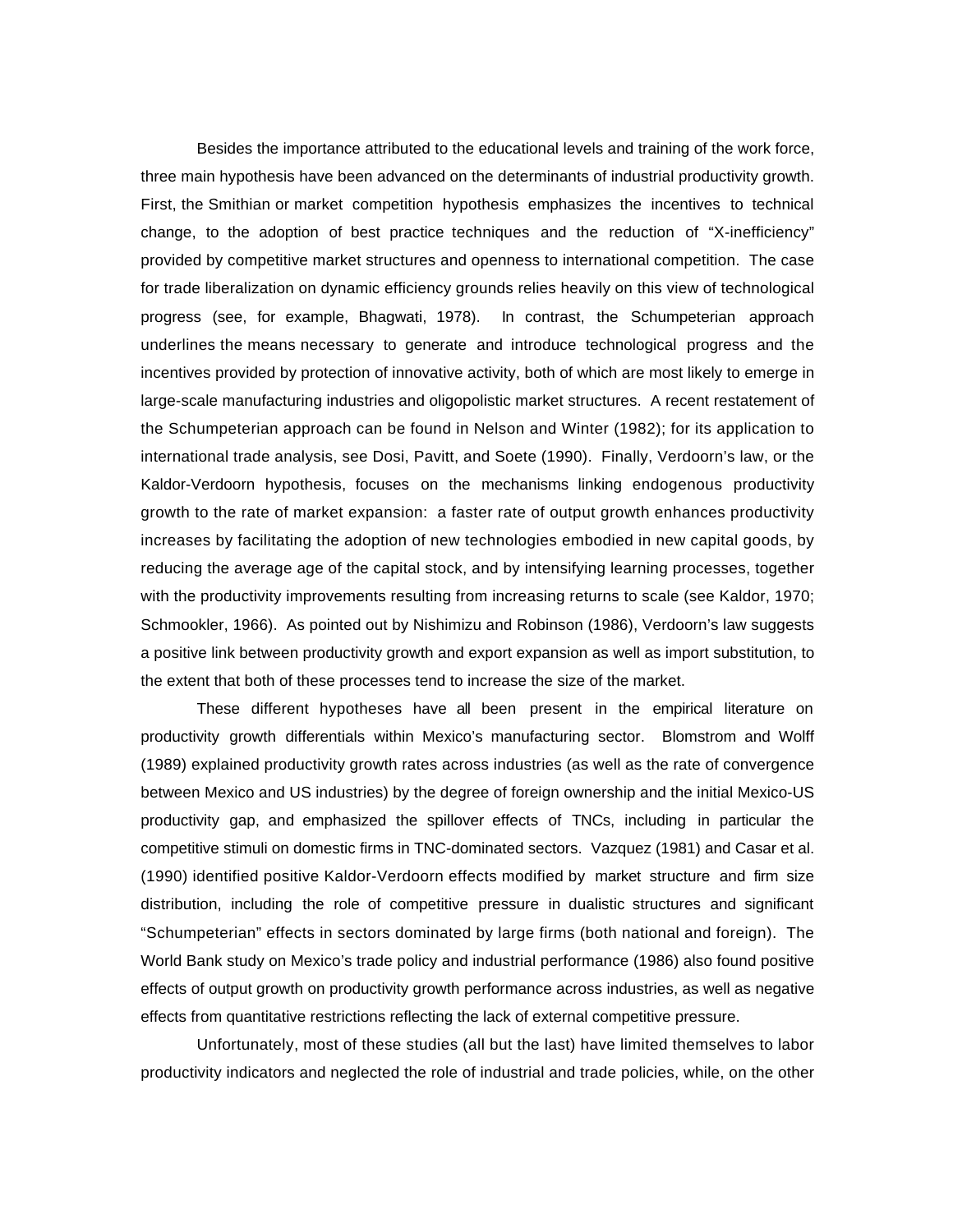hand, research on TFP growth (summarized above in table 1.6) has focused on measurement rather than on explanation.<sup>14</sup> Using some of the data and results from these studies, this section examines the determinants of TFP growth differentials in manufacturing, including among them the influence of trade policy.

Table 1.8 presents Hernández Laos and Velazco (1990) estimates of TFP growth and TFP growth differentials with the US for 1962-1980 in an eight-sector decomposition of manufacturing. The table also includes the rate of output growth for the same period, the shares of TNCs and large private national firms in 1980, and two indicators related to the trade regime—effective protection in 1970 and dominant trade orientation in 1980.

The table suggests, first, a positive but weak association between output and TFP growth. The three worst performing industries (all of them with negative growth differentials with respect to the US) show the three slowest rates of output growth, but the two top performers (the paper industry and non-metallic mineral products [chemicals and stone, clay, and glass]) are not the fastest growing industries. Firm size and the degree of foreign ownership also have significant effects on productivity growth, which may help explain this asymmetry. The top performers are large-scale sectors where large domestic firms coexist and compete with TNC affiliates (they show, in fact, the highest shares of large domestic firms within manufacturing), in contrast to the three slow growing industries, all dominated by small firms (accounting for 55 to 70 percent of these sectors' gross output) and showing below average shares of TNCs. These features convey the importance of competitive stimuli and spillover effects of TNCs, stressed by Blomstrom and Wolff (1989). Furthermore, they highlight the role of Schumpeterian effects: productivity growth is highest when the local producers are large enough to respond effectively to the competitive challenge from TNCs.<sup>15</sup> In more fully TNC-dominated sectors (chemicals, consumer durables and capital goods), productivity performance, especially with respect to their US counterparts, is below that of more mixed structures.

The links between productivity growth and trade regime are more complex. Output growth shows a fairly high association with effective protection rates, a result that was first established by Ten Kate and Wallace (1980) in a cross-section analysis of two-digit manufacturing

<sup>14</sup> Samaniego's estimates show, however, a fairly high association between output and TFP growth across industries, although this correlation is not made explicit in the text. Hernández Laos and Velazco also found a positive impact of output growth—in time series analysis for aggregate manufacturing—together with relative factor price effects.

<sup>15</sup> The glass industry is illustrative of the innovative activity of large national firms; in fact, one of the few examples of significant research and development efforts in manufacturing. This industry stands as the top performer (with an average TFP growth rate of 13.4 percent per year) in Samaniego's study of seventeen four-digit manufacturing industries in the period 1963-81.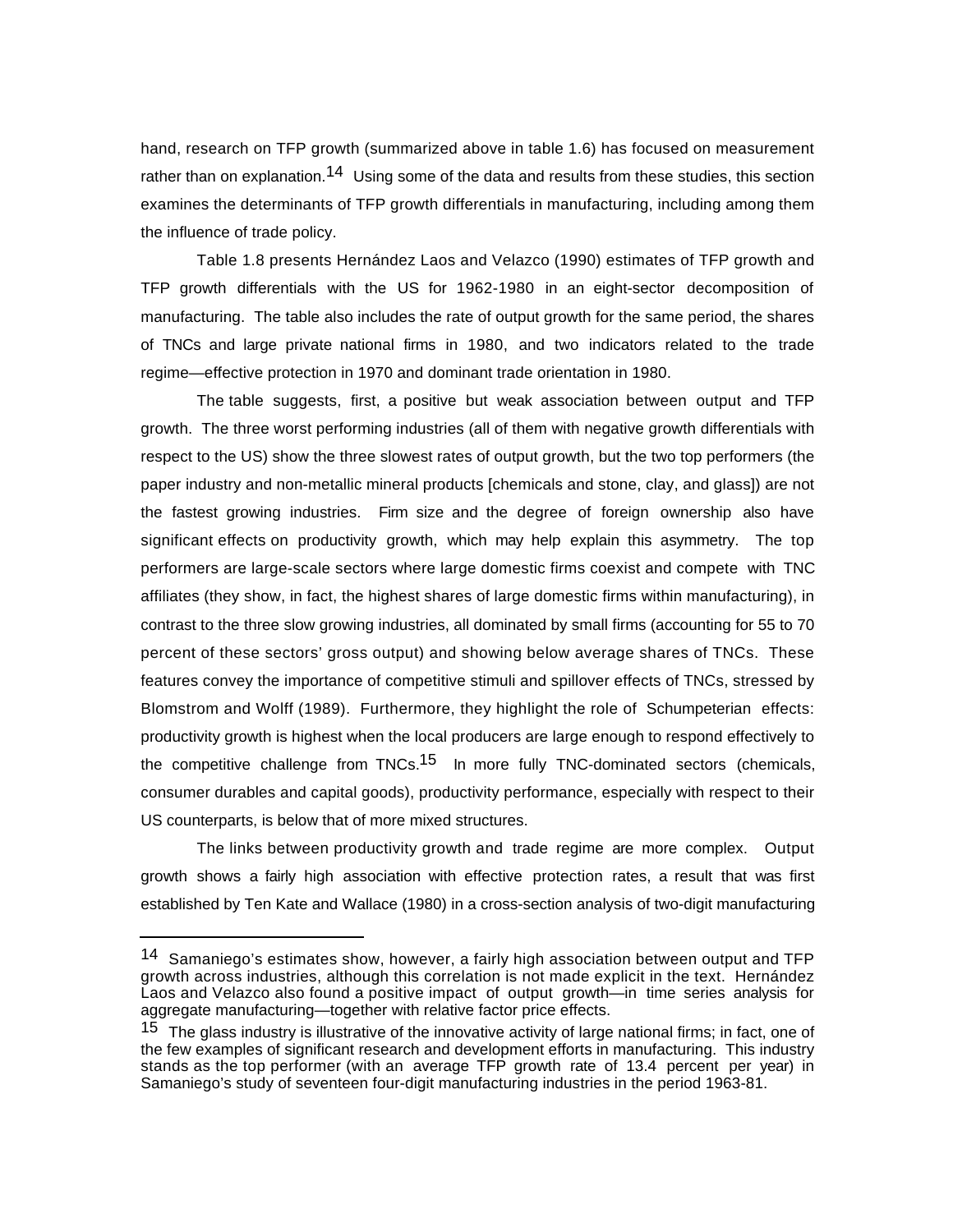industries.<sup>16</sup> This close association is probably a consequence of the structure of incentives having favored the development of sectors with a high income elasticity of demand and substantial import substitution potential (such as chemicals and consumer durables and capital goods), as well as having hindered the growth of industries that had exhausted their import

<sup>&</sup>lt;sup>16</sup> The Spearman rank correlation coefficient between output growth rates in 1960-1970 and effective protection rates in 1970 was found at 0.778 (see Ten Kate and Wallace, 1980).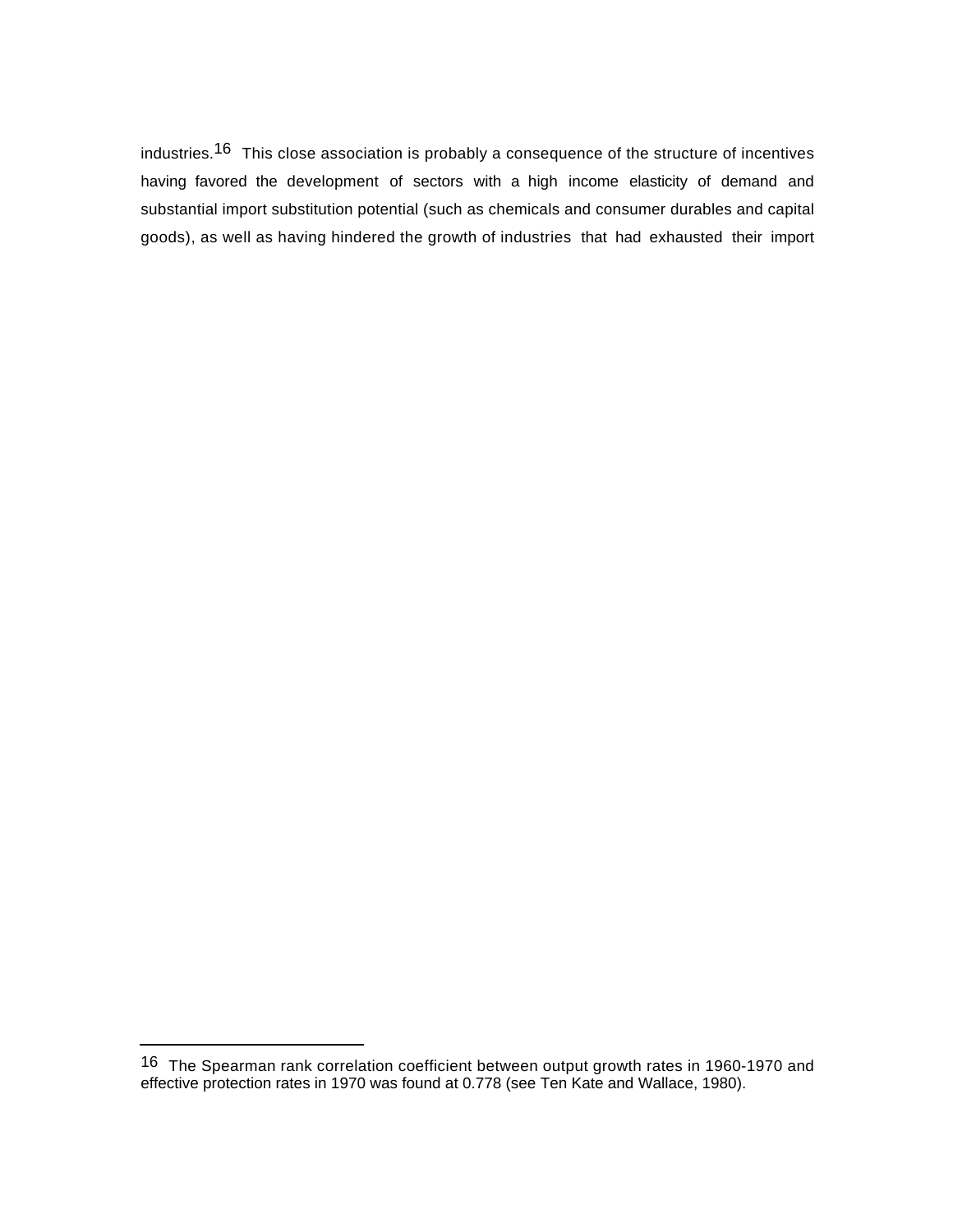Table 1.8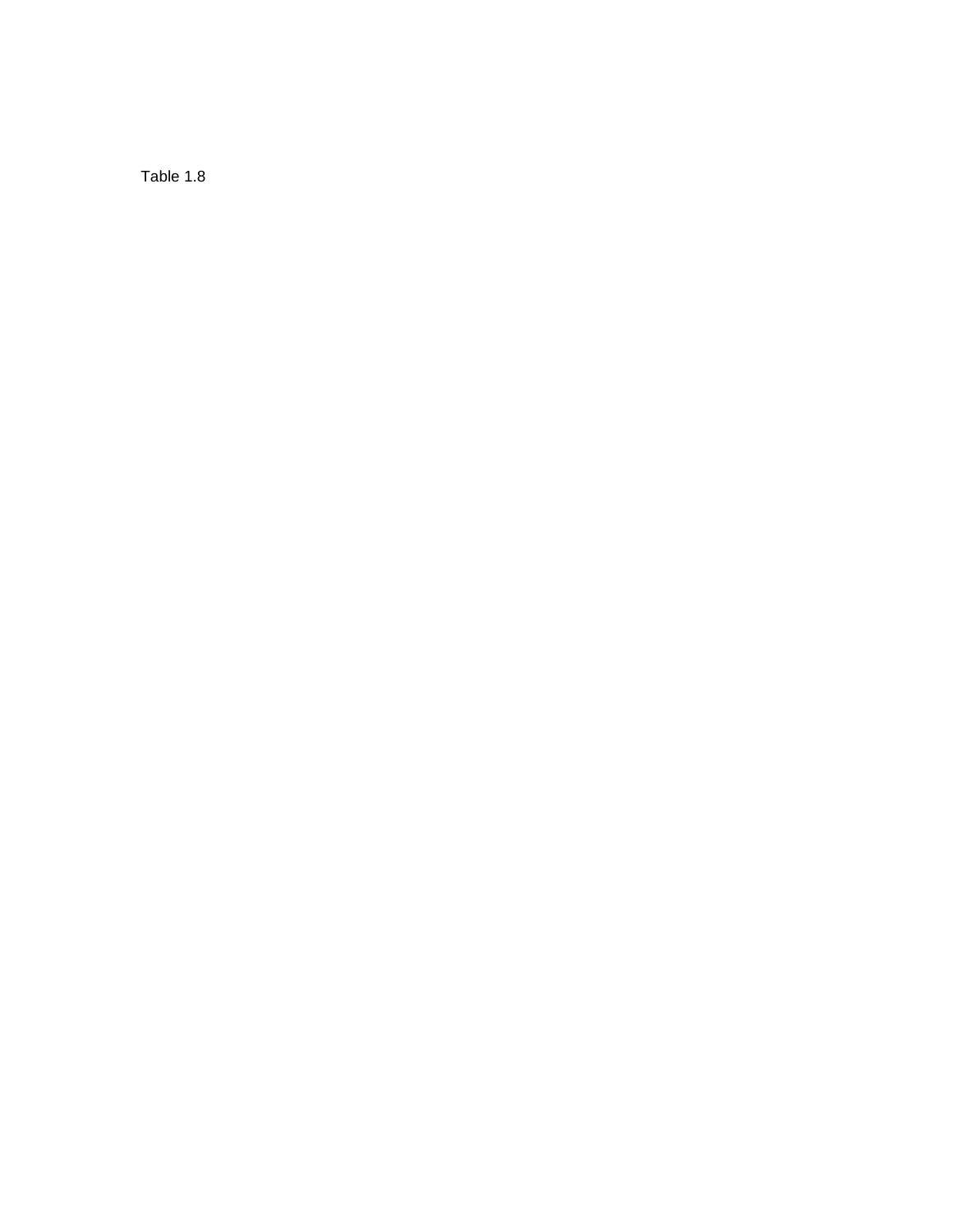substitution potential by 1960 and could not harness their export potential from then onward (consumer goods and light intermediates). This feature may explain why these sectors are also largely dominated by non-traded goods. To this extent, the prevailing dispersion of effective protection rates can help explain the huge productivity growth differentials between, say, the chemicals and consumer durables and capital goods sectors, on the one hand, and the wood industry, on the other. In the former the high protection rates are likely to have enhanced the productivity increases stemming from output growth effects. In the latter, the structure of incentives probably aggravated the effects of the lack of competitive stimuli arising from the absence of TNCs and large domestic firms, and of the relatively slow growth of domestic demand given by the low income elasticities of demand and the exhaustion of its import substitution potential.

The fact, however, that these highly protected sectors show, in spite of higher rates of output expansion, slower productivity increases than the top performers (paper and non-metallic minerals) with much lower protection rates, suggests that excessive protection in those sectors may well have inhibited the external competitive pressures on technical change. The explanation of productivity-trade links that emerges from table 1.8 thus appears to draw on all three hypotheses reviewed earlier. For, one would expect from that discussion to find, other things being equal, the highest rates of productivity growth in sectors with moderately positive protection rates—i.e., not so high as to eliminate the stimuli from international competition and not so low as to hinder excessive output growth—and, thus, investment and technical modernization through Verdoorn-type effects (as has happened in some primary activities and light manufacturing industries). The caeteris paribus clause—which refers to the role of firm size and domestic market structure—is important, however, as the very different productivity performance of similarly protected sectors (such as wood vs. non-metallic minerals, food processing vs. paper, or textiles vs. basic metals) clearly suggests.

This explanation of productivity growth differentials therefore suggests that productivitytrade links are far from clear-cut. The effect of trade protection on productivity growth depends on whether its direct negative influence (through the lack of external competition) is more than offset by the indirect effects, through faster output growth, which depend on a given industry's market demand, technological characteristics, and import substitution potential. More precisely, a positive net effect on productivity growth becomes more likely to the extent that: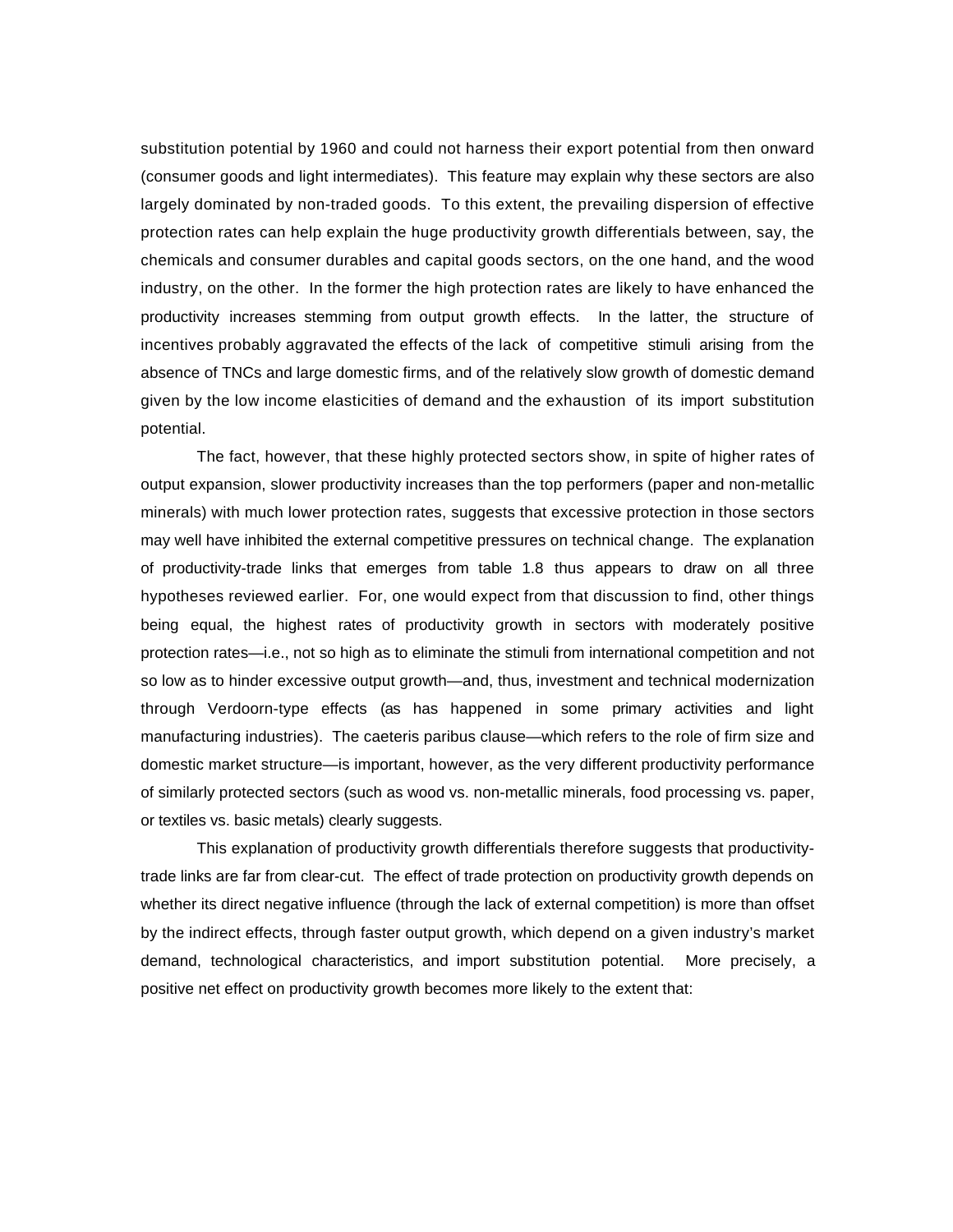- a) the structure of protection favors the domestic development of industries with a high income elasticity of demand, strong economies of scale, and substantial import substitution potential;<sup>17</sup>
- b) the dispersion of effective rates across industries is bounded by the criteria just mentioned, which implies its changing structure through time with, in particular, declining rates in infant industries as their import substitution potential is being exhausted.

The first feature applies broadly to the Mexican case, and probably explains the catchingup process that has taken place in several infant industries in the heavy intermediates and consumer durables and capital goods sectors, as well as what is, after all, a comparatively successful experience of import substitution industrialization. The structure of protection indeed appears to have worked in the right direction, in the sense that it provided greater incentives to industries with high income elasticities of demand, increasing returns to scale, and large potential for import substitution. The second feature fits less well, particularly with respect to the evolution through time of infant industry protection. The dispersion of the incentives structure has probably been greater than what was warranted by market demand and technological differences among industries, and the incentives provided to several infant industries persisted for too long, even increasing, as shown in table 1.2.

### **II. TRADE LIBERALIZATION IN THE 1980S: A PRELIMINARY ASSESSMENT**

### **Macroeconomic Adjustment Since 1982: A Brief Overview**

Since 1982, the Mexican economy has been subject to a number of external and policy shocks. External macroeconomic conditions have been dramatically adverse as a consequence of the debt crisis in 1982 and declining real oil prices, affecting Mexico's major export product. Table 2.1 shows the impact of the debt crisis on the current and capital accounts of the balance of payments. Declining oil prices following the 1986 collapse are reflected in the sharp trade deterioration and in the fall of the country's oil revenues to almost one-third their 1980 values.

The policy responses to the 1982 debt crisis and the 1986 oil price collapse both involved drastic exchange rate and fiscal adjustments. The real value of the peso, which had reached record peaks by late 1981 when the 1978 oil boom was coming to an end, has since

<sup>&</sup>lt;sup>17</sup> See Ros (1986), which examines also the role of the country's overall rate of economic growth. A related approach is Pasinetti's analysis of "comparative productivity-change advantage" as a criterion of specialization in international trade (see Pasinetti, 1981).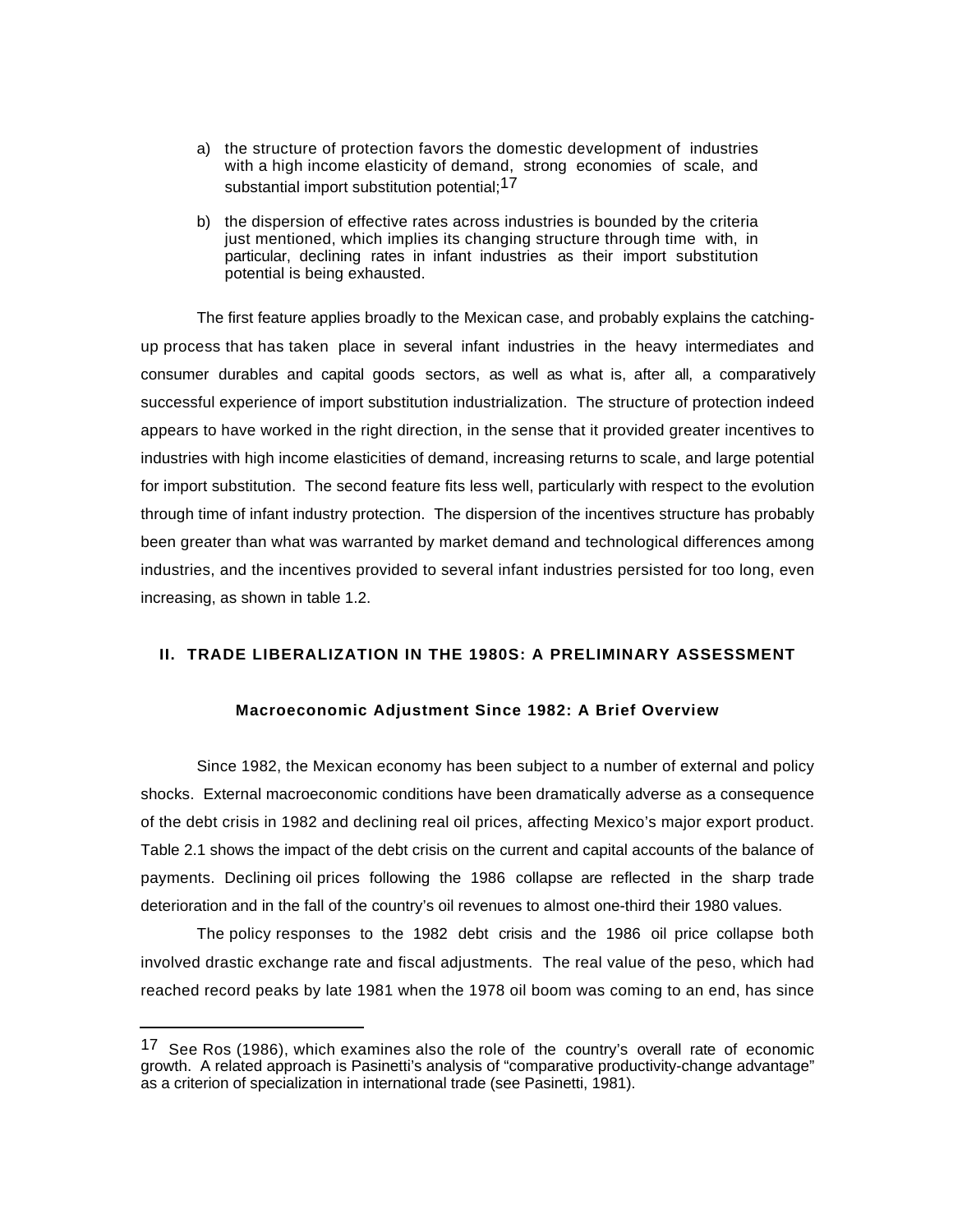remained well above historical averages, with, however, a significant variability as a result of successive external shocks and the often conflicting stabilization and structural adjustment objectives of the government's economic strategy.

Three large devaluations took place in 1982. They were associated with the February policy package designed to regain fiscal control and cut a widening and unsustainable balance-ofpayments deficit, with the interruption of international lending to Mexico in August, and with the attempt by the new De la Madrid administration in December to reduce the spread with the black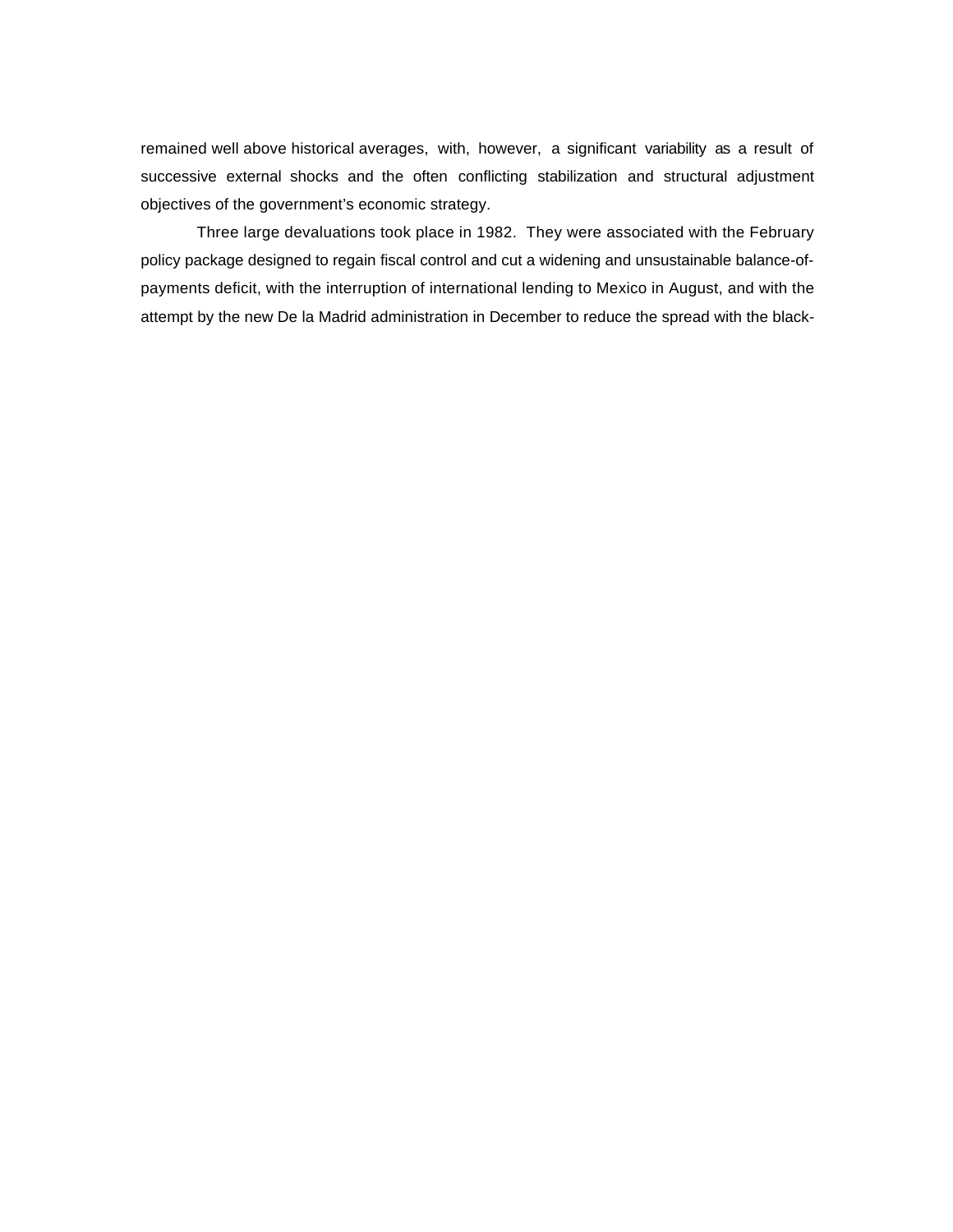TABLE 2.1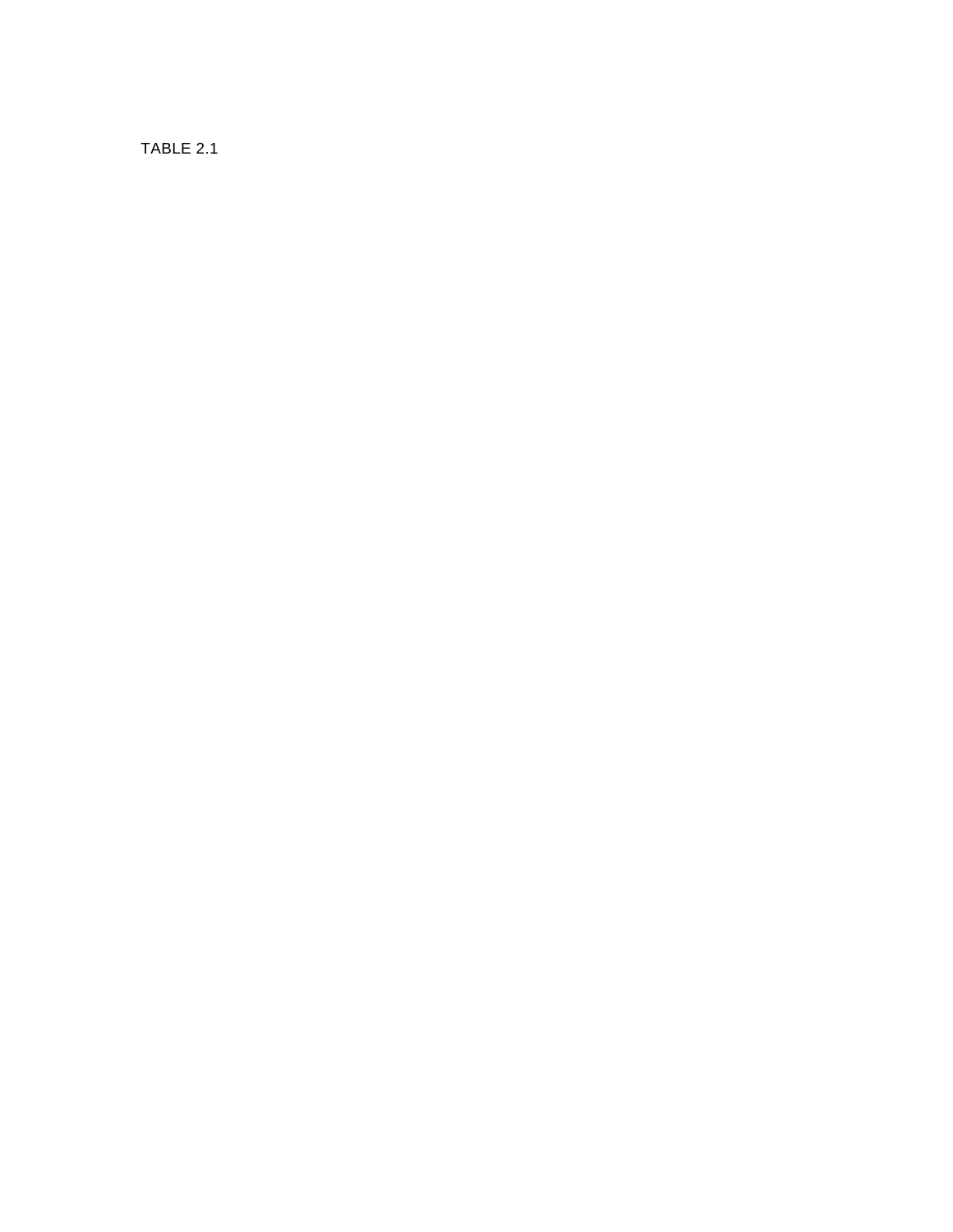market rate. Taking into account all these adjustments, the nominal devaluation from February to December had been approximately 250 percent for the controlled rate (for foreign trade transactions) and 450 percent for the free rate (other transactions). In real terms, the peso also reached record lows; in the controlled market, its value in mid-1983 was still over 35 percent below its 1981 level, and around 20 percent below its mid-1978 level (before the real appreciation during the oil boom), which is also approximately the historical average during the period of high and stable growth of the 1960s.

After the December adjustments, the rate of daily, preannounced, nominal minidevaluations was set in such a way as to contribute to the deceleration of inflation while, at the same time, keeping a real exchange parity appropriate to the achievement of the long-term (structural change) objectives, particularly the promotion of a (non-oil) export-led economic recovery. Initially, the appropriate parity was considered to be the mid-1983 level of the controlled rate. This approach thus required that, from then onward, actual inflation followed, approximately, the percentage rate of announced mini-devaluations (in turn decided on the basis of government inflation targets). Such was not the case, however, and increasing tensions appeared between the stabilization and structural adjustment objectives of the strategy and the associated criteria for exchange rate management.

During this first adjustment period, fiscal adjustment relied on sharp cuts in public investment, real salary reductions for government employees, increases in indirect taxes and public prices, and, no less important, on the strong revaluation, due to peso depreciations, of the real peso value of the government's foreign exchange balance—a balance in surplus broadly equal to oil export revenues minus external debt service. As a result, the public sector operational balance (i.e., the inflation adjusted budget), which had reached a record deficit of 10 percent of GDP in 1981, was brought into a small surplus in 1983, while at the same time the primary surplus was over 4 percent of GDP.

These exchange rate and fiscal adjustments led in 1983 to an improvement in non-oil exports and a favorable balance of payments; in fact, to an "overkill" of the original targets, which was also reflected in a much sharper than expected economic recession. These conditions, together with difficulties in regulating other key prices, contributed to the prevalence of short-term criteria and objectives in exchange rate management. From mid-1983 to mid-1985 the peso appreciated significantly in real terms, even though, during this first phase, the controlled rate averaged well above 1981 levels, and even above 1978 levels. But real appreciation since early 1983 weakened export performance substantially from the last quarter of 1984 and led to a sharp decline from the trade and current account surpluses achieved in 1983 and the first half of 1984.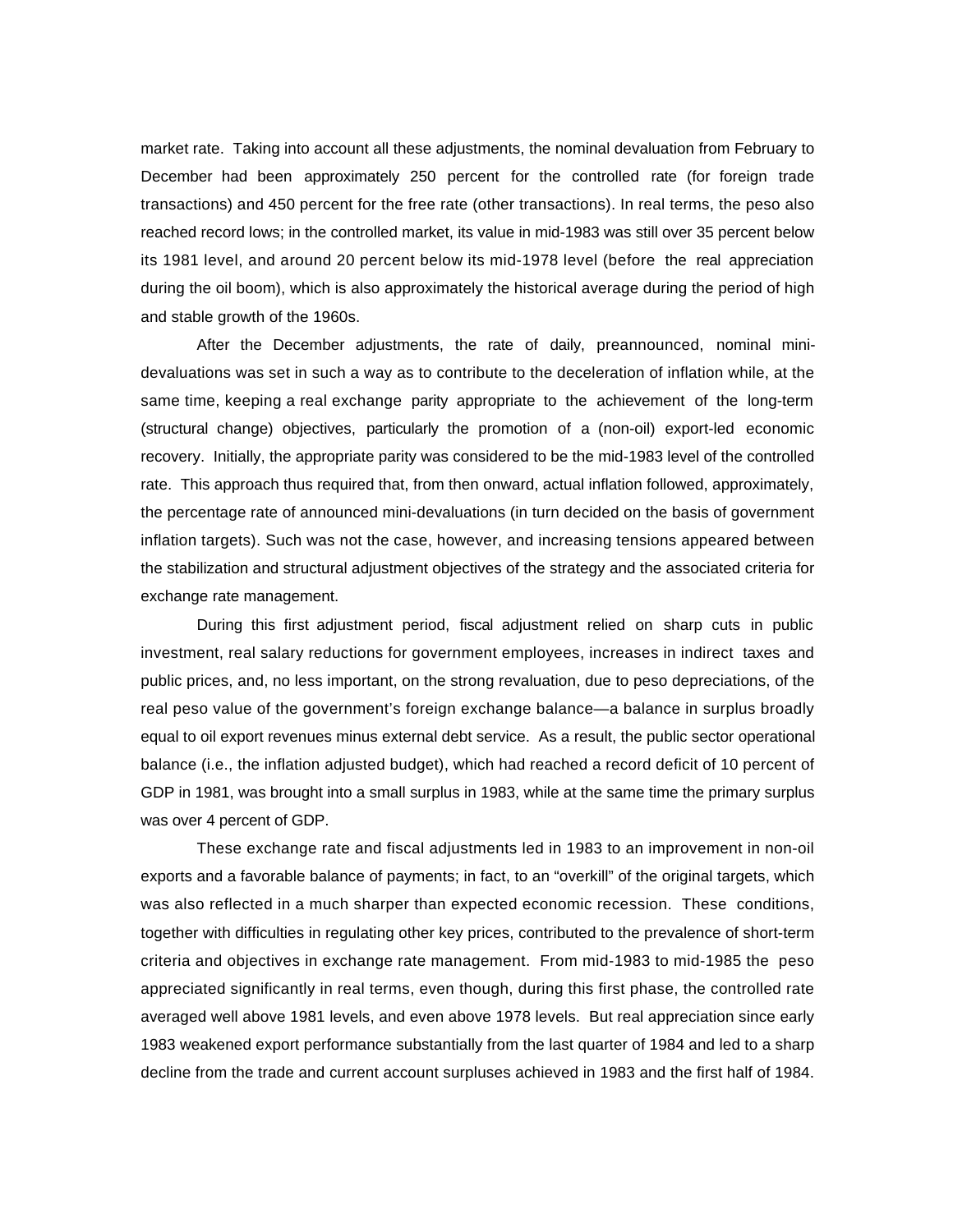In the first semester of 1985, the trade surplus was only half the level of a year before. These difficulties were aggravated by financial speculation, stimulated by the prospect of a large overshooting of the inflation targets for 1985 and declining oil prices in the international markets over 1985. In July and August 1985 a new collapse of the foreign exchange market followed. The controlled rate was devalued by about 20 percent and then allowed to drift down, while a completely "free" rate was legalized. Fiscal adjustment—which this time relied on both investment and current expenditure cuts—and the pace of peso depreciation were both accentuated when in early 1986 international oil prices collapsed, leading to a loss of export and fiscal revenues of the order of 7 percent of GDP during 1986. The real value of the peso would reach unprecedented low levels in 1986-87, when its average level was even lower than in 1983 (and 40 percent lower than in 1981). The operational fiscal balance, which had turned into a deficit as a result of the loss of oil revenues in 1986, was again brought into a surplus of almost two percentage points of GDP in 1987.

This time, circumstances had tilted the balance between the conflicting policy objectives in favor of structural adjustment and the maintenance of a low real value of the peso. The severity of the balance of payments and fiscal constraints, as a result of the oil price collapse, probably left no alternative but to sacrifice the stabilization objectives and to accept a sharp acceleration of the inflation rate in order to offset the loss of government revenues and keep the current account position within sustainable limits. The real appreciation that had taken place over 1983 and 1984 after the exchange rate adjustments to the debt crisis was now avoided, and for most of 1986 and 1987 the real exchange rate was kept broadly stable at mid-1983 levels, and thus well above the average levels of the previous phase.

The cost of the strategy was, of course, a higher rate of inflation and, from mid-1987 on, inflation at an accelerating pace. The restoration of current account surpluses, a comfortable position in international reserves—as a result of those surpluses and new lending from the IMF and international banks—and the prospect of an uncontrolled inflation turning into hyperinflation, led in late 1987 to a change of policy. In December 1987, an agreement was reached between the government, labor unions, and business confederations on a comprehensive attack on inflation consisting of a deindexation program, a tight monetary and fiscal stance, and a set of import liberalization measures. Deindexation involved, after a once-and-for-all devaluation, a freeze on wages, prices, and the exchange rate.

Since March 1988, the exchange rate has been allowed to float at a preannounced rate. The program's success in bringing down inflation (from 160 percent in 1987 to 30 percent in 1990), together with the turn-around in the capital account of the balance of payments since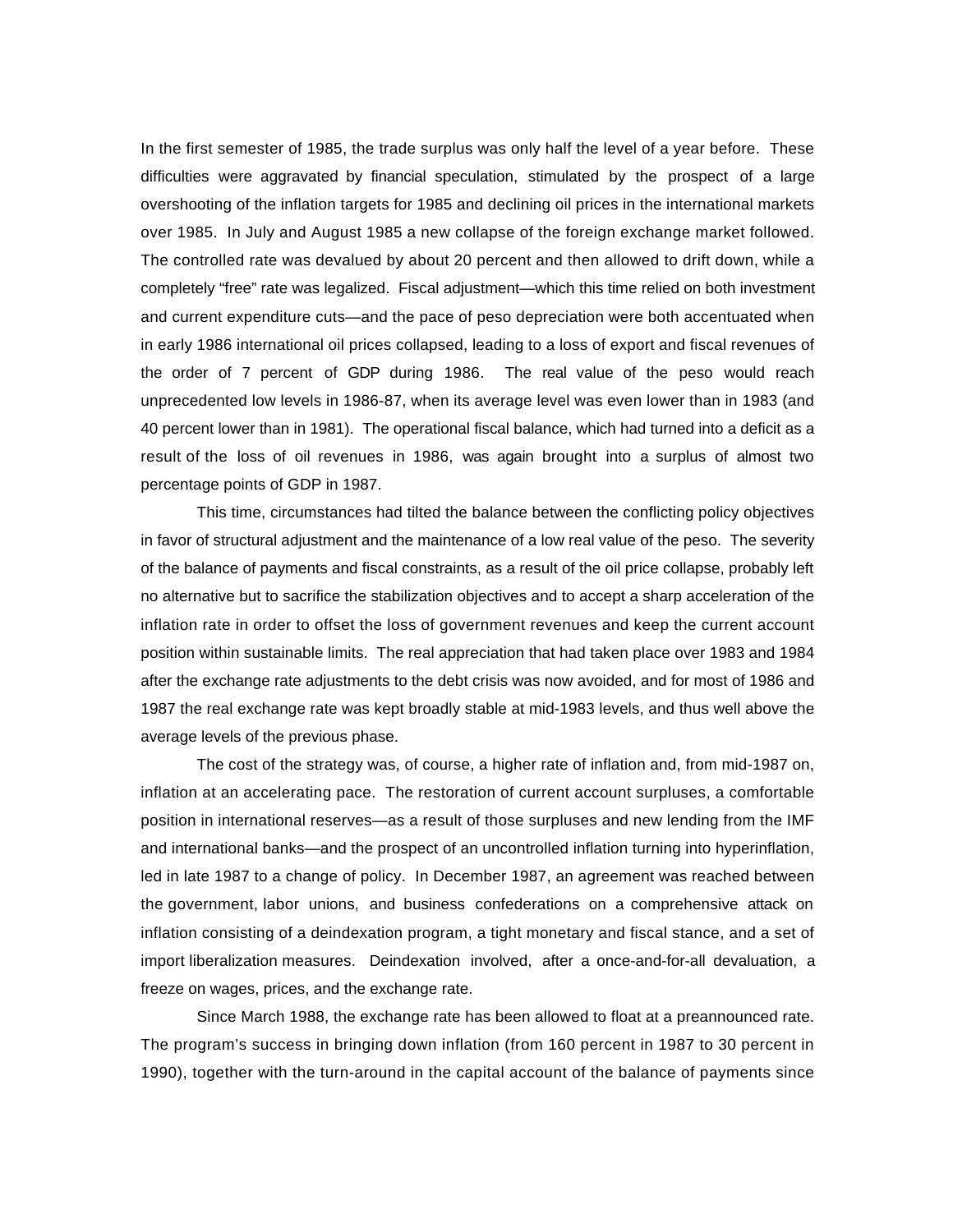1989, has enabled the government to meet its exchange rate targets and, in fact, to reduce the percentage rate of mini-devaluations, in spite of the continuing real appreciation of the peso since 1988. By 1990-91, the real exchange rate was well below the average levels since 1982 and, in some measures, even below those of the previous lows of the 1984-85 period (which had contributed to the mid-1985 foreign exchange crisis). At the same time, the recent period has seen a debt relief agreement with international commercial banks and an acceleration of structural economic reforms in areas other than trade policy—privatization and economic deregulation, including foreign investment flows—which, as discussed below, appear to have contributed to the strengthening of the capital account position that has sustained recent trade reform and exchange rate policy.

#### **Trade and Industrial Policy Reform**

The history of trade policy changes in the 1980s starts with the growing balance-ofpayments strains experienced during the oil boom from 1978 to 1981. These difficulties eventually led to the reversal of the import liberalization measures adopted under the 1976-78 stabilization program. Direct import controls were fully reestablished in mid-1981, and this policy stance prevailed during the difficult 1982-83 period following the debt crisis (see table 2.2). At that time, tariffs ranged from zero to 100 percent, with a production-weighted average of 23.5 percent. Tariffs were often reinforced by a system of reference prices that formed the basis for establishing the actual tariff rates. In 1984 moderate import liberalization measures were undertaken as part of the structural change strategy of the De la Madrid administration. Licensing import requirements were relaxed and partially replaced by tariffs. Thus, the percentage of import value subject to permits fell to 83.5 percent, while tariffs increased and the percentage of import value exempt from tariffs declined to 36 percent. Additional steps were announced in early 1985. In the context of a medium-term plan prepared by the Ministry of Industry and Trade, a program was launched for the gradual elimination of import licenses between 1985 and 1989, and a series of steps was taken toward the establishment of a more uniform structure of effective protection. At the same time, a US-Mexico bilateral trade agreement was signed, reaffirming the commitment to liberalization and pledging the elimination of export subsidies; in exchange, Mexico obtained from the USA some of the advantages normally reserved for members of GATT.

#### **The July 1985 Reform and GATT Membership**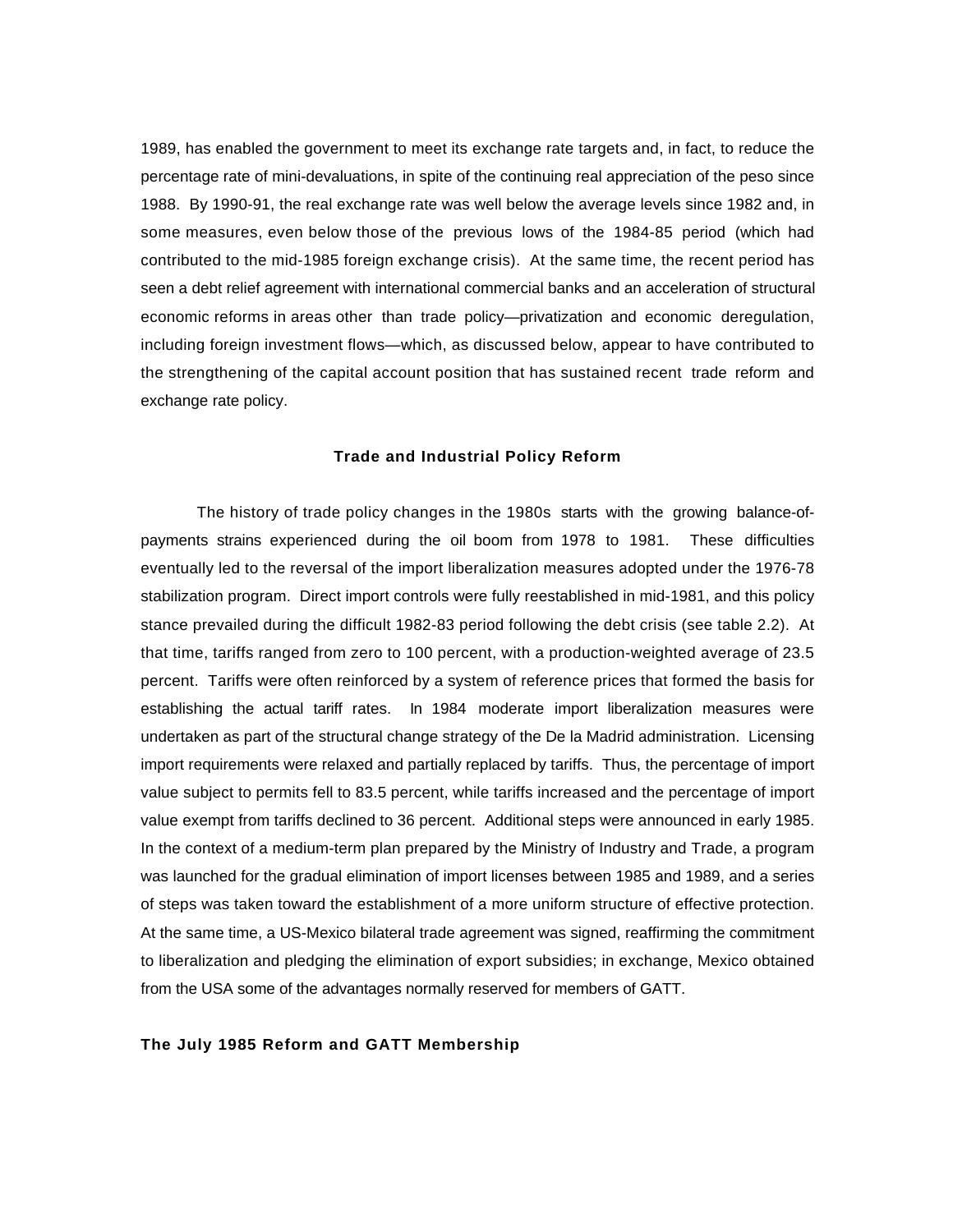The disappointing performance of non-oil exports in the first half of 1985 and the increasingly influential view in government circles which attributed the failure to meet the 1983-85 inflation targets to the sluggishness of import liberalization,  $18$  led to additional trade reforms in mid-1985. As part of the devaluation and fiscal correction package in mid-1985, the removal of import licenses and the reform of the tariff system were further accelerated.

| <b>Import License Coverage</b>               |                     |                                    |                                        |  |  |
|----------------------------------------------|---------------------|------------------------------------|----------------------------------------|--|--|
| Year                                         | <b>Tariff Items</b> | As percent of<br>Import Value      | 1986 Production                        |  |  |
| 1977<br>1980<br>1981<br>1982<br>1983<br>1984 |                     | 80<br>24<br>26<br>100<br>100<br>65 | 90<br>60<br>85.5<br>100<br>100<br>83.5 |  |  |
| 1985 June<br>August<br>Dec.                  | 11                  | 37.5                               | 92.2<br>47.1                           |  |  |
| 1986 February<br>June<br>Dec.                | 10<br>31            | 35<br>46.9                         | 39.8                                   |  |  |
| 1987 May<br>June<br>Dec.                     | 6                   | 20                                 | 26<br>35.8<br>25.4                     |  |  |
| 1988 April                                   |                     | 20                                 | 23.2                                   |  |  |

## **TABLE 2.2**

Sources: Banco de México, Dirección de Investigaciones Económicas, cited by USITC (1990); Balassa (1985); de Mateo (1988); Zabludovsky (1990).

Licensing requirements decreased to 37.5 percent in August 1985 as percentage of import value (and to 47 percent of production by the end of the year) and continued to be removed throughout 1986 and 1987. Intermediate goods were heavily liberalized, together with

 $18$  In this view, the absence of foreign competition explained the downward rigidity, during a recession, of profit mark-ups in manufacturing, which in turn accounted for the relatively slow deceleration of inflation. Import controls should, therefore, be eliminated as fast as possible in order to force down inflation.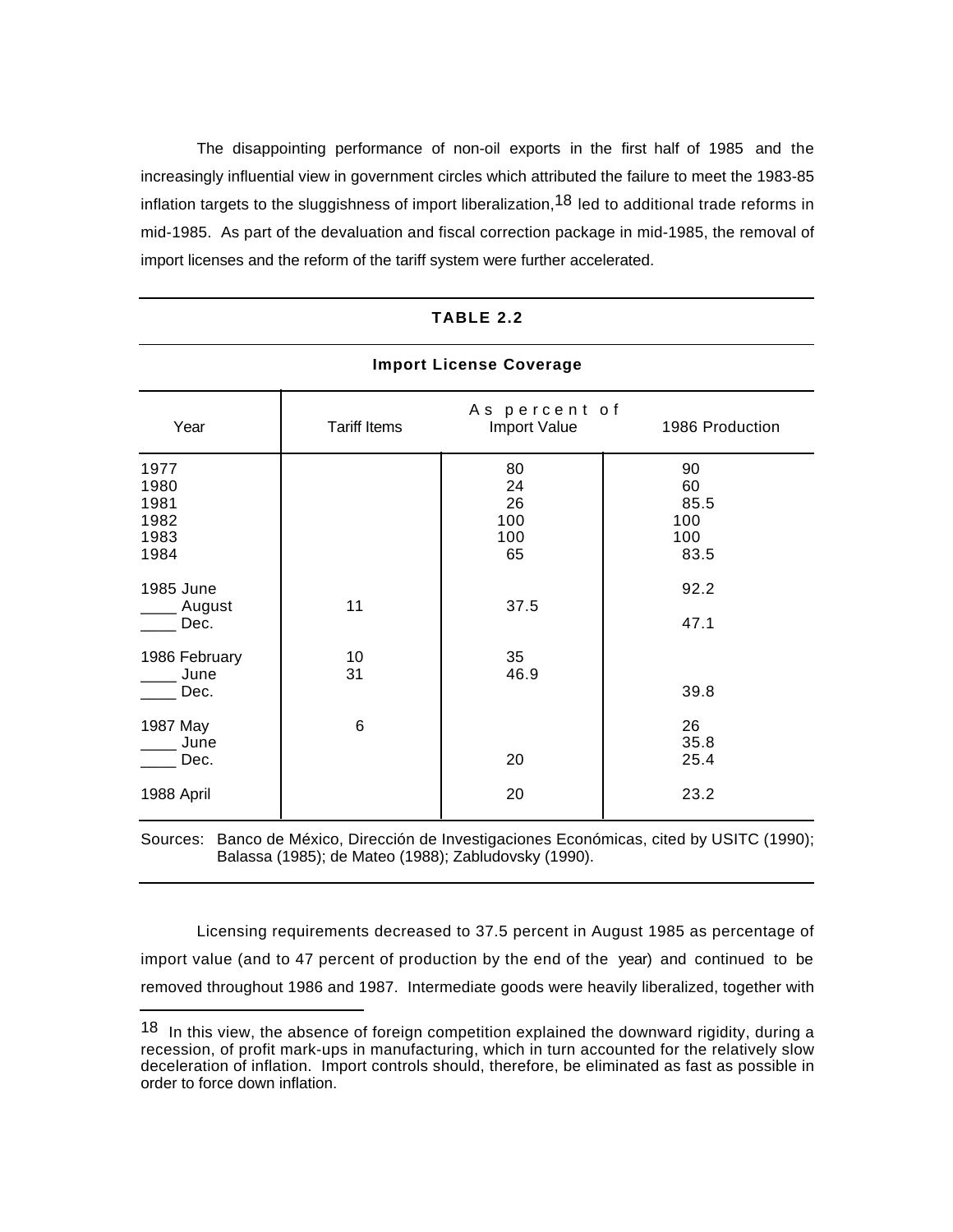selected consumer goods. Liberalization also emphasized capital goods imports which fell, as a percentage of the licensed import bundle, from 19 to 10 percent (having represented 31 percent in 1982—see Zabludovsky, 1990). At the same time, tariff rates were increased, the tradeweighted average rising from 8.6 percent in 1984 to 13.3 percent by the end of 1985 (see table 2.3). This was followed by further steps towards reducing tariff dispersion; by 1986, 90 percent of the dutiable import bundle was subject to three rates (10, 22.5, and 37 percent—see Zabludovsky, 1990).

A GATT membership agreement was negotiated and signed in July 1986. Mexico pledged to continue the replacement of direct controls by tariffs (which by then was well advanced) and followed with tariff reductions<sup>19</sup> and a system to assess anti-dumping and countervailing duties. Mexico maintained the right to temporarily exclude from license removal agriculture and manufacturing sectors, such as automobiles, pharmaceuticals, and electronics, under specific industrial promotion programs (see below for further analysis of these programs). In addition to obtaining the advantages of GATT membership, the agreement was viewed by the Mexican administration as a means of strengthening private sector's confidence in the government's long-term commitment to trade liberalization.

#### **The December 1987 Reforms and the Current State of Trade Liberalization**

Additional major steps were undertaken in late 1987, in the context of the "Economic Solidarity Pact"—the stabilization program adopted at the time by the government with the cooperation of labor unions and business organizations. Licensing requirements dropped further to 20 percent (as percentage of import value); this time the removal involved most consumer manufactures. Tariff dispersion was reduced to the 0-20 percent range, with only five rate categories (0, 5, 10, 15, and 20 percent). The average tariff rate fell to 10 percent (unweighted) and 5.6 percent (import-weighted) (see table 2.3), while the average production-weighted import tariff declined to 12 percent (from a level of 23.5 in 1982). Practically all remaining reference prices were removed. These changes in the tariff system went far beyond the schedule of the 1986 tariff reform program. Subsequent tariff reforms included the elimination in 1988 of the 5 percent import surcharge (which had been introduced in stages since 1985) and import tariff reductions in support of the stabilization program, with a view to selectively increasing competitive pressure on goods which had been experiencing above average price increases since the

<sup>&</sup>lt;sup>19</sup> This involved tariff concessions on approximately 16 percent of the 1985 import bundle, a reduction of the maximum tariff to 50 percent, and the elimination of official import reference prices (see de Mateo, 1988, and Zabludovsky, 1990).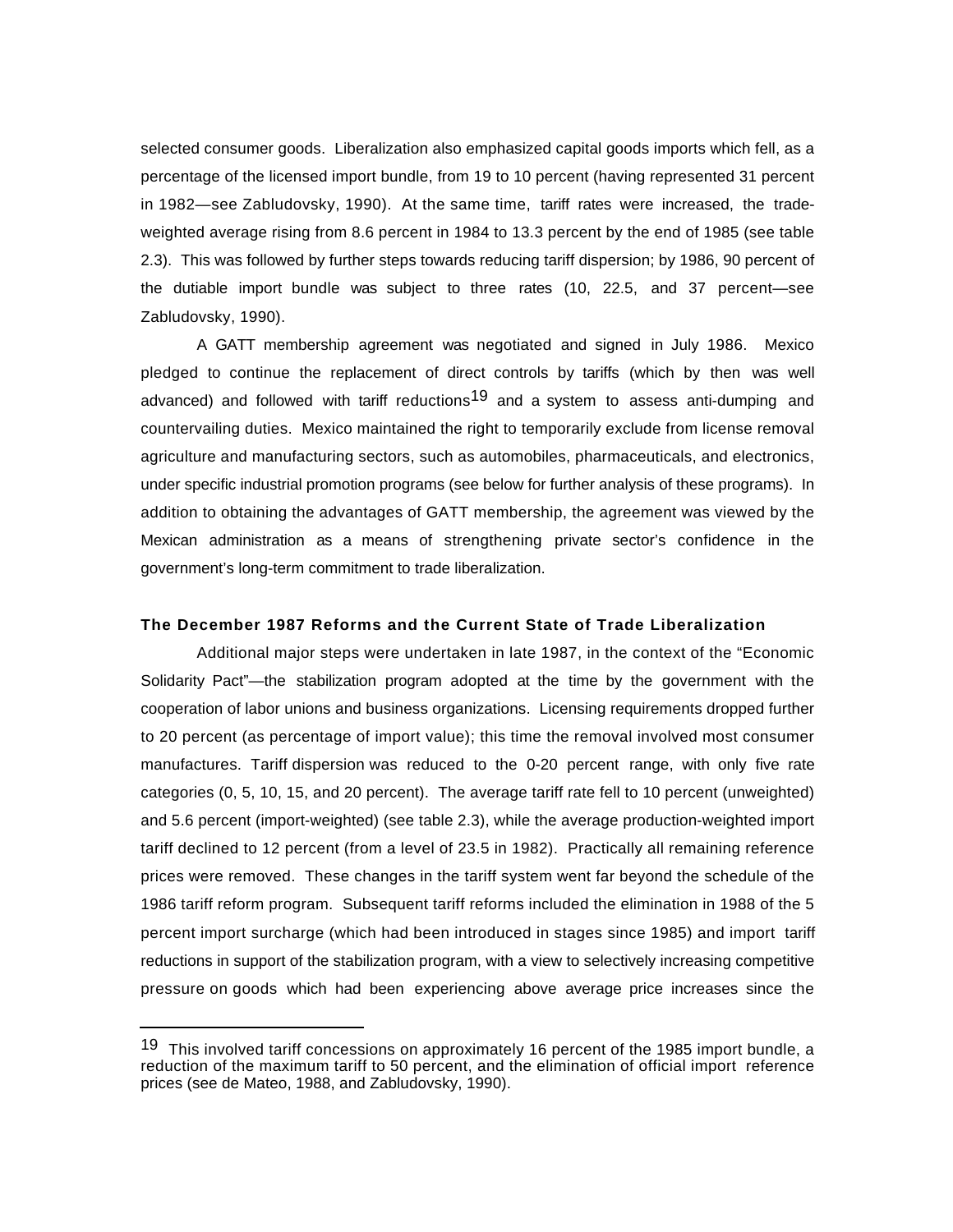introduction of the counter-inflation program of December 1987. In January and March 1989, concerns about making protection more uniform and especially about the surge of consumer goods imports during 1988 led the new Salinas administration to close the dispersion in nominal tariffs through an upward adjustment in tariff rates for most goods previously exempt or subject to a 5 percent rate.

Thus, by late 1989 the import-weighted average tariff was 9.8 percent. The sectors that remained protected under import licenses accounted for around 25 percent of tradable output and included mainly agricultural goods and a few manufacturing industries under industrial promotion programs. Continuing reforms and the removal of import licenses are currently taking place in these sectors, as discussed below. These current trends are likely to accelerate again in the event of a Free Trade Agreement with the US and Canada, which for Mexico—with over two thirds of its overall foreign trade and around 90 percent of its manufacturing trade being carried on with the US—may simply mean free trade tout court.

## **TABLE 2.3**

| End of year | <b>Tariff Mean</b><br>(Unweighted) | Dispersion | Trade-Weighted<br>Average Tariff | Number of<br><b>Tariff Rates</b> |
|-------------|------------------------------------|------------|----------------------------------|----------------------------------|
| 198227.0    | 24.8                               | 16.4       | 16                               |                                  |
| 198323.8    | 23.5                               | 8.2        | 13                               |                                  |
| 1984        | 23.3                               | 22.5       | 8.6                              | 10                               |
| 1985        | 25.5                               | 18.8       | 13.3                             | 10                               |
| 1986        | 22.6                               | 14.1       | 13.1                             | 11                               |
| 1987        | 10.0                               | 6.9        | 5.6                              | $\sqrt{5}$                       |
| 1988        | 10.4                               | 7.1        | 6.1                              | 5                                |
| 1989a       | 13.1                               | 4.3        | 9.8                              | 5                                |

## **Import Tariff Structure, 1982-1989**

aIncludes all modifications in the tariff structure up to March 9, 1989

Source: Zabludovsky (1990) based on data from Dirección General de Política de Comercio Exterior, SECOFI.

Although trade reform since 1983 has focused mainly on the import regime, significant changes have also taken place in export promotion policies (in addition to the effects on them of changes in the import regime and exchange rate policy). Export restrictions are now less important than in 1982, and those remaining are largely determined by the presence of domestic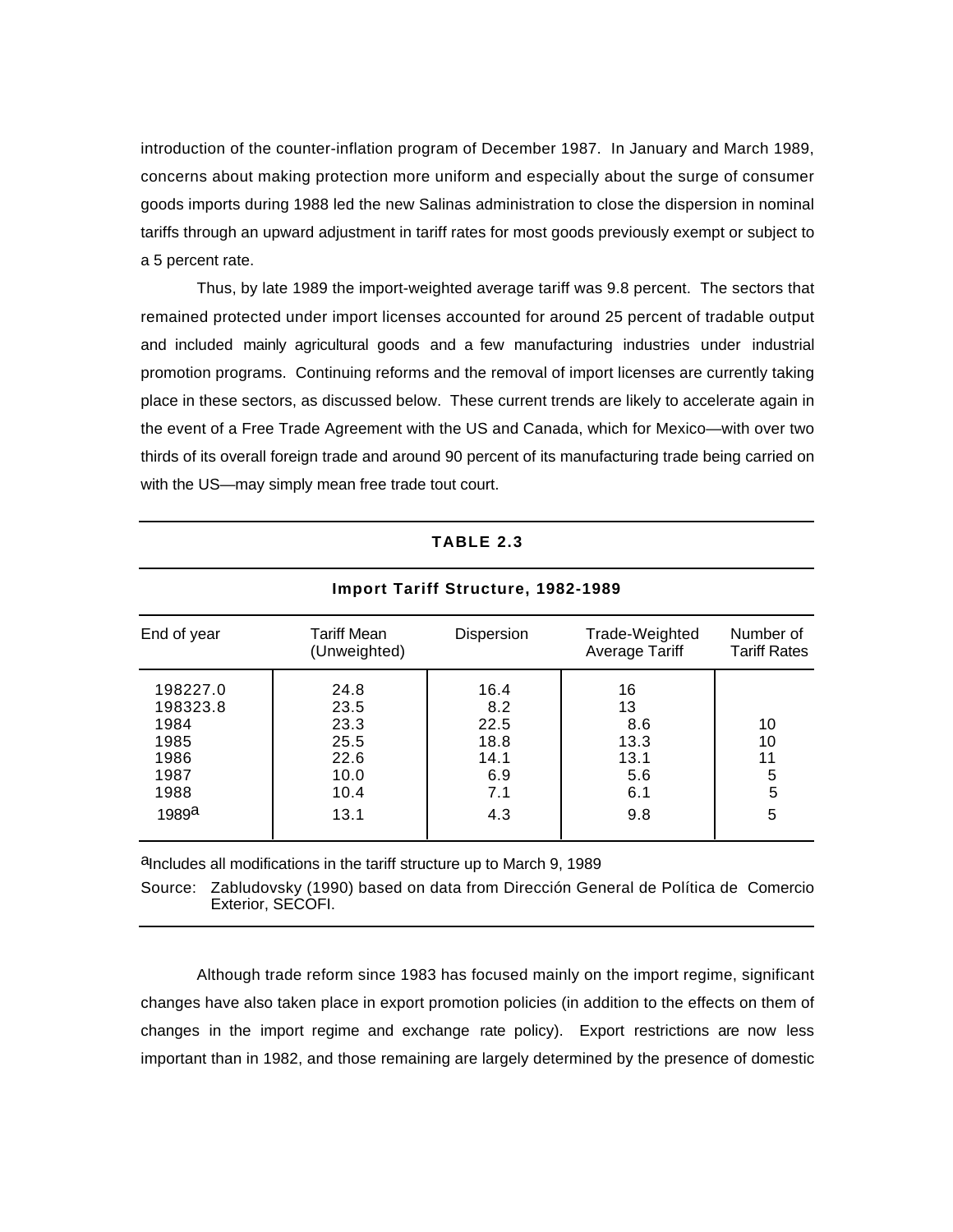price controls and international and bilateral trade agreements. Export licenses affect agricultural goods with controlled prices and products subject to international agreements (such as coffee, sugar, steel, textiles)—accounting together for 24.4 percent of non-oil exports (242 tariff items). Export tariffs (of up to 5.5 percent) largely affect a number of agricultural products subject to export licensing (6.7 percent of non-oil exports). At the same time, traditional export subsidies (through tax refunds to exporters) have been eliminated. The present export incentives scheme includes mainly a program exempting tariffs on "temporary" imports and a program which exempts exporting firms from import licenses on inputs.20

<sup>20</sup> These are respectively PITEX (Programa de Importación Temporal para la producción de artículos de exportación) and DIMEX (Derechos de importación para la exportación). Both were set up in 1985.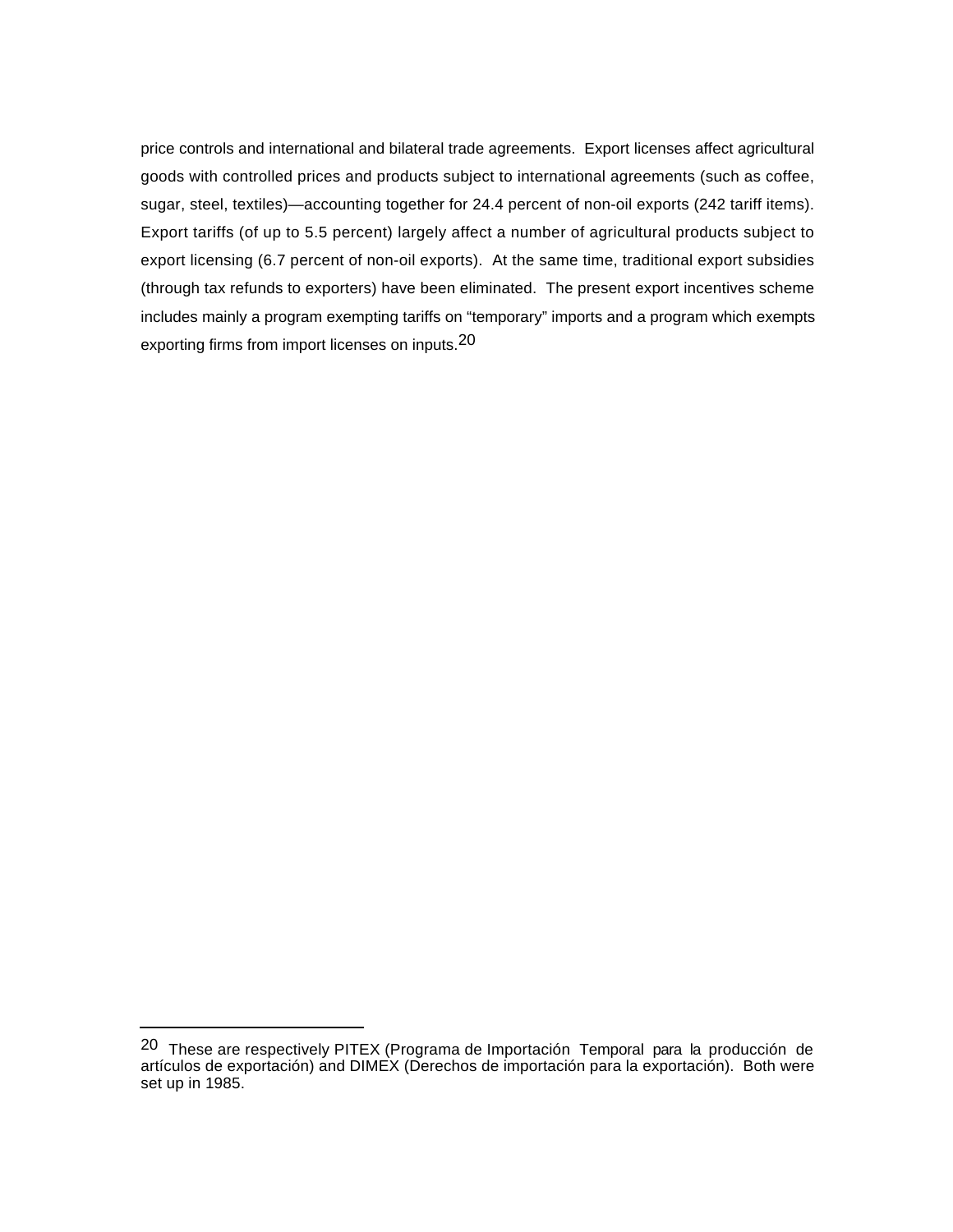#### **Industrial Promotion Policies and the Experiences of Two Survivors**

As discussed in section 1, besides the conventional instruments of trade policy, Mexico's industrial development strategy had relied since the 1960s on sector- or firm-specific programs designed to promote local industrial integration, foster manufacturing exports, and develop national firms. These industrial programs (or programas de fabricación) provided import licenses and fiscal incentives in exchange for the achievement of increasing degrees of local integration. They were generally subject to an agreed upon schedule and a maximum domestic-to-import price differential, and included in some cases the meeting of export targets. The number of these programs increased throughout the 1960s and most of the 1970s, especially in the heavy intermediate and capital goods industries. $21$  In effect, they had turned into the major industrial policy instrument during the second and more difficult stage of import substitution industrialization.

The shift since 1978, and even more so since 1983, toward a more outward-oriented industrial strategy was accompanied by a sharp reduction in the use of this policy instrument, as the replacement of import licenses by tariffs liberalized the importation of the products included in the programs themselves. At the same time, this shift led to greater selectivity in industrial promotion, and so the programs established (or reformed) during the 1980s focused on a small number of priority industries—essentially the automobile, microcomputer, and pharmaceutical sectors<sup>22</sup>—while greater emphasis was given to export promotion, price competitiveness, and the improvement of technological and product standards in the design of these programs.

#### The Automotive Industry

l

The industrial policy set out in the 1962 decree on automobile production—prohibiting the importation of assembled vehicles, starting in 1964, establishing a minimum degree of local integration, and obliging the firms producing auto parts to have a minimum of 60 percent Mexican capital—marked the transformation of the automobile sector from an assembly into a manufacturing industry. It also marked the beginning of a rapid local development by which the industry became a leading sector in industrial growth.<sup>23</sup> A common feature of this and

<sup>21</sup> According to CEPAL (1979), over 750 programs were established between 1965 and 1970, and over 1200 between 1971 and 1978.

 $22$  A program for the petrochemicals industry was also issued in 1986, but this was intended essentially to regulate the increasing privatization of this sector.

<sup>23</sup> Entry regulations limiting the number of firms in the terminal industry (assembly activities), and aimed at promoting use of economies of scale, was another important aspect of the policy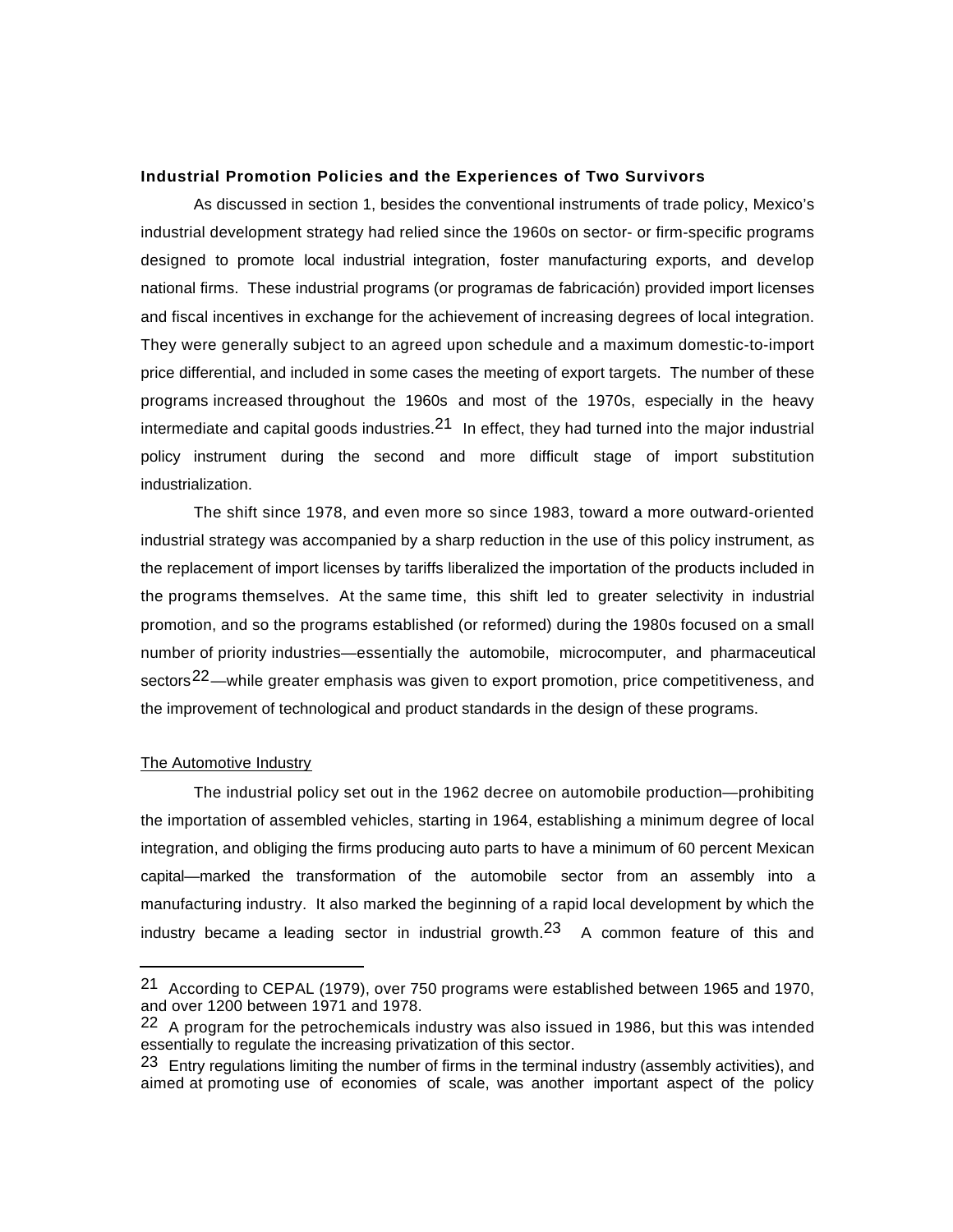subsequent decrees (1969, 1972, 1977, and 1983) has been the establishment of domestic content requirements aimed at the reduction of the industry's trade deficit and the strengthening of the local auto-parts industry based on national firms.

However, the 1977 and 1983 decrees introduced a significant shift in approach to the industry's regulatory framework.<sup>24</sup> The 1977 decree established foreign exchange budgets for each producer of finished vehicles but gave greater flexibility to firms with respect to the means to achieve them (more exports or greater local integration), while, at the same time, it eliminated the system of production quotas and price controls with a view to increasing competition and encouraging productivity gains. The 1983 decree ratified the focus on foreign exchange balances, allowing a lesser degree of integration to be offset by more exports. It also introduced new regulations in order to promote a fuller use of economies of scale and the rationalization of the industry's supply structure, essentially through a reduction in the differentiation of models and product lines.25

As we shall see in detail below, when discussing the impact of trade policy, the 1977 and 1983 reforms were successful in meeting their export promotion and trade balance objectives: having been for decades a large net importer, the automobile industry now ranks second, after the export of crude oil, in generating foreign exchange. The other major objective of the 1983 decree—the rationalization of industry supply through a reduction of product differentiation—was not achieved. The average scale on which the Mexican automobile industry worked in 1987 was only 14,800 units per line, a decline from 1981 levels and far below the scale considered minimum in the 1983 reform (50,000). Two major factors account for this failure. First, the contraction of the domestic market created a very adverse environment for the achievement of the goal: the 1982- 83 recession alone reduced the average number of cars per line to 11,000 (compared to 18,000 in 1981). A second factor was the option offered in the 1983 decree which permitted additional lines on condition that they be self-sufficient in foreign exchange and that they export more than 50 percent of their output (or the equivalent value in assembly material for each line).

approach in the early sixties. Since then the industry has been characterized by a broadly stable and dual market structure: an oligopoly of seven multinational corporations in the terminal industry (five at present) together with a more fragmented structure of small and medium-sized suppliers of auto parts, consisting of national firms or joint ventures with national majority ownership.

<sup>&</sup>lt;sup>24</sup> For a detailed discussion of the 1977 and 1983 reforms, see Moreno (1987) and Peres (1990). This section relies heavily on these studies.

<sup>25</sup> In 1981, the seven terminal companies produced an average of 18,000 cars per line, well below Brazil (45,000) or South Korea (more than 100,000). Through a gradual reduction in the number of models and product lines, the 1983 decree aimed at an average of 50,000 units per line by 1987, the minimum considered necessary to take advantage of economies of scale.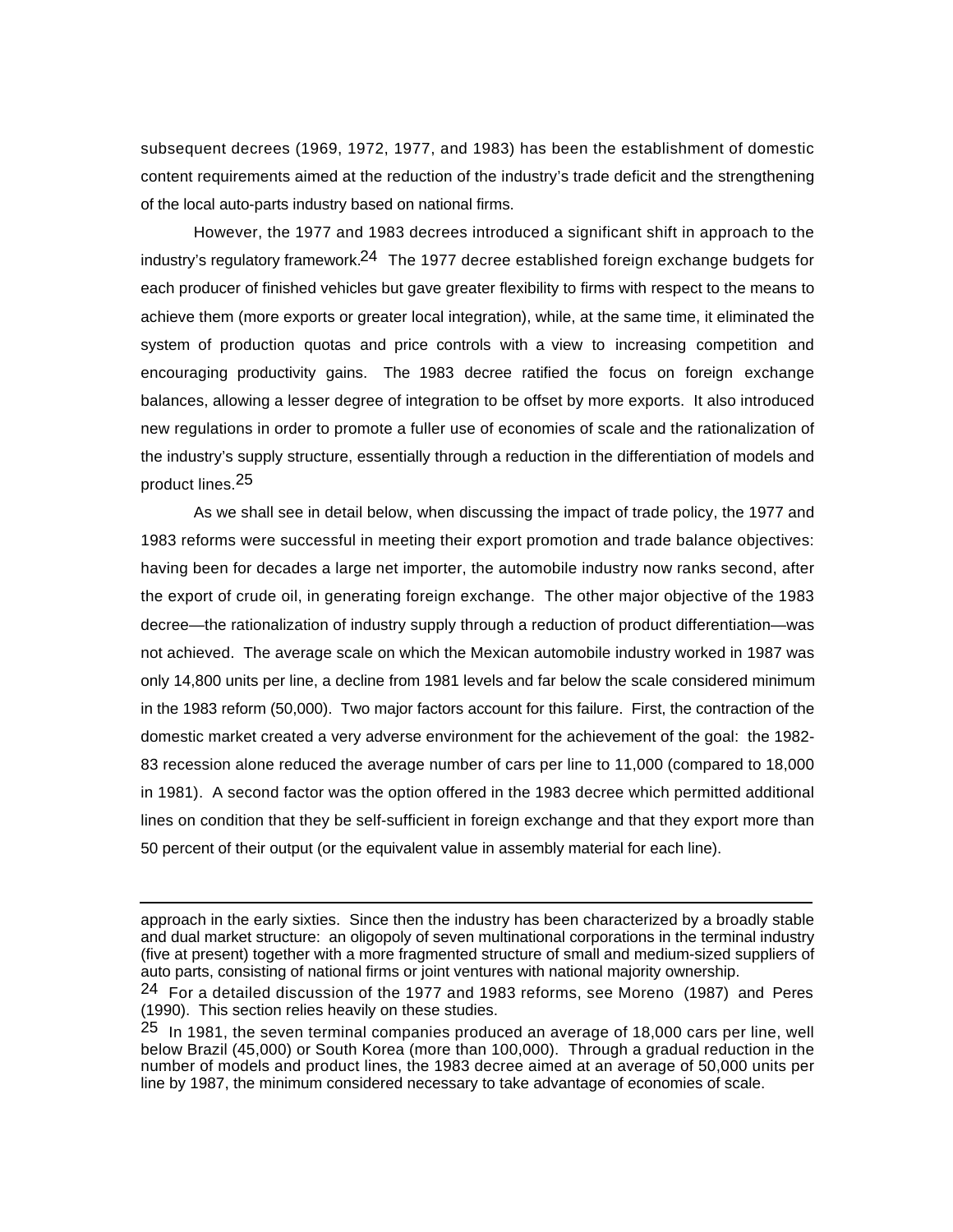Further deregulation and trade liberalization were introduced by the Salinas administration in late 1989, including the removal of import licenses in the auto-parts industry, a relaxation of foreign exchange requirements, and the elimination of restrictions on lines and models introduced by the 1983 decree. It is still too early to evaluate the impact of the December 1989 decree, especially the extension of trade liberalization to the automobile industry. The reforms are likely to strengthen current trends towards a greater intra-industry specialization in foreign trade by allowing terminal firms to specialize in the production of some models while importing others. At the same time, and despite its recent export performance, strong reservations have been expressed on the current state of the industry's competitiveness given, in particular, the failure to achieve the rationalization of domestic supply. This accounts for the industry's high domestic pre-tax prices, in both the terminal and auto parts sectors. In addition, the likelihood that such prices partially reflect a cross-subsidy of exports casts doubts on the impact of trade liberalization on future exports and trade balance performance.

### The Computer Industry

l

The computer equipment industry—unlike the automotive sector or other sectors in the electronics industry—was virtually absent from Mexico in the late 1970s. The 1981 Computer Industry Program set the goals and policy guidelines that (with the exception of a major change in 1985) were to govern the development of this infant industry for the rest of the decade. This industrial program included goals concerning: a) import substitution, to be achieved through the establishment of DCRs, so that by 1986 local production would supply at least 70 percent of domestic demand;26 b) export development, setting foreign exchange balances (as in the automotive industry) stipulating that an increasing share of payments abroad would be covered by exports; c) the reduction of domestic and import price differentials, so as to keep domestic prices only slightly above (not more than 15 percent) those of the firm's home country; d) technology transfer and national technological development, by setting a minimum of 5 percent of sales to be spent on R&D, as well as the provision for technical training; and e) the development of national enterprises by reserving the production of microcomputers for firms with a majority of Mexican capital (51 percent at least).27

 $26$  These requirements were later reduced to about 30-40 percent (from up to 60 percent) as firms found compliance difficult.

<sup>&</sup>lt;sup>27</sup> This requirement was waived in the case of minicomputers and mainframes where technological sophistication meant greater dependence on a few international suppliers. Although similar, Mexico's policy towards microcomputers differs from Brazil's "market reserve" policy in that foreign enterprises (through joint ventures) could participate in the sector. This decision was made in the hope that such firms would contribute to technical progress and to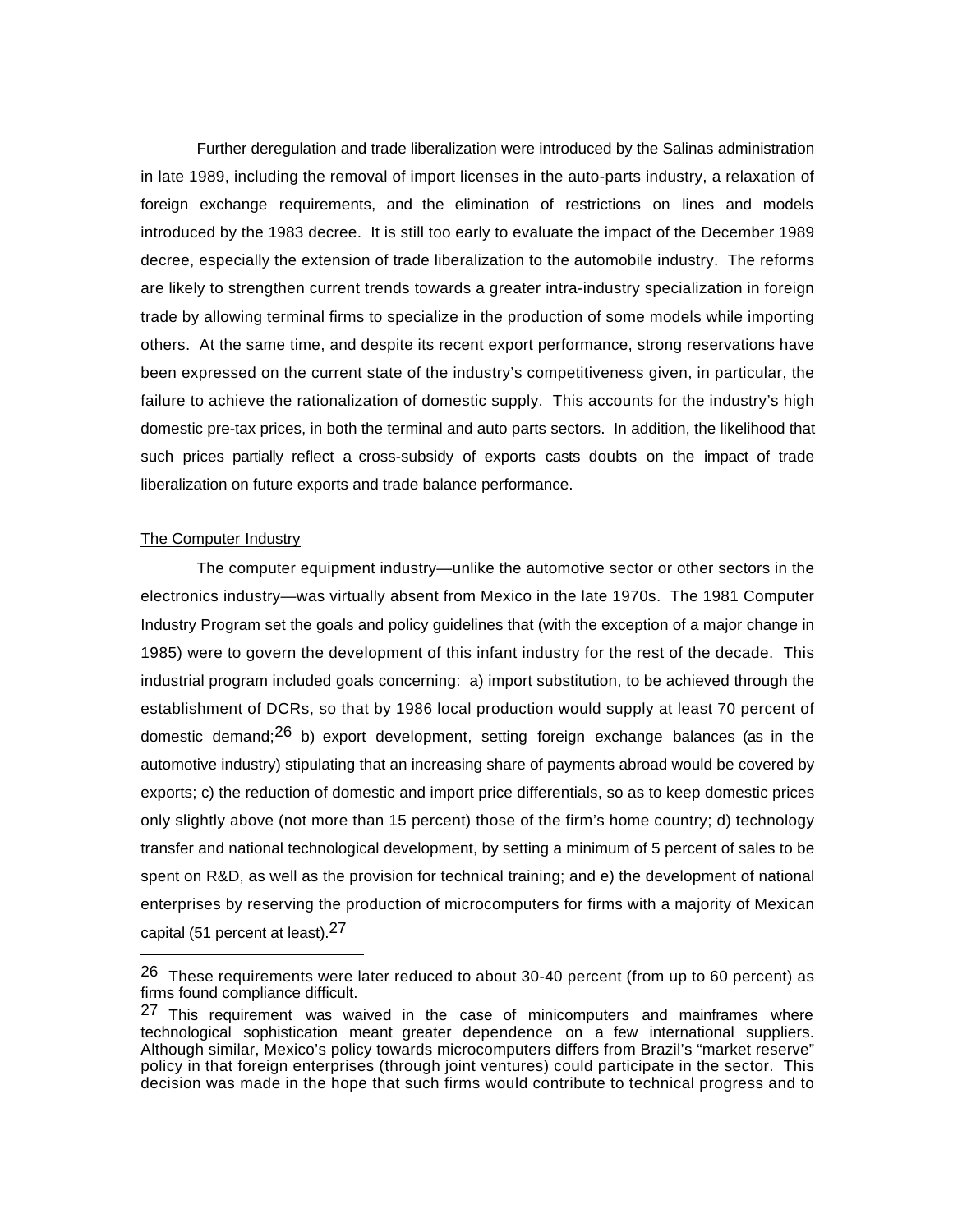In exchange for their commitments, firms were granted tax incentives (mainly a 20 percent tax credit calculated on the basis of new investments, wages, or domestic purchases of components) and trade protection, including import licenses for finished equipment as well as tariffs (initially set at 30 percent for microcomputers and lower levels for minis, mainframes, peripherals, and components). The program also used government procurement to favor firms adhering to the program guidelines.

A major policy change took place in 1985 regarding the limits on foreign ownership, following IBM's request to set up a production plant with 100 percent foreign capital. After an initial rejection by the National Commission on Foreign Investment, the request was accepted later in the year in exchange for a substantial increase in IBM's investment and export commitments.<sup>28</sup> The policy change—which was then extended to other foreign firms that had previously developed joint ventures with Mexican capital—meant that foreign companies in the microcomputer sector could now choose between keeping within the framework of the 1981 rules (a position adopted by Unisys) or request permission to operate with 100 percent foreign capital in exchange for larger export requirements (i.e. an export-import ratio of the order of three to one instead of one to one).<sup>29</sup>

Further policy changes took place in April 1990, when a new decree for the computer industry removed import licenses and replaced them by a 20 percent tariff on imports of micros and peripherals (the maximum rate in the current tariff structure). An agreement was also reached between the government and industrialists for a gradual phasing out (to be completed by 1992) of domestic content and foreign exchange requirements.

The results of the 1981 program have been mixed. As in the case of the automobile industry, its major successes took place in areas where the strategies of foreign firms and the government's policy objectives coincided. The sector has been one of the fastest growing export industries of the 1980s (albeit from very low initial levels). By 1985-87 more than half of production was exported (and the corresponding share of exports rises to nearly 80 percent in the case of micros). By 1987 national supply covered about 56 percent of domestic demand, only 14 percentage points below the 1981 program target for 1986. As a result, the trade deficit in computer products has been decreasing—from nearly 100 percent of imports in 1981-82 to

greater access to foreign markets. After 1985, the policy was to differ even more from Brazil's as we shall see below.

<sup>&</sup>lt;sup>28</sup> IBM increased its investment project from US \$7 to \$91 million and agreed to export at least 92 percent of production.

<sup>&</sup>lt;sup>29</sup> This was the choice made by IBM as well as, reversing earlier decisions, by Apple and Hewlett Packard. Apple's failure to meet the export requirements led it, however, to stop producing microcomputers in Mexico in late 1987.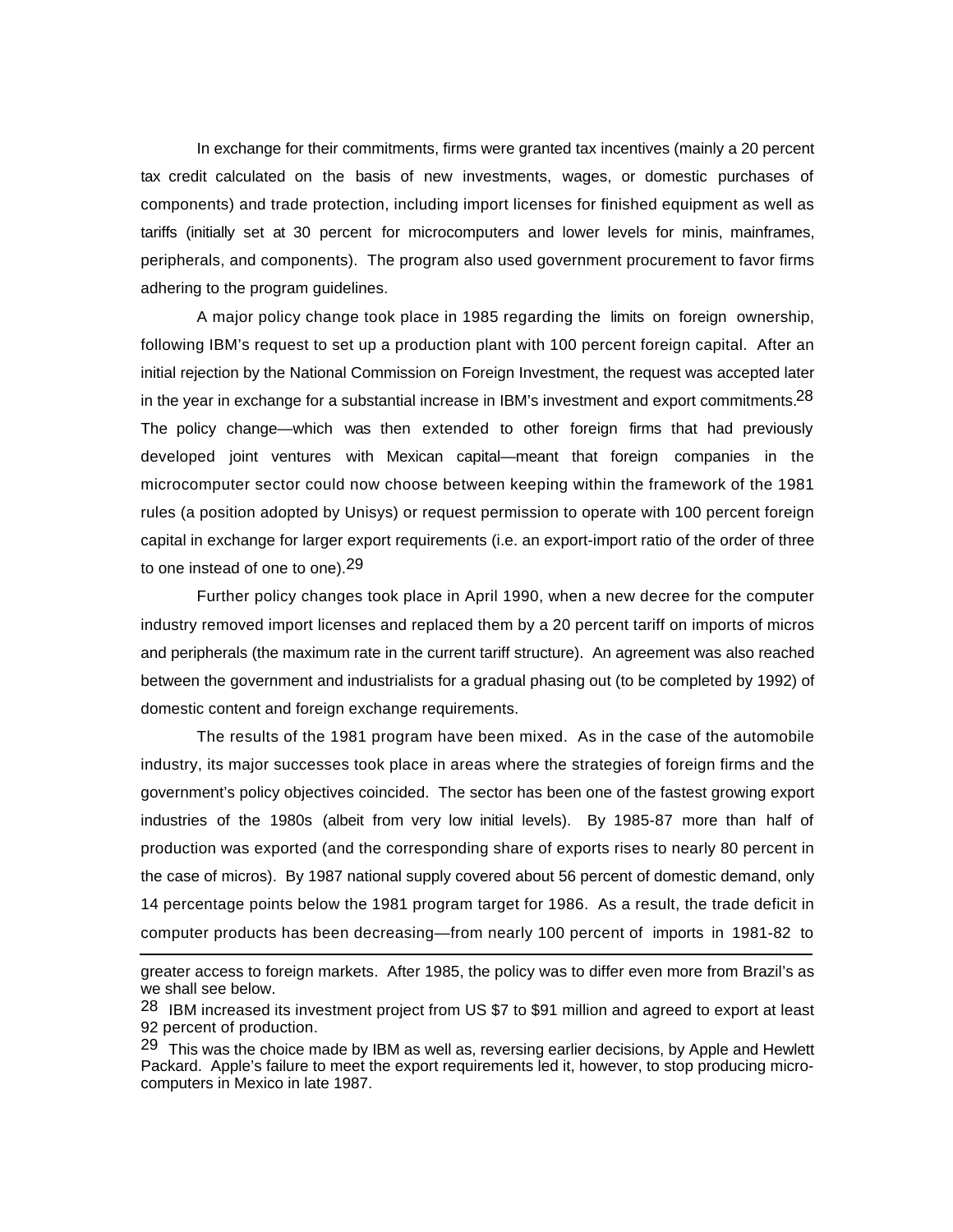around 30 percent in the first half of 1987—a significant achievement during a period when the stock of computers per thousand inhabitants increased from 0.14 to 1.5. Similarly, the reduction of domestic and import price differentials seems to have been largely achieved. Different estimates suggest that the domestic retail prices of the highest quality micros are around 15 to 20 percent higher than US prices (Peres, 1990), or 25 percent higher according to the the World Bank (1990), which estimates the price differential in 1982 at 200 percent. In contrast to these achievements, less progress appears to have been made in technology transfer and development (especially in product technology—see Peres, 1990) while, as already indicated, the goal of reserving production of microcomputers for firms with a majority of Mexican capital was abandoned after the 1985 policy change.

In sum, while mixed, the results of the more flexible and selective approach to the automobile and computer industries appear to be a considerable improvement over past policies of infant industry protection. In the case of the automobile industry, it strengthened ongoing trends towards greater intra-industry and intra-firm specialization in foreign trade, with a clearly positive impact on export performance and probably also, as seen below, on productivity growth. The experience of the computer industry compares favorably (in terms of export performance and price differentials) with older sectors with similar characteristics, such as consumer electronics—and the difficulties faced by the latter during the recent trade liberalization experience sharpen this contrast.

Compared to a fuller liberalization of these industries, the benefits of this sectoral and certainly discriminatory approach may be criticized on two grounds. The international strategies of TNCs and Mexico's cost and locational advantages played a major role in the recent successful performance of these industries; it is difficult to disentangle the specific contribution of the sectoral programs themselves. In addition, the programs' regulations were not readily intelligible. Both of these are valid arguments. However, as we shall see later, the performance of these sectors under specific industrial programs compares favorably, especially in terms of exports and trade balances, with fully liberalized industries with similar characteristics. And the degree of discretion provided by the programs' regulations also left a certain amount of national leverage in these TNC-dominated sectors, which the government used quite effectively to achieve some of the programs' objectives, as the export experience of the computer industry suggests.

#### **The Effects of Trade Policy Reform**

**Prices and Employment**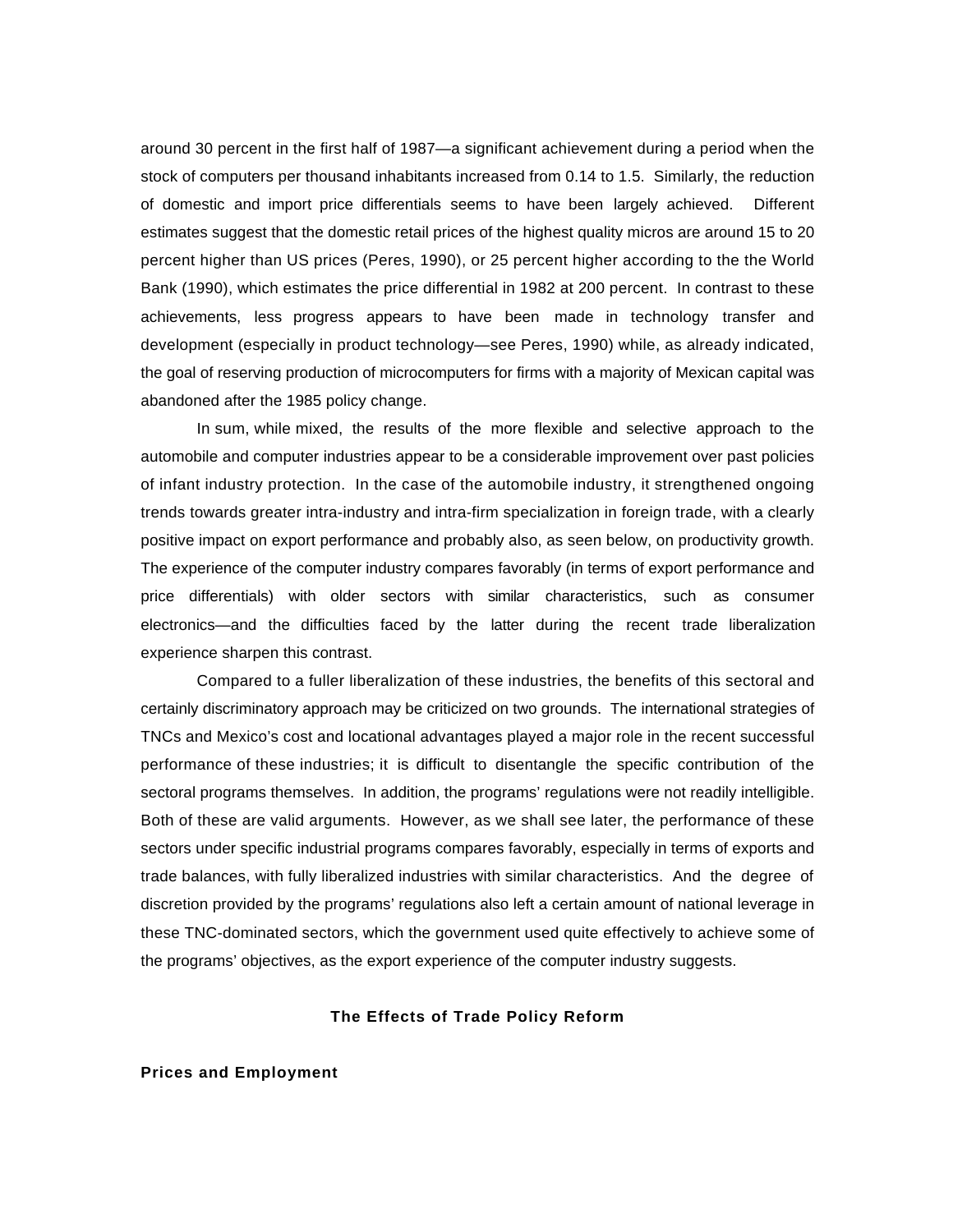Trade liberalization had several aims, one of them being, especially in late 1987, to strengthen price discipline in the manufacturing sector by opening it to greater international competition. Yet, although the counter-inflation package in late 1987 has been successful so far, economists of different persuasions agree that trade liberalization made no significant contribution to it (see Brailovsky et al., 1990; Ize, 1990). The evidence even suggests that profit margins, rather than being squeezed by international competition, have actually increased since 1987. The real peso appreciation that was a key factor in the deceleration of inflation in the recent period was accompanied by declining public sector prices in real terms and stagnant real wages, rather than by increasing real wages and reduced profit margins.

To explain this behavior, it is necessary to consider the long-term structural effects of trade liberalization on price discipline separately from those of the initial macroeconomic conditions under which it was undertaken. From a long-term perspective, the presumption that a more open economy may well weaken the market power of domestic firms and labor unions, and thus reduce the inflationary bias built into highly oligopolistic market structures, seems a plausible one. In the short term, however, exchange rate policy will have a major influence on profit margins in the tradable goods sector since domestic prices are likely to adjust with a lag to exchange variations. The heavy depreciations in 1986 and 1987 created—as shown in the estimates by de Mateo (1988) and Ten Kate and de Mateo (1989)—a large foreign-domestic price differential across *all* sectors producing tradable goods in the Mexican economy. The ensuing upward adjustment of profit margins that was slowly taking place during the trade reform period thus prevailed over the structural effects of trade liberalization on competition and market structures.

The fact that the elimination of import licenses was being effectively compensated by "exchange rate protection"—most forcefully expressed in the evolution of relative unit labor costs in Mexico's manufacturing sector (see table 2.1)—also accounts for the hardly visible adverse impact of trade liberalization on overall industrial employment. The latest industrial census data shows that from mid-1985 to mid-1988 the country's traditional industrial centers—the metropolitan area of Mexico City in the Federal District and Estado de Mexico, and Monterrey in the State of Nuevo Leon—suffered severe job losses (of almost one-quarter million) and plant closures. At the same time, however, new jobs and industrial plants were rapidly being created in the rest of the country—the central and eastern regions of Puebla and Veracruz and, especially, the northern border states of Chihuahua, Coahuila, and Nuevo Leon (excluding Monterrey). The net result of these opposite trends was a reduction of industrial employment of the order of 4 percent together with an increase in the number of industrial establishments (by 4.5 percent).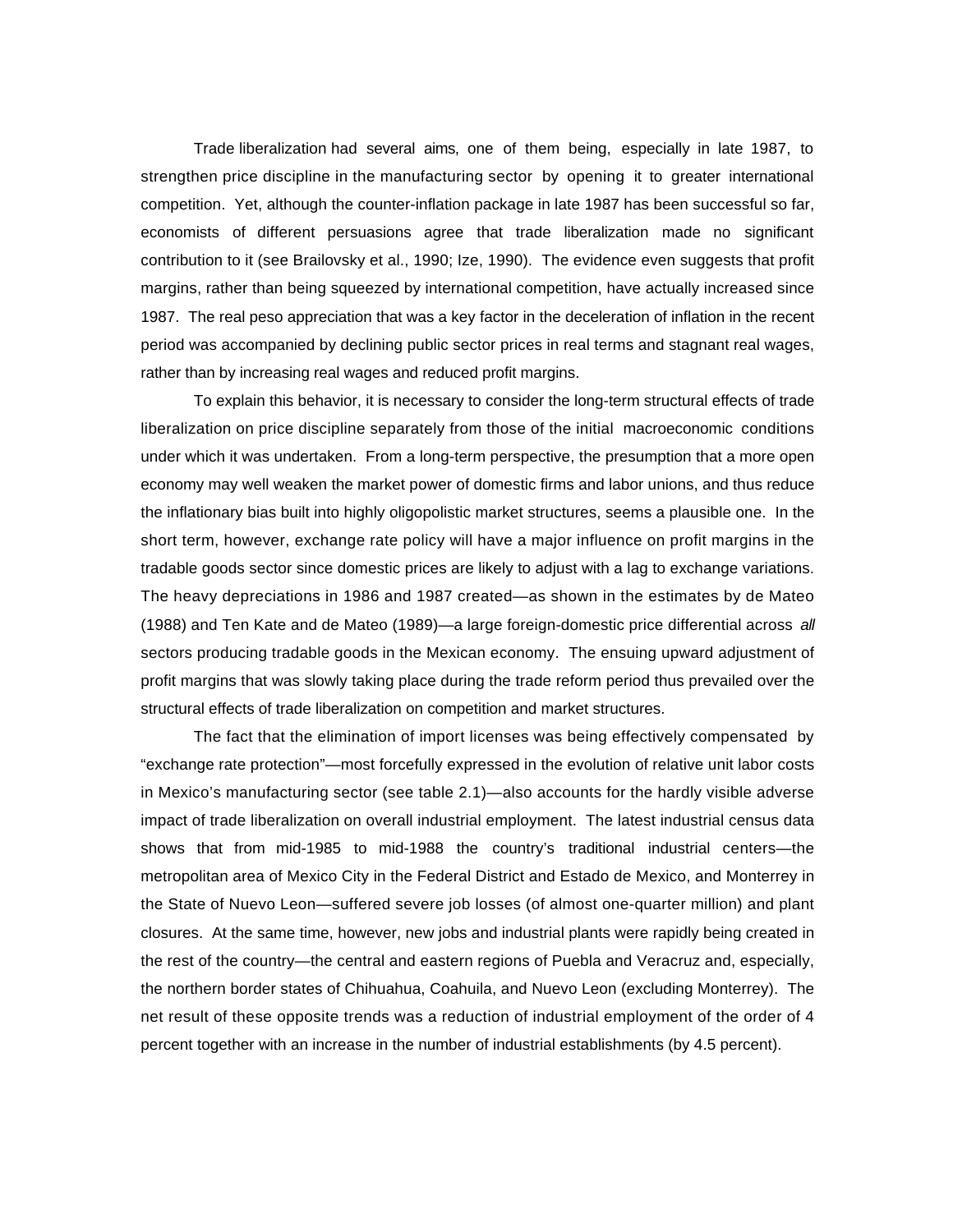The net job losses can largely be explained by the severity of the contraction of industrial demand in 1986 and the first half of 1987—which resulted from the fiscal austerity package that followed the early 1986 oil price collapse,  $30$  rather than from import penetration in a stagnant or expanding domestic market. This conclusion is strengthened by the fact that employment losses, according to preliminary census information, were concentrated in highly pro-cyclical industries (basic metals, steel, electrical appliances) and consumer goods with a relatively high income elasticity of demand (meat and some textile products).<sup>31</sup> Since 1988, the additional liberalization measures, combined with an appreciating real peso, have had a stronger impact on import penetration. However, the adverse effects of these developments on industrial employment have been partially offset by more favorable domestic demand conditions since then, as the success of the counter-inflation program of late 1987 has been accompanied by a moderate recovery of economic activity and private investment.

## **Export Performance and Resource Reallocation**

l

The major goal of trade reform was, however, to eliminate the anti-export bias of past protectionist policies and thus improve the economy's export performance sector as well as its overall efficiency in resource allocation. Mexico's strong export performance in the 1980s—nonoil exports have recorded an unprecedented boom, rising from around US \$5.5 billion in 1981 to over sixteen billion in 1990, an almost three-fold increase<sup>32</sup>—is sometimes taken as a major outcome of trade liberalization (see, for example, Zabudovsky, 1990), i.e., a consequence of the greater access by producers of exportable goods to inputs at international prices and quality and of the shift in the relative profitability of producing for export markets.

While these factors have undoubtedly played a role, a close look at the sectoral and time pattern of export growth clearly suggests that trade liberalization as usually understood—i.e., the policy reforms introduced in the 1985-88 period—has not been the main force behind the fast growth of manufacturing exports. Table 2.4 shows the expansion of non-oil exports from 1982 to 1988 grouped according to policy regime: 1) those under specific industrial programs and

<sup>30</sup> As a result, manufacturing production declined by 5.7 percent in 1986 and grew by only 2.6 percent in 1987.

 $31$  Employment in the basic metals industry was also affected by government divestments in this sector, as discussed below. Some of the other industries, such as consumer electronics in Monterrey and Mexico City and the clothing and footwear industry in the central region of Guanajuato also appear to have been affected by import penetration, especially after 1987.

<sup>32</sup> Most of it (over 80 percent) is due to manufacturing. When the *gross* exports of the border assembly plants (maquiladoras) are included, Mexico's manufacturing exports rise to over twentyone billion dollars in 1988, placing Mexico ahead of Brazil as an exporter of manufactures and just behind the four leading East Asian NICs.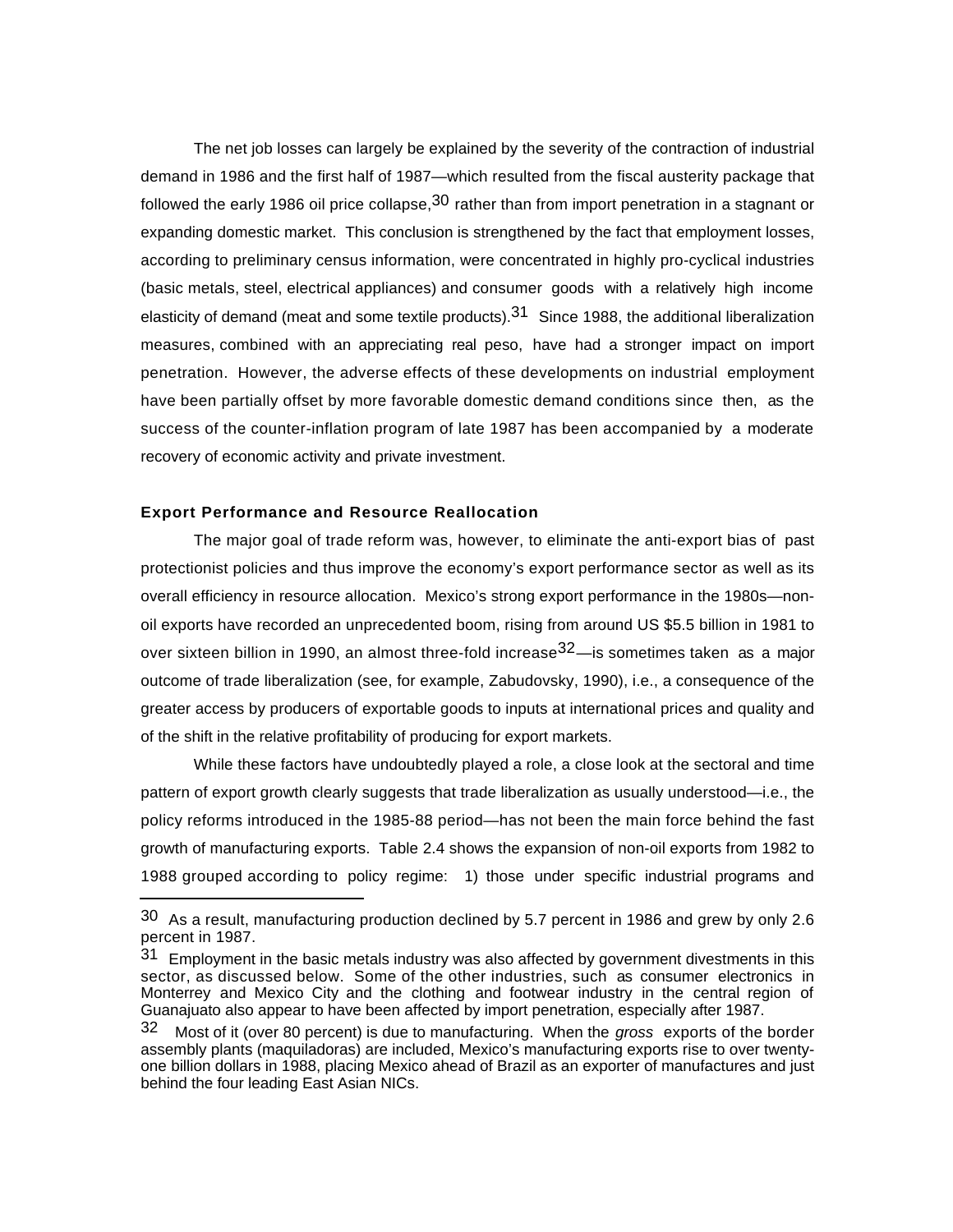corresponding to the type 1 regime in section 1; 2) the maquiladora industries; and 3) the rest of non-oil exports, including those from manufacturing industries which effectively recorded a shift in trade regime during the period from import substitution policies to liberalized trade, and those from primary activities which were also affected by the policy change.

As shown in the table, the fastest growing exports originate from sectors under specific industrial programs: the automobile industry (which alone accounts for 35 percent of the total increase in non-maquiladora exports) and the computer industry. As discussed above, these are precisely the industries where liberalization measures were temporarily waived, and whose finished products have been fully protected by import licenses during the whole period under consideration. Here, a fortunate combination of international factors and the industrial policy reforms of the late 1970s and early 1980s appear to be the major causes of rapid export growth. Following the 1977 automobile decree (from 1978 onwards), all the automotive firms in the terminal industry began to set up plants for making engines and assembling vehicles largely for export and, from 1977 to 1987, the share of exports in total sales increased tenfold, from 3.9 to 39.7 percent. Certainly, this increasing importance of foreign markets partly reflects the sharp contraction of domestic demand since the 1982 crisis and a shift of domestic supply toward exports in order to offset declining domestic sales. But more important was the fact that the concern for improved competitiveness and export performance expressed by the 1977 and 1983

| Growth of Non-oil Exports, 1982-1988                                                       |                                              |                                               |                                              |                                           |  |  |
|--------------------------------------------------------------------------------------------|----------------------------------------------|-----------------------------------------------|----------------------------------------------|-------------------------------------------|--|--|
|                                                                                            | 1982                                         | US\$ billions<br>1988                         | Annual<br>growth<br>rate $(\%)$              | Contribution<br>to overall<br>increase%   |  |  |
| 1. Automobiles and computers<br>Automobiles<br>Computers                                   | 0.5<br>0.5<br>0.002                          | 3.8<br>3.5<br>0.340                           | 40.4<br>38.8<br>135.5                        | 31.1<br>27.9<br>3.2                       |  |  |
| 2. Maquiladoras                                                                            | 0.9                                          | 2.3                                           | 18.3                                         | 13.9                                      |  |  |
| 3. Other non-oil exports<br>Manufacturing<br>Metallic products<br>Steel<br>Cement<br>Other | 4.3<br>2.5<br>0.076<br>0.112<br>0.013<br>2.3 | 10.2<br>7.9<br>0.818<br>0.759<br>0.146<br>6.1 | 15.5<br>21.1<br>48.6<br>37.6<br>49.6<br>17.4 | 55.1<br>49.4<br>6.9<br>6.1<br>1.2<br>35.2 |  |  |

**TABLE 2.4**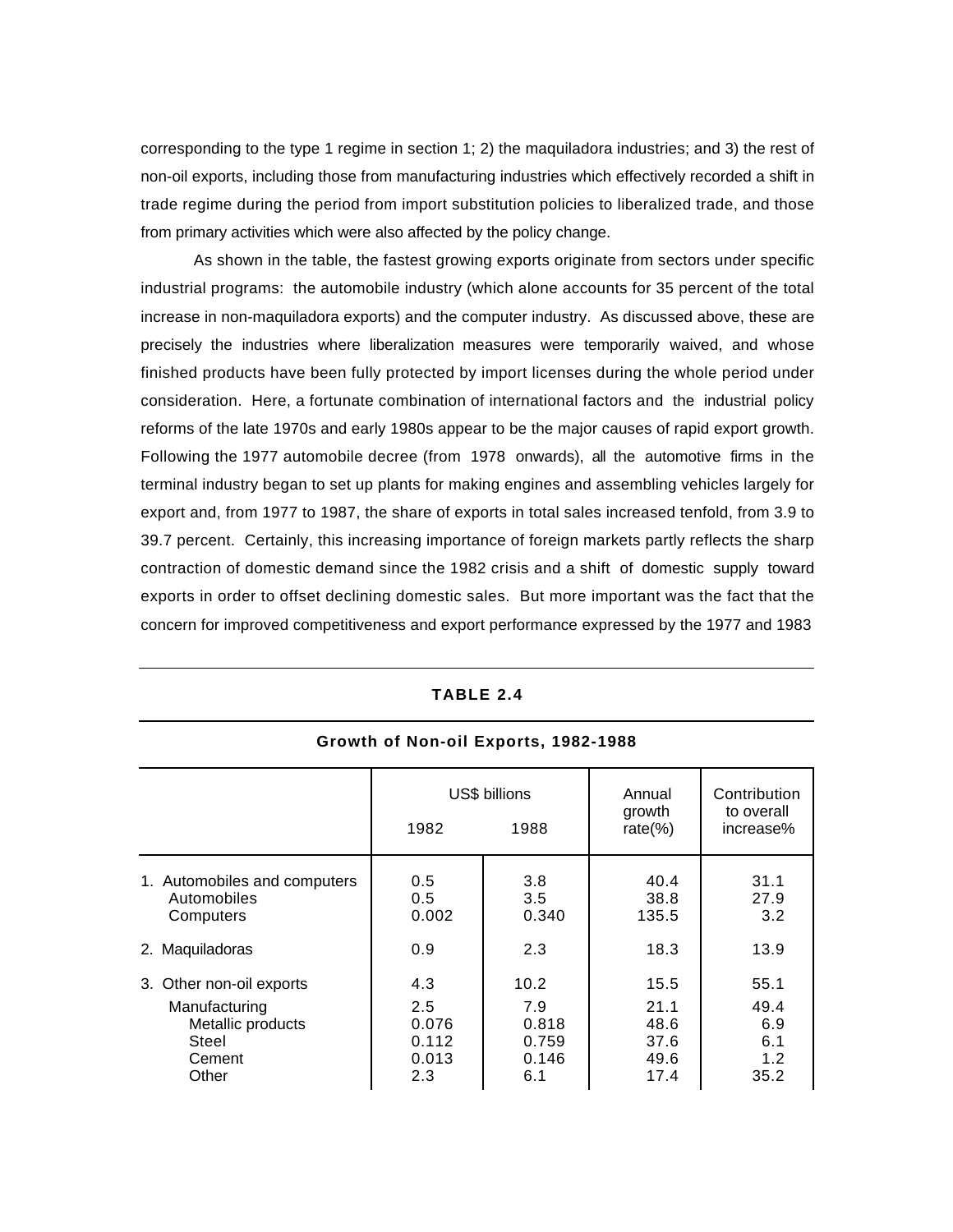| Agriculture<br>Mining | ィっ<br>. <u>.</u><br>0.50 | .<br>0.66 | 5.2<br>4. . | 4.1<br>1.5 |
|-----------------------|--------------------------|-----------|-------------|------------|
| 4. Total              | 5.6                      | 16.3      | 19.5        | 100.0      |

Source: INEGI and Banco de México, Indicadores del Sector Externo.

reforms was in harmony with the international strategies of foreign enterprises in the terminal industry.33 The rapid advances of the Japanese automobile industry in international competition—at the expense, in particular, of American corporations—had forced the latter to redefine its productive strategies, including a shift of new investments towards lower-cost countries. Mexico's advantages in terms of proximity to the US market, experience in automobile production, low costs, and subsidies made it an attractive location for the new, export-oriented investments. By relaxing domestic content requirements, the 1977 regulatory changes facilitated this process by reducing the disadvantages that might have arisen from the use of less efficient locally produced parts, thus allowing firms to take full advantage of Mexico's cost and locational advantages.

The other major contribution to export increases has its origin in the maquiladora assembly plants in the northern border region—a sector which has traditionally been subject to a free trade regime for the processing of imported materials to be exported abroad, and which therefore did not record a change in trade regime during the period. Here, the role of the real exchange rate has been decisive. The very dynamic and improved performance of this sector in the 1980s, compared to previous periods, can be explained by the abnormally low dollar value of domestic wages that resulted from peso depreciations and the locational advantages of its proximity to the large and expanding US market during a period of increased global competition.

When these two groups of industries are excluded from the total, we are left with those that effectively recorded a change in trade regime. The annual growth rate of non-oil exports then drops from 23.8 percent to a less impressive 15.5 percent. This is, nevertheless, a very respectable rate and an encouraging sign, especially if one looks at the manufacturing component of this group (21.1 percent). It is not easy, however, to disentangle the specific contribution of trade liberalization from that of real exchange rate movements and the contraction

<sup>33</sup> Most of the export supply clearly stemmed form the new installed capacity after 1978 rather than from a mere reorientation of production towards exports. Thus, for example, while domestic sales of vehicles fell by 180,000 units between 1981 and 1985, exports of engines increased by more than one million units in the same period (see Moreno, 1987).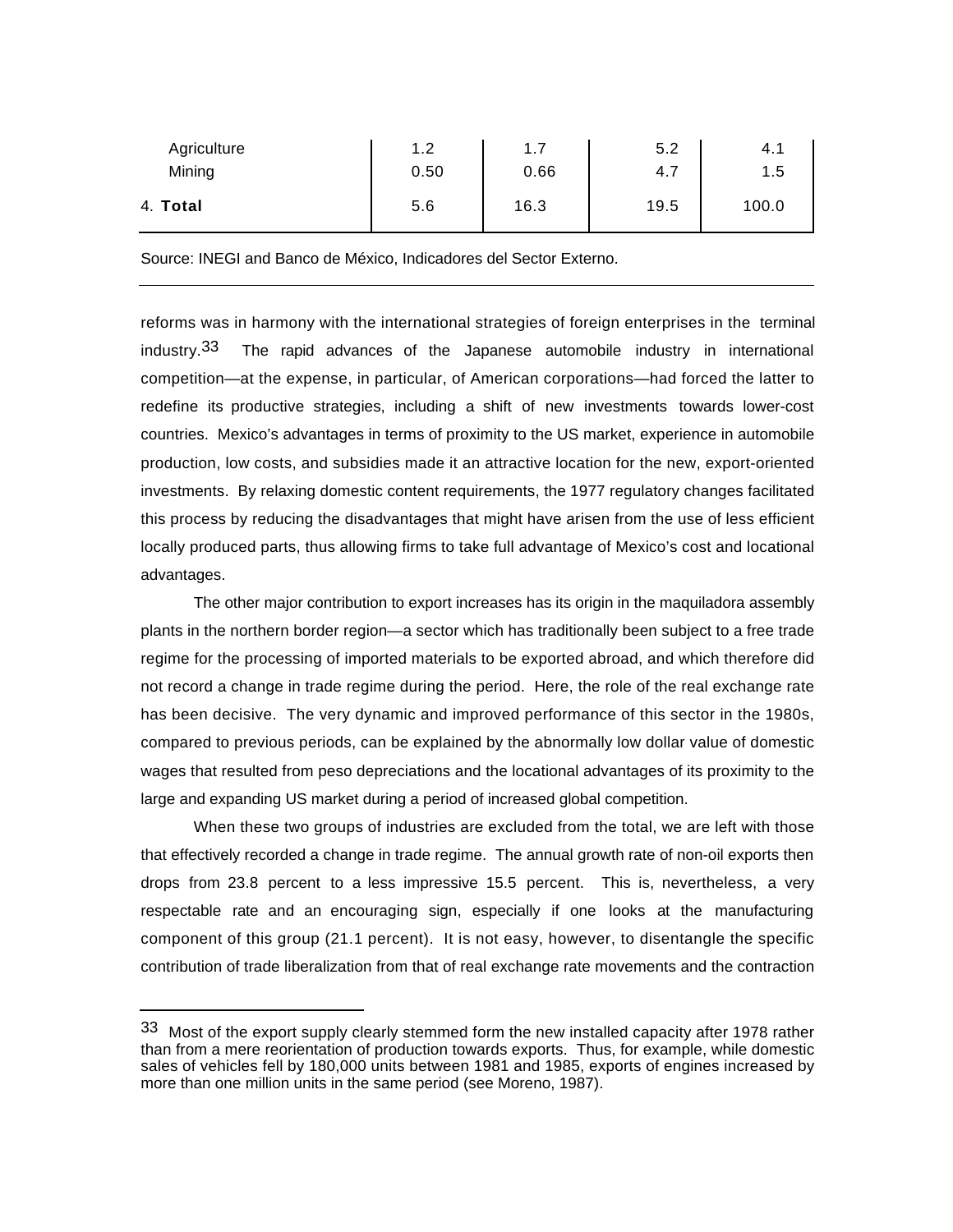of domestic demand during the period, and one such exercise assigns a predominant role to the latter (see Brailovsky et al., 1990). In any case, it seems clear that there are no firm grounds for great optimism and that the contraction of the domestic market played a major role, making these export increases rather vulnerable to a future economic recovery. Three factors point in this direction. First, export increases in this third group have been mostly concentrated in several heavy intermediate goods (petrochemicals, steel, cement) that under normal demand conditions suffer from a structural trade deficit, but have recorded an export boom during the period following the sharp contraction of the domestic market and the large underutilization of their productive capacities. The same probably explains a second worrisome feature, the fact that industries showing high export growth did not seem to have had a significantly better investment performance than other sectors (López, 1988; World Bank, 1988). Moreover, a detailed consideration of the pattern of export growth points to the same conclusion (see table 2.1). Manufacturing exports grew rapidly both before and after the major liberalization measures were introduced in mid-1985. And after the additional reforms of late 1987, the pace of export growth has slowed down significantly in the midst of a moderate economic recovery.

The export performance of some heavy intermediate industries also reflects, however, a dynamic response of some Mexican conglomerates to the new competitive conditions of the 1980s. This response went, in fact, well beyond a redirection of their sales towards foreign markets and involved a whole redefinition of competitive strategies by some leading domestic firms (see Peres, 1990, on this subject). Indeed, an emerging trend—fairly clear in at least the glass and cement industries—is the internationalization of Mexican firms which, in addition to increasing export activity, are advancing deeply into the US market by taking over American firms. The first successful hostile takeover of an American company was in 1989 by the Monterreybased Vitro conglomerate, a holding company which is a leading producer in the glass industry (with sales of US\$ 1.1 billion in 1989).<sup>34</sup> In the cement industry, another Mexican conglomerate—Cemex, controlling 66 percent of the Mexican market and a leading exporter to the US—also went abroad. Cemex took over, first, the UK Blue Circle's affiliate in Mexico to increase its market share by 20 percentage points and to protect its own export market in the

<sup>34</sup> Vitro acquired, through a tender offer, 97 percent of the Anchor Glass Container Corporation, the second largest glass container manufacturer in the US. According to Vitro's executives, the conglomerate went abroad because, in the context of a more open Mexican economy, it could no longer be satisfied with having a strong domestic base and some export activity (actually 25 percent of its total sales in 1989), if it wanted to continue to be a glass company (see Expansion, December 6, 1989, cited by Peres, 1990).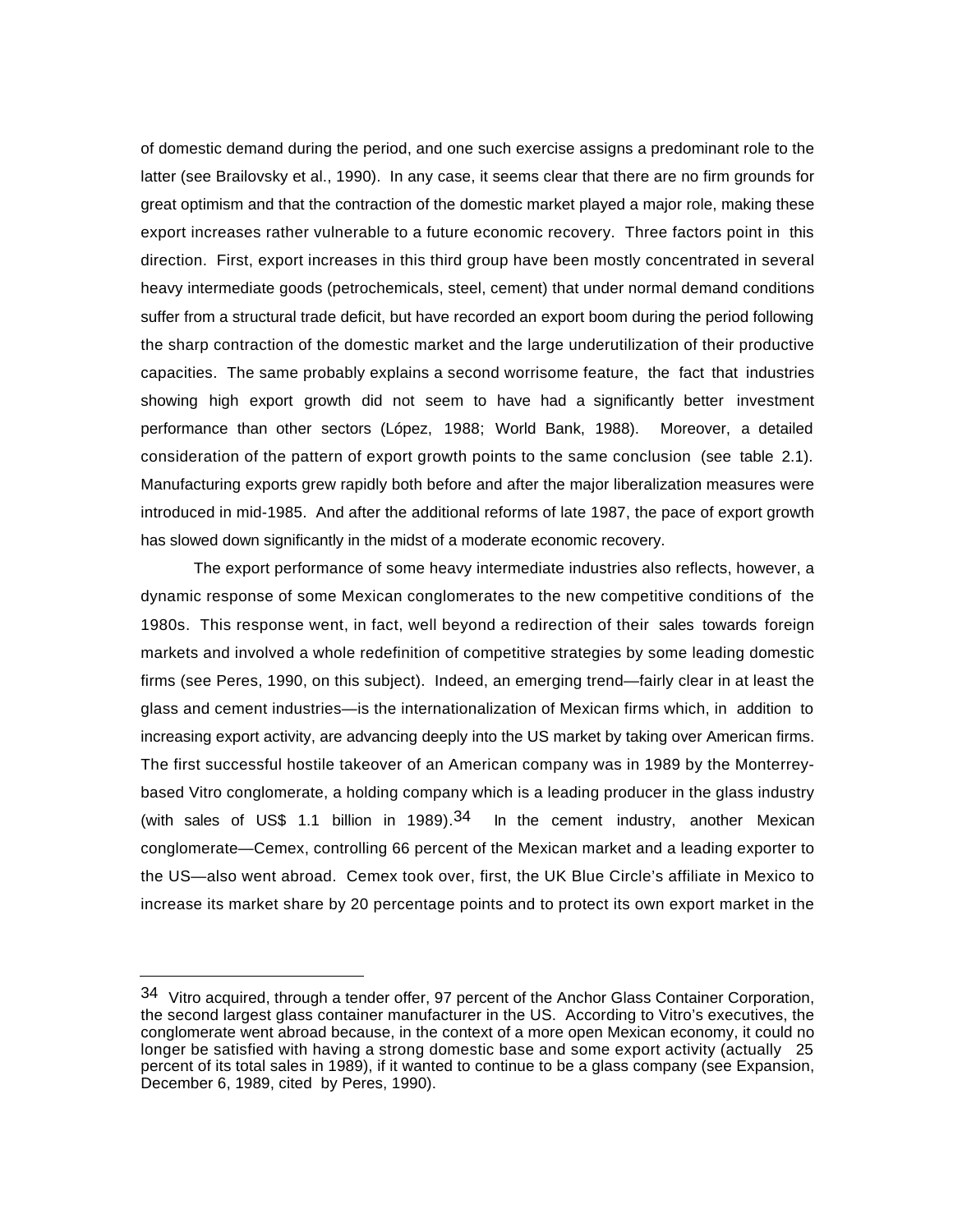American South. Cemex then bought Blue Circle cement properties in the US, thus becoming the fourth largest producer in the world.<sup>35</sup>

The end result of these trends in manufacturing exports is summarized in table 2.5, which compares the export structure in 1980, 1985, and 1989, in terms of the broad components of manufacturing. For those expecting a large and painful but greatly beneficial reallocation of resources in favor of traditional labor- and natural-resource-intensive exportable goods, the experience with trade liberalization to date should be greatly disappointing. For, beyond a few encouraging signs—the growing export shares of the wood industry and, since 1985, of textiles and apparel—the 1980s have witnessed an extrapolation of past trends in the trade and industrial patterns marked by the increasing importance of heavy intermediates and consumer durables and capital goods. Since 1985, the first year of radical trade reform, these trends have continued unabated $36$  and, in the case of consumer durables and capital goods, have, if anything, accelerated.

A major factor explaining these developments is, in our view, the advanced stage (reviewed in section 1) that intra-industry (and intra-firm) processes of specialization and trade had already reached by 1980, precisely those capital-intensive, large-scale manufacturing industries that have been responsible for most of the export boom of the decade.<sup>37</sup> The industrial policy reforms of the late 1970s in some of these sectors gave further impulse to those processes. The incentives provided later by a very attractive exchange rate, and to a lesser extent by the mid 1980s trade reforms, thus fell on an already fertile ground. The outstanding export performance of Mexico's manufacturing in the 1980s is thus, to a large degree, a legacy of the import substitution period and highlights in a very real sense its success: it led to an irreversible change in the economy's structure of comparative advantages.

 $35$  In accounting for the firm's new strategy, Cemex's executives argued that the mergers will increase cost-efficiency through economies of multi-plant operation, will improve distribution channels, and will cut transportation costs (see The News, Mexico City, January 10, 1990 cited by Peres, 1990).

<sup>&</sup>lt;sup>36</sup> The declining share of heavy intermediates between 1985 and 1989 is largely due to the falling share of petrochemicals, whose export boom was concentrated in the first half of the decade as the large expansion of productive capacity undertaken during the oil boom found no outlet in the domestic market. The share of heavy intermediates in 1989 was, nevertheless, well above 1980 levels.

<sup>37</sup> Another possibility worth exploring is provided by Ten Kate and de Mateo's (1989) interesting finding that up to late 1987 (their latest estimate), the structure of effective protection had not changed much, in particular its dispersion had not declined, despite all the changes occurring since the early 1980s in licensing requirements and tariff structure. They attribute this puzzling development to time lags and the many other factors besides trade instruments that contribute to effective protection, including domestic and international market structures and arrangements.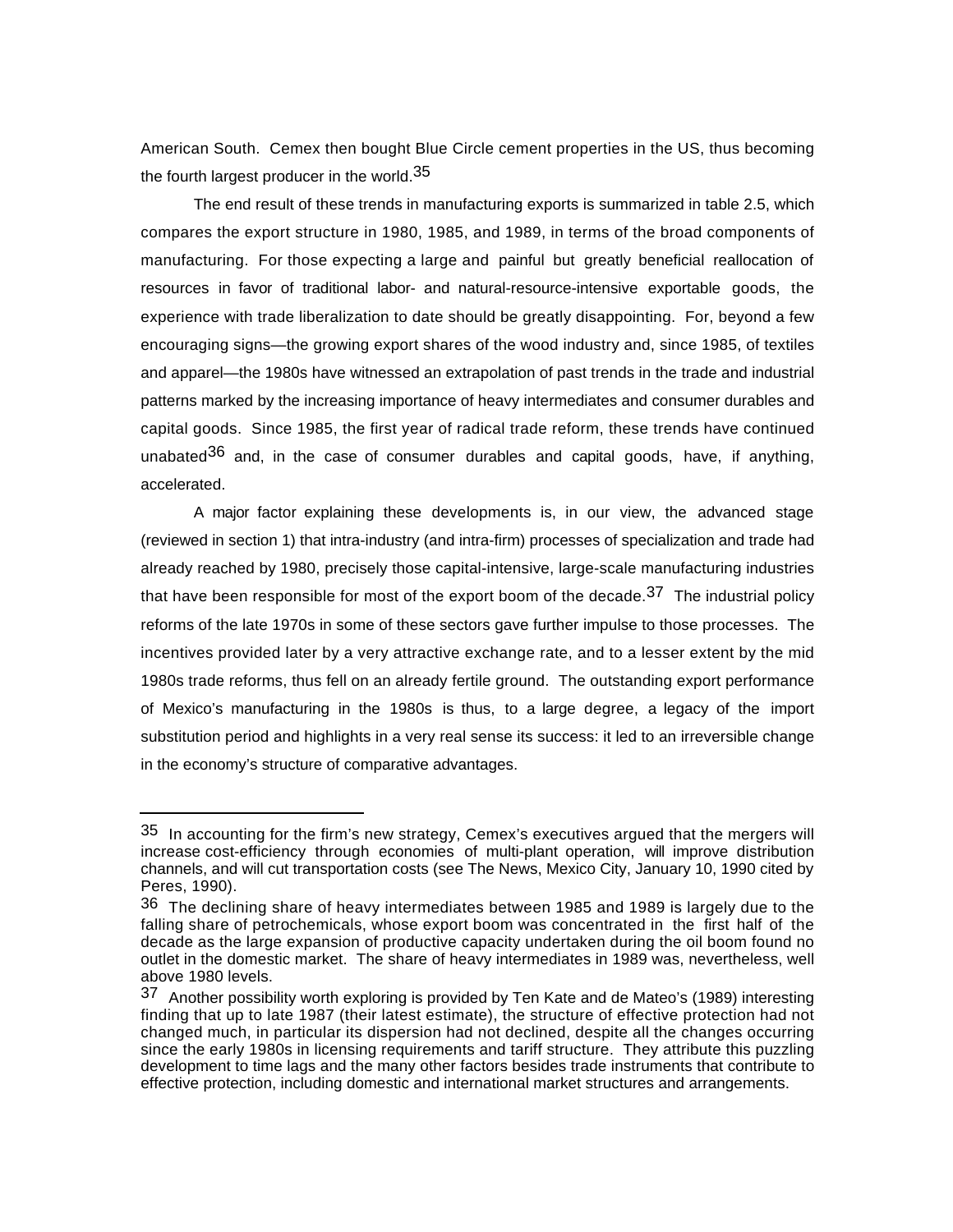## **TABLE 2.5**

## **Composition of Manufacturing Exports**

(constant 1980 prices, % of total)

|                                  | 1980  | 1985  | 1989P |
|----------------------------------|-------|-------|-------|
| <b>Consumer Goods</b>            | 47.7  | 27.3  | 26.2  |
| Food processing                  | 32.6  | 18.6  | 15.6  |
| <b>Textiles</b>                  | 13.0  | 6.2   | 8.1   |
| Other industries                 | 2.1   | 2.5   | 2.5   |
| <b>Light intermediates</b>       | 3.3   | 3.4   | 5.4   |
| Wood and furniture               | 1.3   | 1.9   | 3.3   |
| Paper                            | 2.0   | 1.5   | 2.1   |
| <b>Heavy intermediates</b>       | 29.0  | 43.3  | 35.0  |
| Chemicals                        | 24.0  | 34.3  | 23.1  |
| Stone, clay, and glass           | 3.2   | 5.0   | 4.5   |
| Basic metals                     | 1.8   | 4.0   | 7.4   |
| Cons. durables and capital goods | 20.0  | 26.0  | 33.4  |
| Total                            | 100.0 | 100.0 | 100.0 |

 $p =$  preliminary

Source: Nacional Financiera (1990), based on INEGI, Sistema de Cuentas Nacionales de Mexico.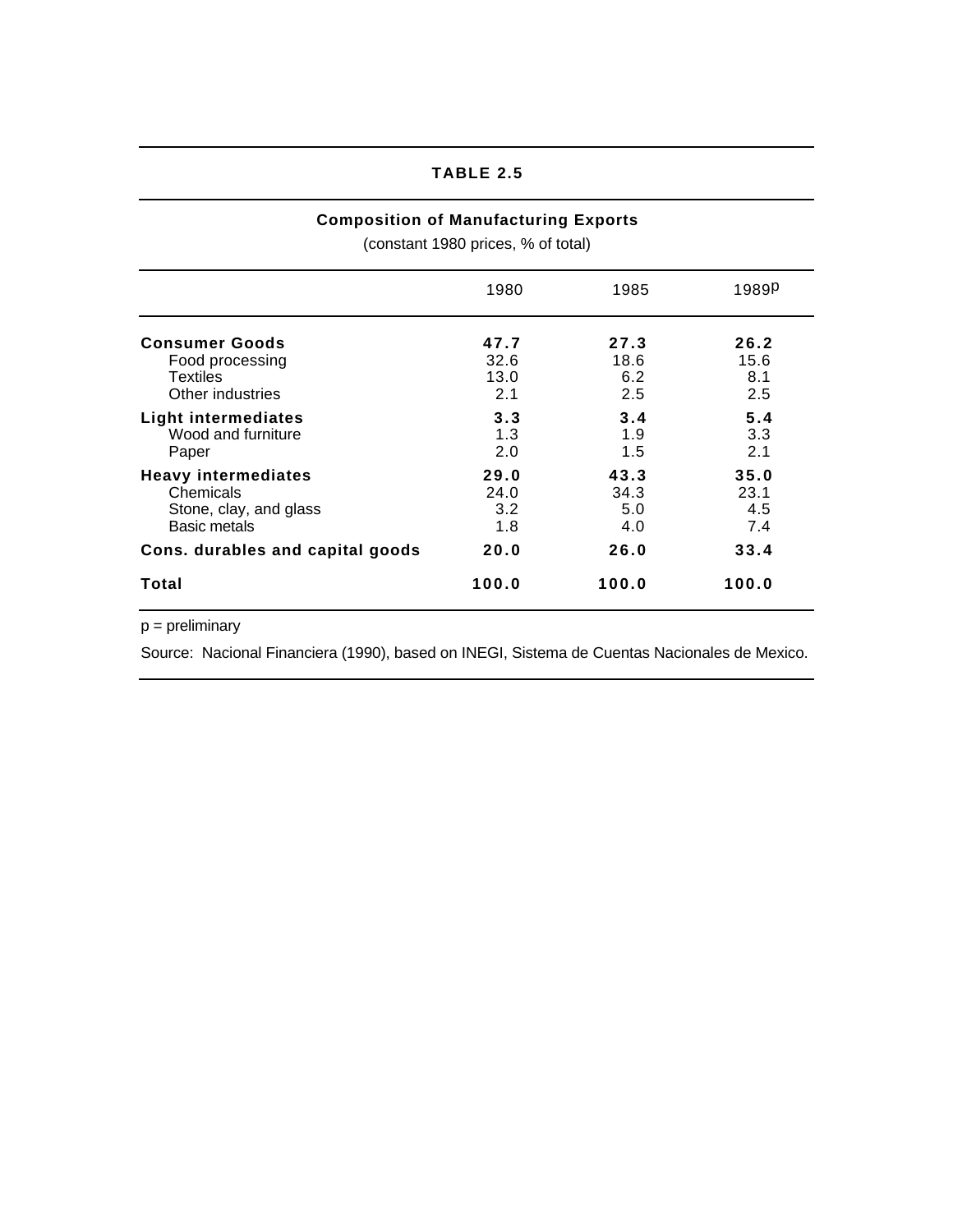#### **Productivity-Trade Links in the 1980s**

If trade liberalization has accomplished little in terms of inter-sectoral reallocation of resources, what about its dynamic effects on productivity performance? Any attempt to answer this question must at this stage be considered tentative and preliminary. The elapsed time is still too short to draw any definite conclusions, and the data required to construct adequate indicators is still unavailable. It is with these strong qualifications in mind that we can look at the available evidence.

Table 2.6 shows, for the main component sectors of manufacturing, the output and labor productivity growth rates for 1980-85 and 1985-89, together with indicators of import penetration and export performance in those periods. Overall labor productivity growth in the 1980s, at 1.4 percent per year, has clearly been below historical trends (on the order of 3.5 percent per year—see table 1.7), but this is surely attributable to the sharp industrial slowdown during the decade. More interestingly, productivity growth shows a recovery in the post-trade liberalization period since 1985 compared to the first half of the decade, which is more than proportional to the recovery of output and in fact proceeds at a higher rate than output growth itself. Such development, indicating a reduction of employment levels in the midst of a slight recovery of output levels, suggests the presence of industry rationalization processes within manufacturing since 1985. A closer look reveals that these processes are largely concentrated in two sectors—consumer durables and capital goods and basic metals—which show the best productivity performances and are responsible for most of the acceleration of productivity growth during the second half of the decade.

Within the consumer durables and capital goods sectors, the terminal automotive industry shows the highest rates of productivity growth and is also the one, given its weight, that has probably made the largest contribution to the sector's performance. The extraordinary expansion of the industry's exports and the rapidly increasing import ratios since 1985 suggest, in turn, that productivity gains are most likely the result of a process of increasing intra-industry (and intra-firm) specialization in foreign trade, associated with its special policy regime and the international developments already discussed. In particular, the export-oriented investments of the late 1970s and early 1980s, following the 1977 reform of the automotive decree, must have made a significant contribution to the technical modernization of the industry; the effects were only fully felt as the new plants created by those investments came into operation well into the 1980s and rapidly expanded their share in the industry's output (on this subject, see Moreno, 1987).

In the second case—basic metals—the industry's fast export expansion must also have contributed to its high productivity performance. However, the industry's rationalization appears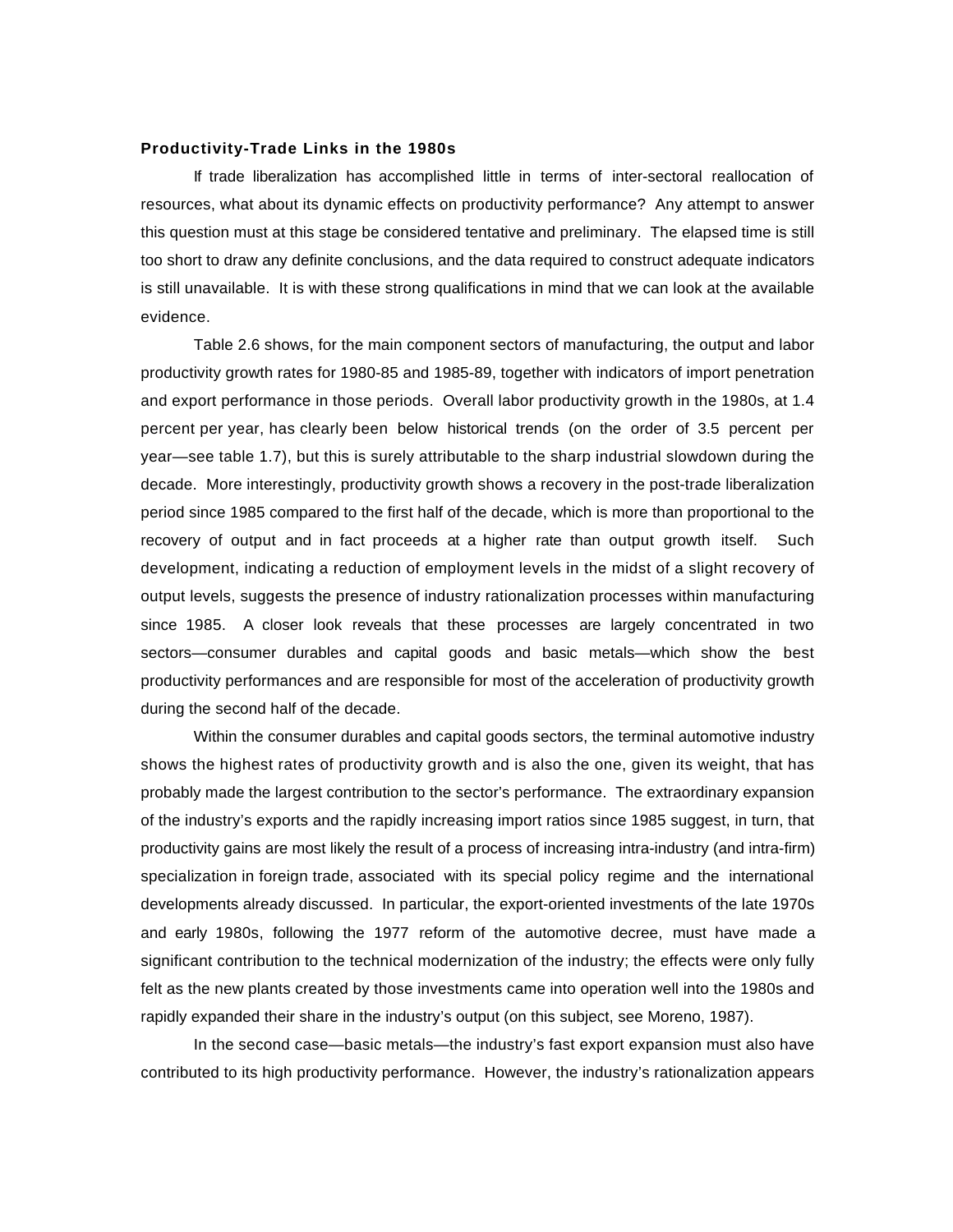to be more closely related to a government program with precisely that goal; a part of a broader policy of state disengagement in the economy, which included the shutdown and privatization of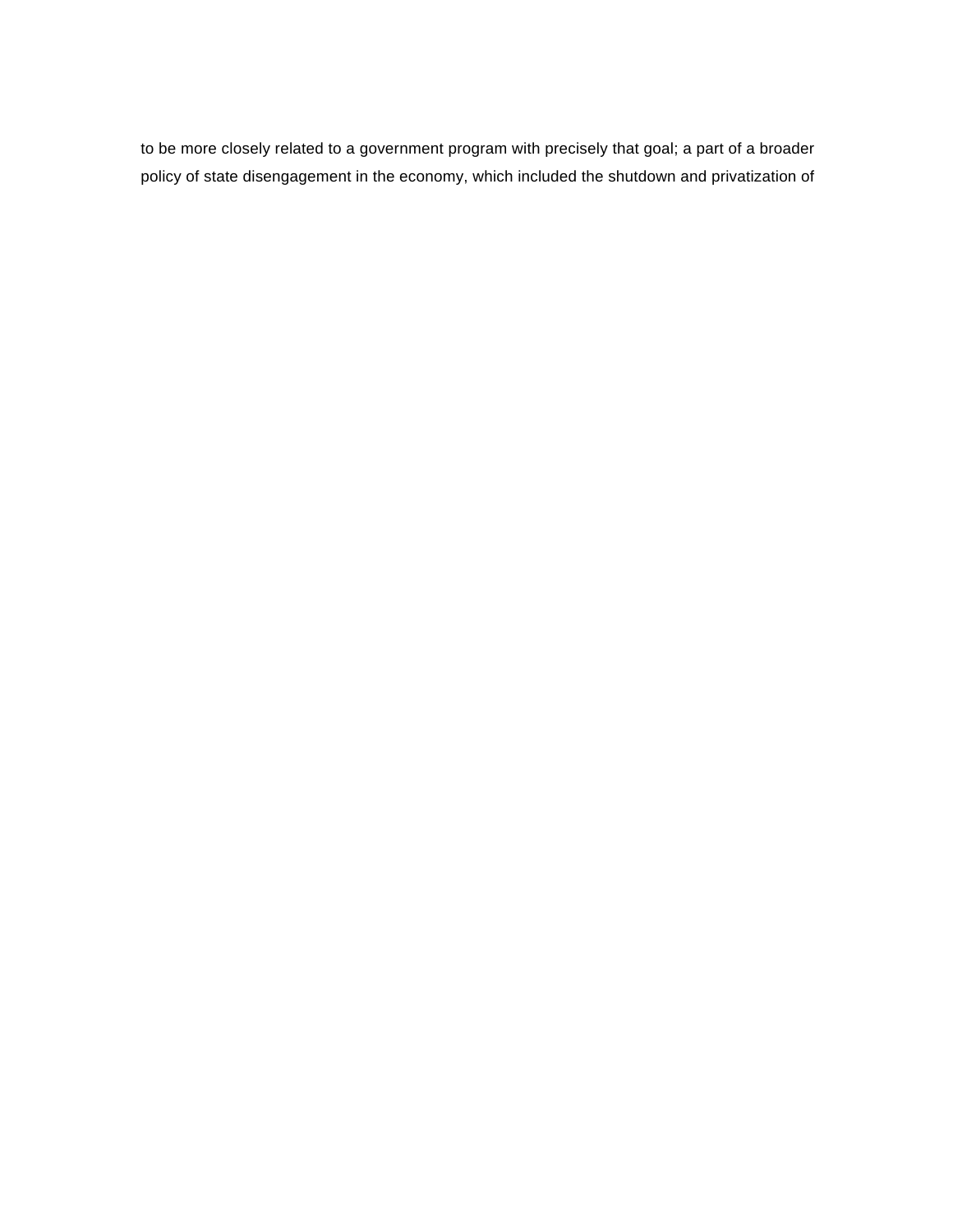table 2.6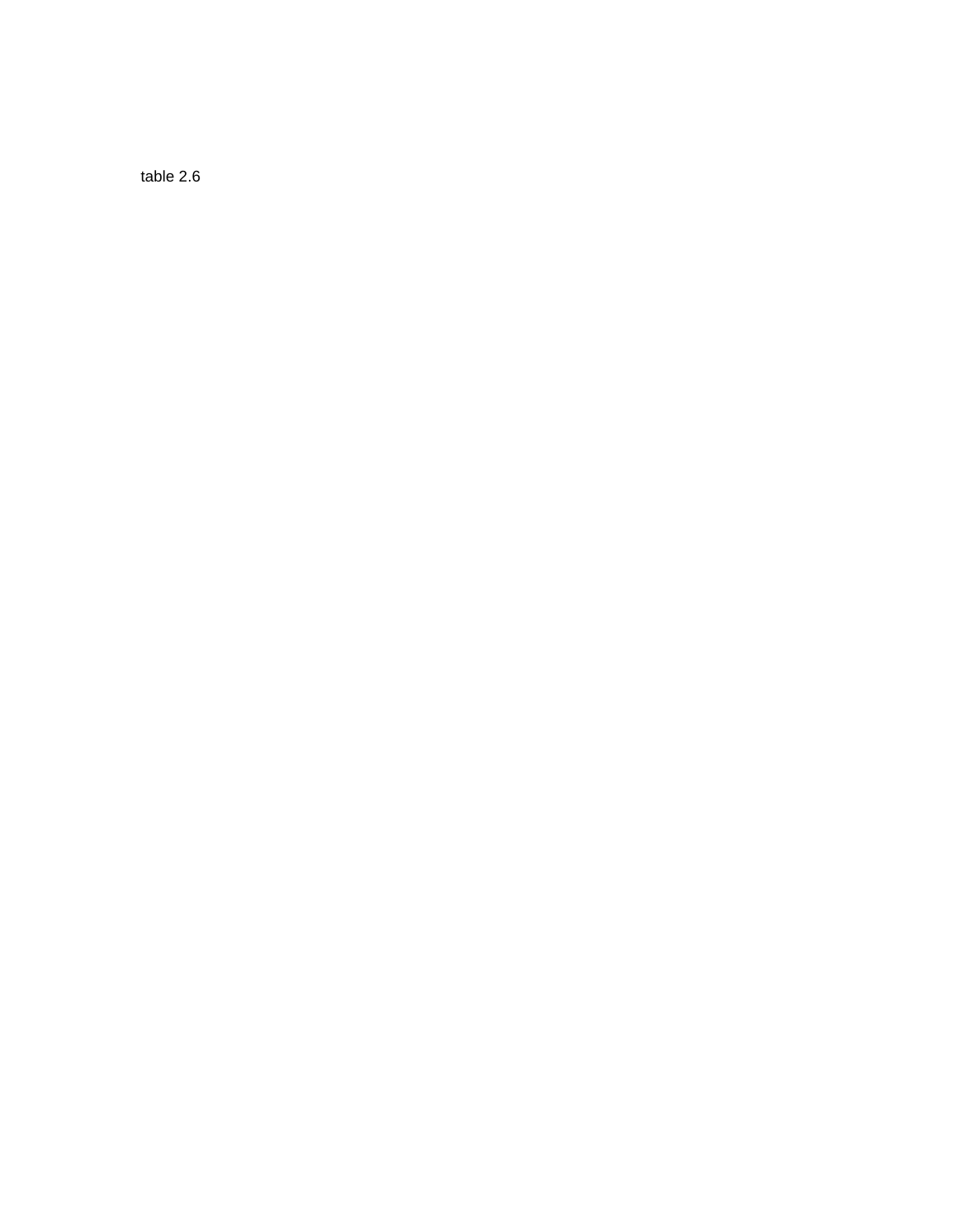many public enterprises in a sector where the latter have traditionally shown a relatively high share of the industry's output (29.5 percent compared to 7.2 percent on average for manufacturing). The timing of the program, started in 1985 with the major shutdown (the Fundidora Monterrey steel mill with 8,000 workers) taking place in 1986, and the pattern of productivity growth, accelerating precisely in the second half of the decade, strengthen the presumption that this has been the major factor in the improved productivity performance of the industry during this period.

The other sector making a significant contribution to the acceleration of productivity growth is food processing. The fact that productivity increases have taken place here in the midst of a slowdown of the industry's output growth also suggests a process of industry rationalization—albeit less intense and without absolute reductions in employment levels in contrast to the previous two cases and, as we shall see, of a different nature altogether. In this case, industry rationalization is probably associated with the rapid import penetration in the industry in the recent period (in fact, only since 1988) by which the import ratio had more than doubled by 1989 compared to its 1985 level. This rapid expansion of imports in the domestic market has probably led to the shakeout of some parts of the industry, with the elimination of less efficient producers explaining its rising average productivity levels, while at the same time accounting for the deceleration of output growth in the midst of an overall economic recovery in manufacturing.

The benefits of import penetration in terms of productivity performance become much more doubtful, however, when we look at the rest of manufacturing. The expansion of imports in the domestic market has been generalized across all manufacturing industries during the posttrade liberalization period; in effect, especially since the late 1987 acceleration of trade reform. As shown in table 2.8, despite the overall improvement in productivity growth, five out of the nine broad component sectors of manufacturing  $38$  have, in fact, recorded a decline in productivity growth rates after 1985 compared to the first half of the decade. Two of them, textiles and other manufacturing industries, show, in addition, negative rates in the more recent period. Moreover, the three worst performers (the two just mentioned and the wood industry) all have declining output levels since 1985, reflecting a displacement of domestic production by imports which more than offset the effects on output of a quite outstanding export expansion. They, together with food processing, show the fastest rates of import penetration within manufacturing; the almost fourfold increase in the textiles import ratio stands out as the most remarkable.

 $38$  The other four are the three just discussed and non-metallic minerals, which shows a more moderate acceleration of productivity growth and, unlike food processing, in the context of an improved output performance.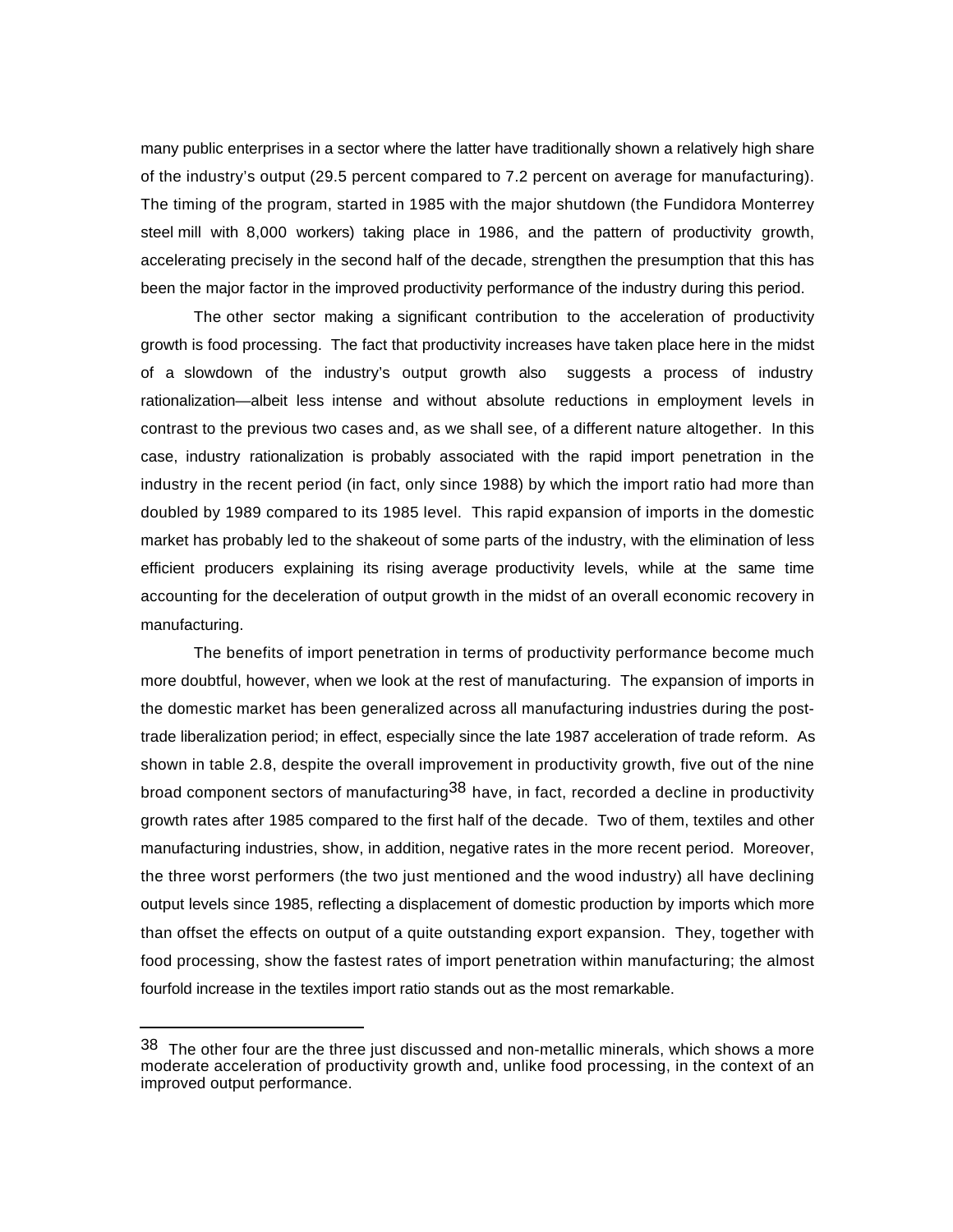It is possible that, in these industries, TFP growth would show a better performance than output per worker if there has been a change in their output mix towards more labor-intensive products and processes; but, given the contraction of output, this is unlikely to make much difference. It is also possible that current developments are transitory and that the benefits of import penetration will only be felt over a longer time span; but it is impossible to resolve this issue at present. It remains to be seen whether current trends are likely to be reversed, and are simply the prelude to the technological revival and modernization of these light manufacturing industries or, on the contrary, these sectors are stuck in a downward spiral of stagnation, declining productivity performance, and increasing import penetration. In any case, their recent experience, and the interesting contrast that it provides with the more positive developments in food processing, clearly indicate that the short-term productivity effects of import penetration can easily turn from positive to negative—even in the context of a fast export expansion—when it proceeds at an excessive pace.

#### **Policy Credibility and Medium-Term Macroeconomic Effects**

The surge in imports that followed the 1987-88 acceleration of the trade liberalization program had other impacts of doubtful value. The results of a survey by the World Bank (1988) on enterprise perceptions of credibility and consistency of trade policy indicate that after an improvement in policy credibility during 1985 and 1986—possibly as a result of Mexico's entry into GATT in 1986 and of the heavy peso depreciations at the time—there was a clear deterioration in enterprise perceptions in 1987 and again in 1988. The latter probably reflects the impact of the recent import boom, especially acute in 1988, when imports increased at a spectacular rate (see table 2.1). At the same time, as argued by Rodrik (1990), the surge in imports was also partly a consequence of the lack of credibility, i.e., a sign of speculation against the exchange rate freeze and the acceleration of trade liberalization that were part of the "Economic Solidarity Pact," the stabilization package of late 1987.

As we have already seen, the additional trade liberalization measures in late 1987 do not appear to have made any significant contribution to the deceleration of inflation achieved by the stabilization program. Its inclusion in this package, particularly in combination with an exchange rate freeze, is therefore very controversial as it may well have worsened the tradeoff between the price stabilization objectives and the external balance constraints under which the "Economic Pact" operated (see Ros, 1991a). It exacerbated the conflicting pressures on the exchange rate—upward in order to compensate for the adverse effects of trade liberalization on the trade balance, downward in order to guarantee the deceleration of inflation—and reduced (by up to one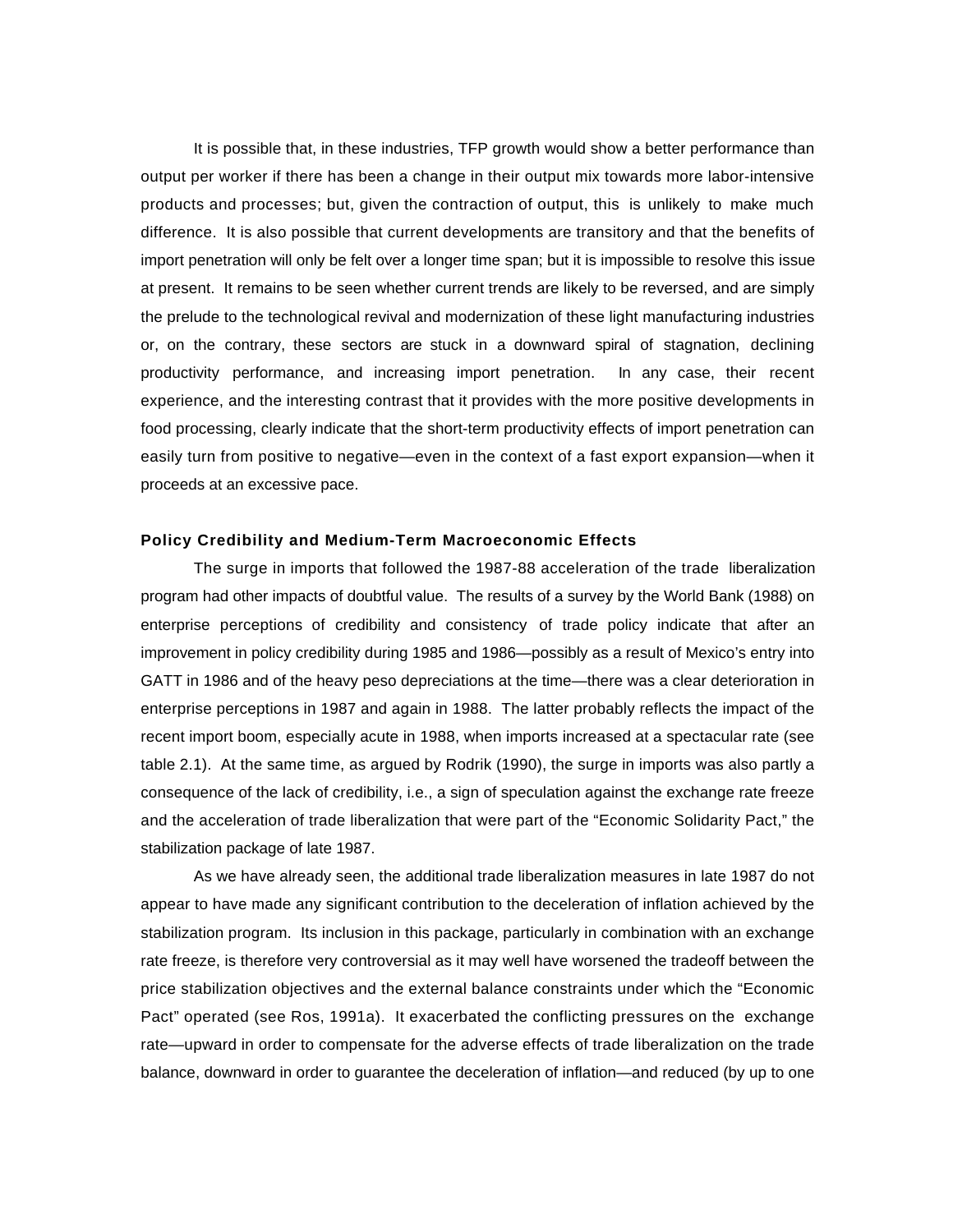half) the share of trade taxes in government revenues (see Rodrik, 1990). Equally important, as these circumstances forced monetary policy to increase domestic real interest rates to unprecedented levels, the higher burden of domestic debt service in government expenditures magnified in turn the required fiscal retrenchment. The result was, indeed, to complicate unnecessarily the task of macroeconomic management.

Recent import trends have also left the country's current account balance in a very vulnerable position. Combined with the export slowdown in recent years they have led to a declining trade surplus which turned later into a widening deficit. These developments are also partly explained by the peso's real appreciation in recent years and by the moderate recovery of domestic demand. But the fact that the import boom appears to be clearly linked to the trade liberalization measures of late 1987, and that those measures have not substantially improved overall export performance, is a strong indication that trade liberalization since then has in fact had a negative impact on the structural trade balance (i.e., the trade balance at constant utilization and exchange rates). By tightening foreign exchange constraints, its overall effects on medium-term economic growth could well turn out to have been negative.<sup>39</sup>

In the longer term, the impact and sustainability of trade liberalization relates to two main issues: first, to whether the initially dominant and negative effects on import functions will be gradually offset by a spurt of productivity growth and a change in the structure of investments and productive capacity toward exportable goods, with its positive effect on export functions; and second, to the permanent or temporary nature of the turnaround of the capital account since 1989, which has sustained trade liberalization to date. Casual observation suggests that the recent and massive capital inflows are related to a revival of business confidence—determined, in chronological order, by inflation stabilization, the debt-relief agreement with commercial banks, massive privatization of public enterprises, and, more recently, by the prospects of a Free Trade Agreement with the US and Canada. $^{40}$  But a part of these capital inflows—capital repatriation and a fraction of portfolio foreign investment—is clearly of a singular nature, and its future exhaustion raises a macroeconomic adjustment problem in a longer-term horizon.

<sup>39</sup> In other words, given domestic savings rates and the present current account deficits (or foreign savings), the Mexican economy should have been growing in recent years at higher rates than it has. The fact that it has not may well be due to the adverse impact of trade liberalization on import functions and capacity utilization.

<sup>40</sup> The specific contribution of trade liberalization to this process is, however, more uncertain and, if anything, probably negative. In fact, the sequence of events suggests that the (not necessarily desirable) acceleration of reforms in some of these areas, including also deregulation of foreign investment, was triggered as a means to alleviate, through capital inflows, a balance-ofpayments position that was otherwise unsustainable precisely as a result of recent trade and exchange rate policies.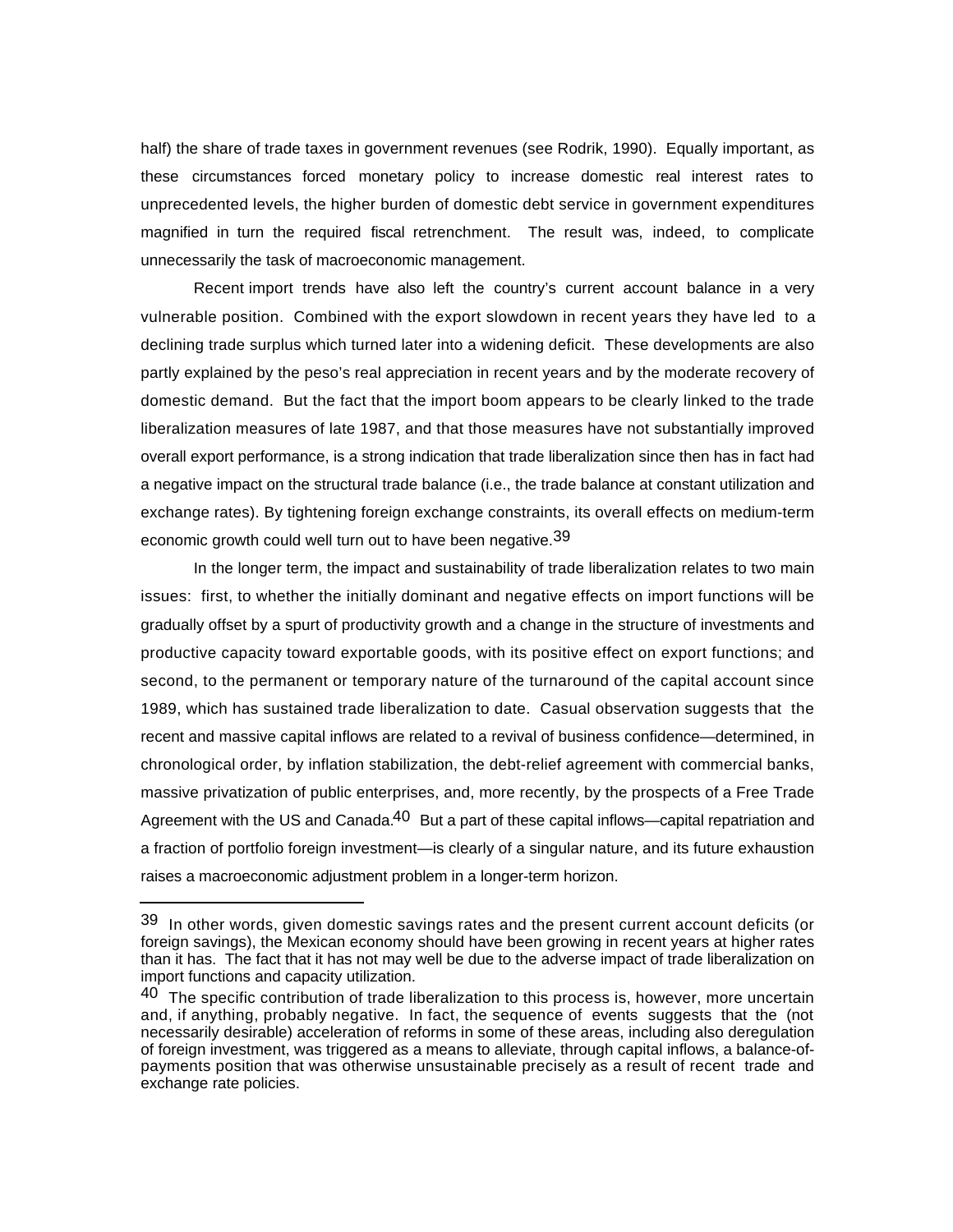#### **III. CONCLUSIONS**

Mexico's industrial development was nurtured in a rather typical import substitution policy regime which provided, however, moderate levels of effective protection to manufacturing with a limited, albeit increasing, dispersion of protection rates across industries. The policy regime also included a number of sector-specific programs in infant industries which gave increasing emphasis to export targets and price competitiveness. Manufacturing, especially its heavy intermediates and consumer durables and capital goods sectors, benefited from three main mechanisms of resource transfer: high prices for their products arising from protection of domestic industrial markets; lower input costs resulting from energy subsidies, export taxes, and licenses on some agricultural raw materials and minerals; and low prices for imported capital goods as a consequence of low exchange rates and high tariff exemptions on imports of machinery and equipment, which facilitated the financing of industrial investments. Of these different mechanisms, the first (high product prices) was generally limited and important only in a few sectors while the influence of the other two changed over time: resource transfers from agriculture increased in the mid 1960s but disappeared by the late 1970s, while energy subsidies and a low exchange rate became increasingly important throughout the 1970s.

The industrial response to these incentives was highly dynamic in terms of output growth, and its resource reallocation effects generated a rather good productivity performance in the economy as a whole, even though productivity growth in manufacturing itself was less satisfactory. By 1980, the expansion of manufacturing industries, especially great in the heavy intermediates and consumer durables and capital goods sectors, had radically transformed Mexico's industrial structure and its pattern of foreign trade. The latter, in particular, was becoming increasingly marked by rapid processes of intra-industry trade and specialization in capitalintensive, large-scale manufacturing sectors under specific industrial programs. These developments contrasted with the limited and declining importance in foreign trade and industrial structure of consumer goods and light intermediates, except for the processing of some agricultural inputs constituting the bulk of traditional exporting sectors.

The 1980s witnessed the overhaul of trade and industrial policies. The transition toward a liberalized trade regime has been strikingly smooth in terms of both the microeconomic processes of resource reallocation and the macroeconomic adjustments dependent on overall industrial competitiveness. This paper has argued that two main economic factors account for this. First, Mexico's successful import substitution experience in the past—in the sense that this strategy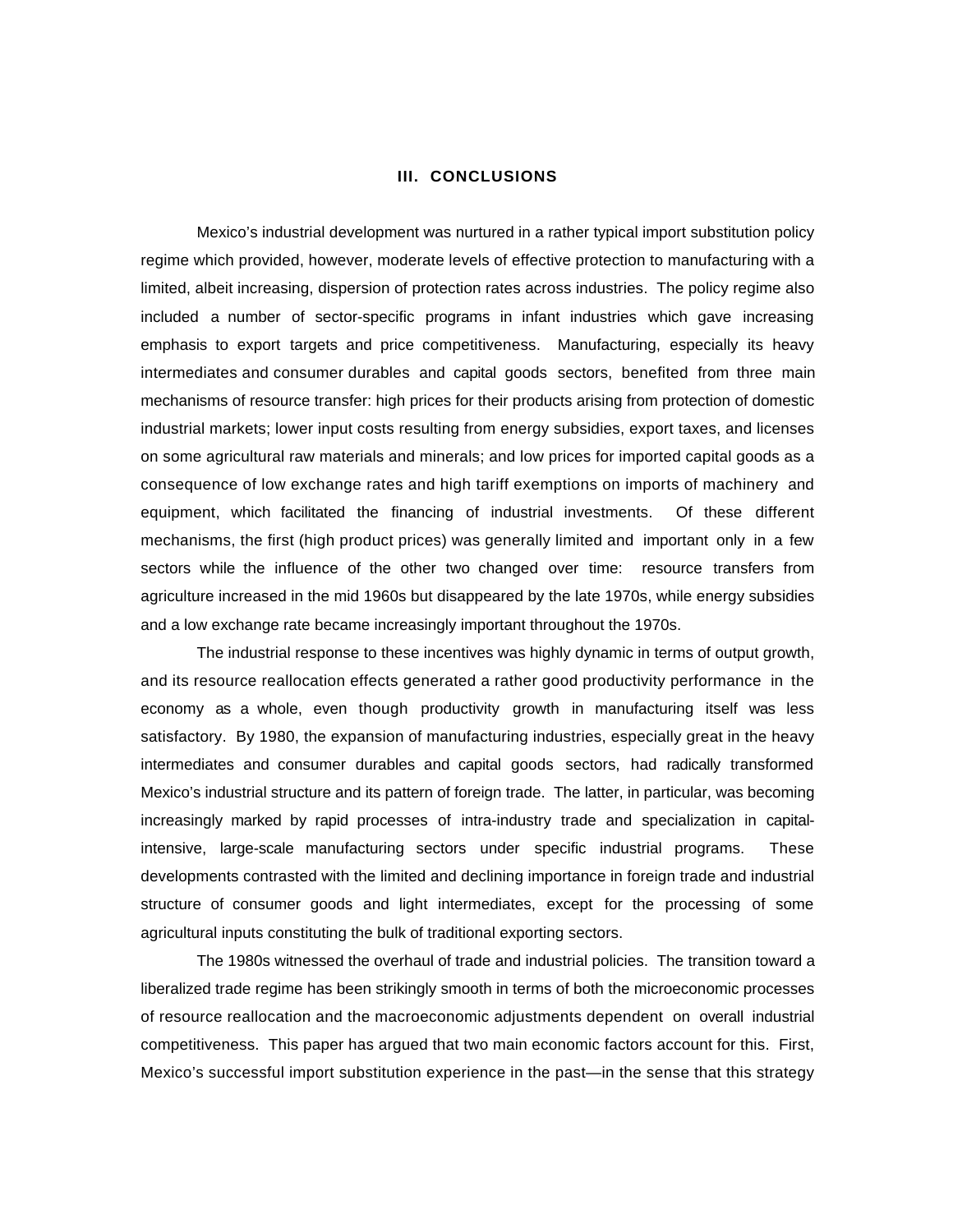effectively modified the economy's pattern of comparative advantages in favor of manufacturing and the initially infant industries—a feature manifested in the fact that current trends in the trade pattern and industrial structure are, with no major exceptions, an extrapolation of the past. Second, and perhaps paradoxically, the adjustment to the debt crisis and declining terms of trade during the 1980s forced macroeconomic policy to provide unprecedented levels of "exchange rate protection," which also facilitated the adjustment of industrial firms to a more open economy and subsumed the specific dislocation costs of trade liberalization into the broader and more apparent costs of overall macroeconomic adjustment. In this way, the latter also contributed to lessen resistance to change and created a mistaken evaluation of the role of trade policy in the boom in manufacturing exports during the decade, followed by exaggerated expectations about its benefits in terms of long-term productivity performance. In the end, all this further contributed to radicalize the reform process.

In this paper's view this process has gone too far. Mexico is currently abandoning trade and industrial policy instruments that worked successfully in the past. While their use clearly required reform, and some policy schemes are less necessary and beneficial today, the economy runs the risk of freezing, or changing too slowly, its present structure of comparative advantages—getting stuck in relatively unskilled and low-paid tasks of the production processes of capital-intensive industries—a far-from-desirable prospect for a country that needs to grow fast and to rapidly increase the living standards of its nearly ninety million people. Moreover, as the real exchange rate returns to historical levels, the macroeconomic adjustment costs of trade liberalization are reappearing. Their potential effects could be highly adverse in the future unless substantial capital inflows, well above historical levels, can permanently finance a current account deficit that by now appears to be in the order of 4 percent of GDP, if historical growth rates are to be resumed. It is here that a paradoxical qualification to the paper's main argument comes in. For one way of addressing this problem involves more, rather than less, trade liberalization in the form of a Free trade Agreement with the US and Canada. To the extent that such an arrangement can provide the necessary capital inflows to shift the growth-balance of payments tradeoffs, it could make possible the resumption of a fast rate of economic development that would otherwise be prevented by an unsustainable current account deficit. Exploring this issue would lead us, however, well beyond the scope of the present paper.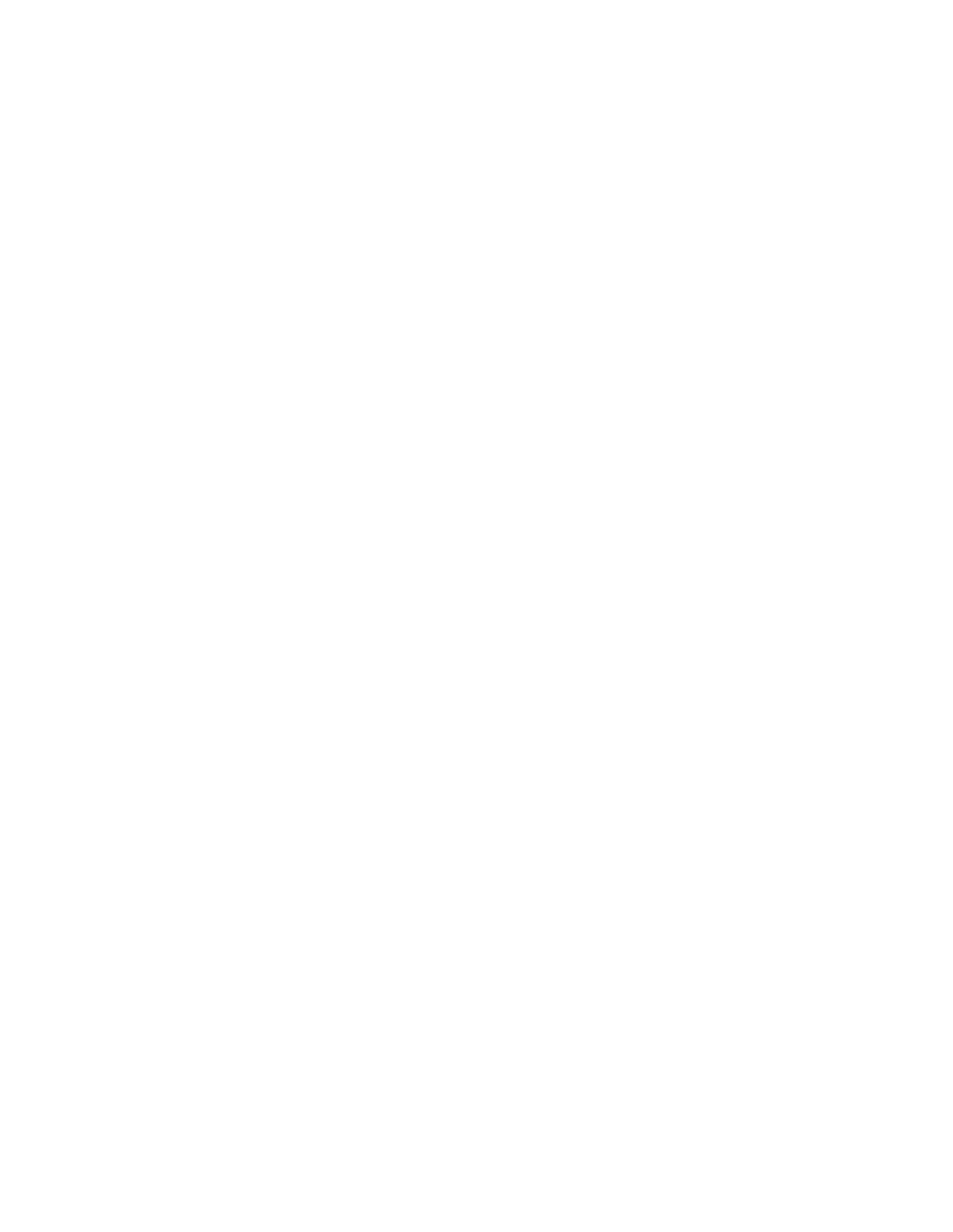#### **REFERENCES**

- Bacha, E. 1966. "Comparación entre la productividad industrial de México y los Estados Unidos," *El Trimestre Económico*, vol. XXXIII, no. 32.
- Balassa, B. 1985. "Trade Policy in Mexico" in R. Dávila and A. Violante, eds., *México, una economía en transición*, Limusa, CNE, Ciudad de México.
- \_\_\_\_\_\_, et al. 1971. *The Structure of Protection in Developing Countries*, The Johns Hopkins University Press, Baltimore.
- Bergsman, J. 1974. "Commercial Policy, Allocative Efficiency and X-Efficiency," *The Quarterly Journal of Economics*, vol. LXXXVIII, no. 3, August.
- Bhagwati, J. N. 1978. *Foreign Trade Regimes and Economic Development: Anatomy and Consequences of Exchange Control Regimes*, Ballinger, Cambridge, MA.
- Blomstrom, M. and E. Wolff. 1989. "Multinational Corporations and Productivity Convergence in Mexico," Working Paper # 3141, NBER, Cambridge, MA.
- Brailovsky, V., R. Clarke, and N. Warman. 1990. *La política económica del desperdicio*, Mexico: UNAM.
- Bueno, G. 1971. "The Structure of Protection in Mexico" in Balassa et al., *The Structure of Protection in Developing Countries*.
- Casar, J., C. Marquez, S. Marván, G. Rodríguez, and J. Ros. 1990. *La organización industrial en México*, vol. XXI, Mexico.
- CEPAL-NAFINSA. 1971. *La política industrial en el desarrollo económico de México*, NAFINSA, Mexico.
- CEPAL. 1979. *Principales rasgos del proceso de industrialización y de la política industrial de México en la década de los setenta*, CEPAL/MEX/1011/Rev.1.
- Chenery, H., S. Robinson, and M. Syrquin. 1986. *Industrialization and Growth: A Comparative Study*, Oxford University Press.
- Christensen, L. R., D. Cummings, and D. W. Jorgenson. 1980. "Economic Growth, 1947-73: An International Comparison," *Studies in Income and Wealth* , 44:595-698.
- Cripps, T. and R. Tarling. 1973. *Growth in Advanced Capitalist Economies 1950-1970*, Cambridge University Press, London.
- de Mateo, F. 1988. "La política comercial de México y el GATT," *El Trimestre Económico,* vol. LV, no. 217, January-March.
- Dosi, G., K. Pavitt, and L. Soete. 1990. *The Economics of Technical Change and International Trade*, New York University Press.
- Elias, V. J. 1978. "Sources of Economic Growth in Latin American Countries," *Review of Economics and Statistics,* vol. 60, August.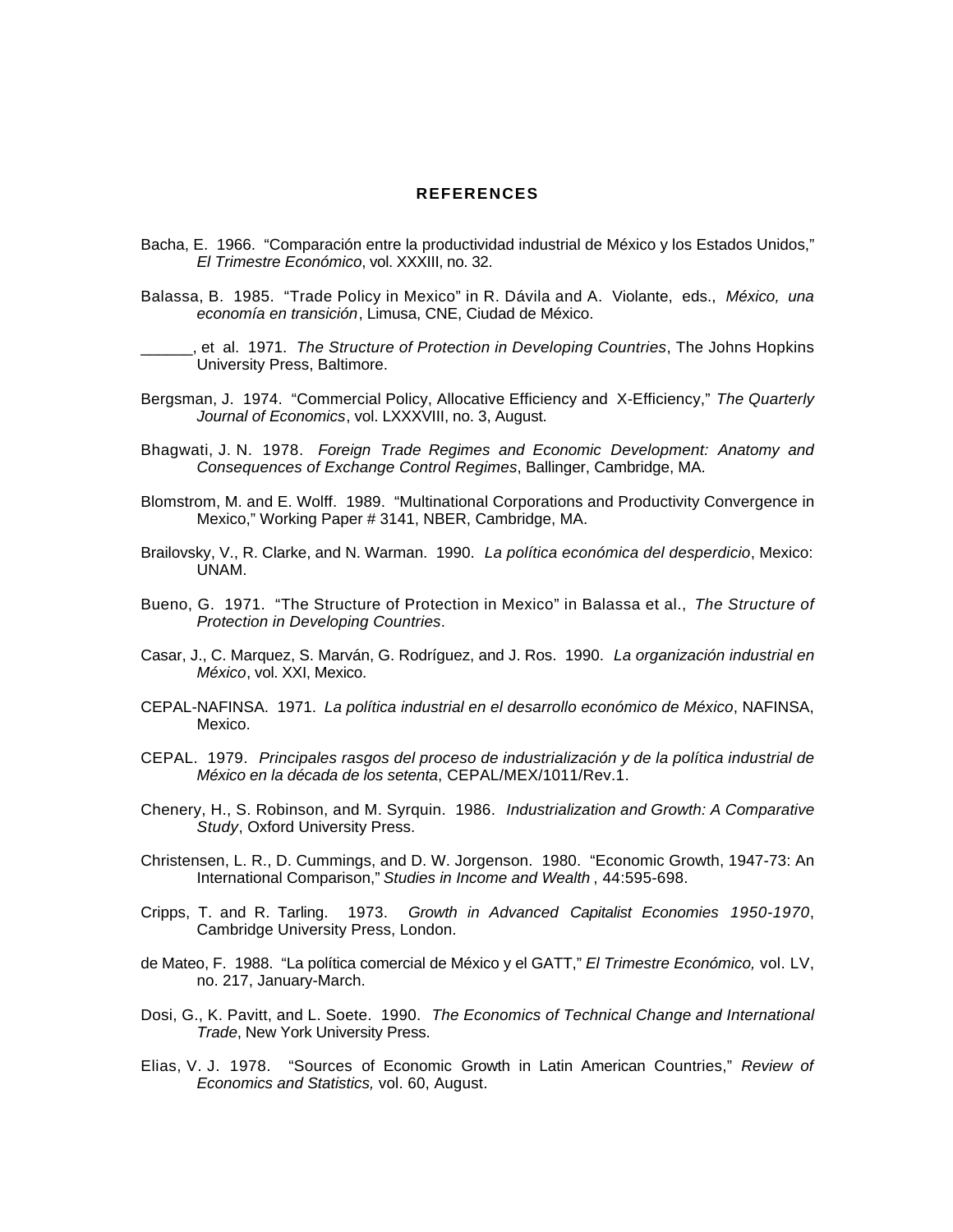- Estrada, J. L. 1991. "A Comparative Study of Manufacturing Productivity in Mexico and South Korea, 1960-1985," a dissertation proposal, New School for Social Research.
- Hernández Laos, E. and E. Velasco. 1990. "Productividad y competitividad de los maufacturas mexicanas, 1960-1985," *Comercio Exterior*, vol. 40, no. 7, July.
- Ize, A. 1990. "Trade Liberalization, Stabilization and Growth: Some Notes on the Mexican Experience," International Monetary Fund, Fiscal Affairs Department.
- Kaldor, N. 1970. *Strategic Factors in Economic Development*, Cornell University Press.
- King, T. 1970. *Mexico, Industrialization and Trade Policies since 1940*, Oxford University Press, London.
- Krueger, A. and B. Tuncer. 1980. "Estimates of Total Factor Productivity Growth for the Turkish Economy," World Bank Development Research Department (April), Washington, D.C.
- Little, I. M. D., T. Scitovsky, and M. Scott. 1970. *Industry and Trade in Some Developing Countries: A Comparative Study*, OECD Development Centre: Oxford University Press.
- López, J. 1988. "Apertura comercial y desempeño de la industria en México," Mimeo, CIDE, Mexico.
- Maddison, A. and B. van Ark. 1989. "International Comparison of Purchasing Power, Real Output and Labour Productivity: A Case Study of Brazilian, Mexican and US Manufacturing, 1975," *Review of Income and Wealth*, vol. 35, no. 1, March.
- Moreno, J. C. 1987. *The Motor-Vehicle Industry in Mexico in the Eighties*, Geneva: International Labour Organization.
- NAFINSA-ONUDI. 1985. *México: los bienes de capital en la situación económica presente*, NAFINSA, Mexico.
- Nelson, R. and S. Winter. 1982. *An Evolutionary Theory of Economic Change*, The Belknap Press of Harvard University Press.
- Nishimizu, M. and S. Robinson. 1986. "Productivity Growth in Manufacturing" in Chenery et al.
- Pasinetti, L. L. 1981. *Structural Change and Economic Growth: A Theoretical Essay on the Dynamics of the Wealth of Nations* (Cambridge University Press, Cambridge).
- Peres, W. 1990. *Foreign Direct Investment and Industrial Development in Mexico*, Paris: OECD.
- Reynolds, C. W. 1980. "A Shift-Share Analysis of Regional and Sectoral Productivity Growth in Contemporary Mexico," International Institute for Applied Systems Analysis, Austria.
- Rodrik, D. 1990. "How Should Structural Adjustment Programs be Designed?" *World Development*, vol. 18, no. 7, July.
- Ros, J. 1986. "Trade, Growth and the Pattern of Specialization," *Political Economy*, vol. 2, no. 1, Italy.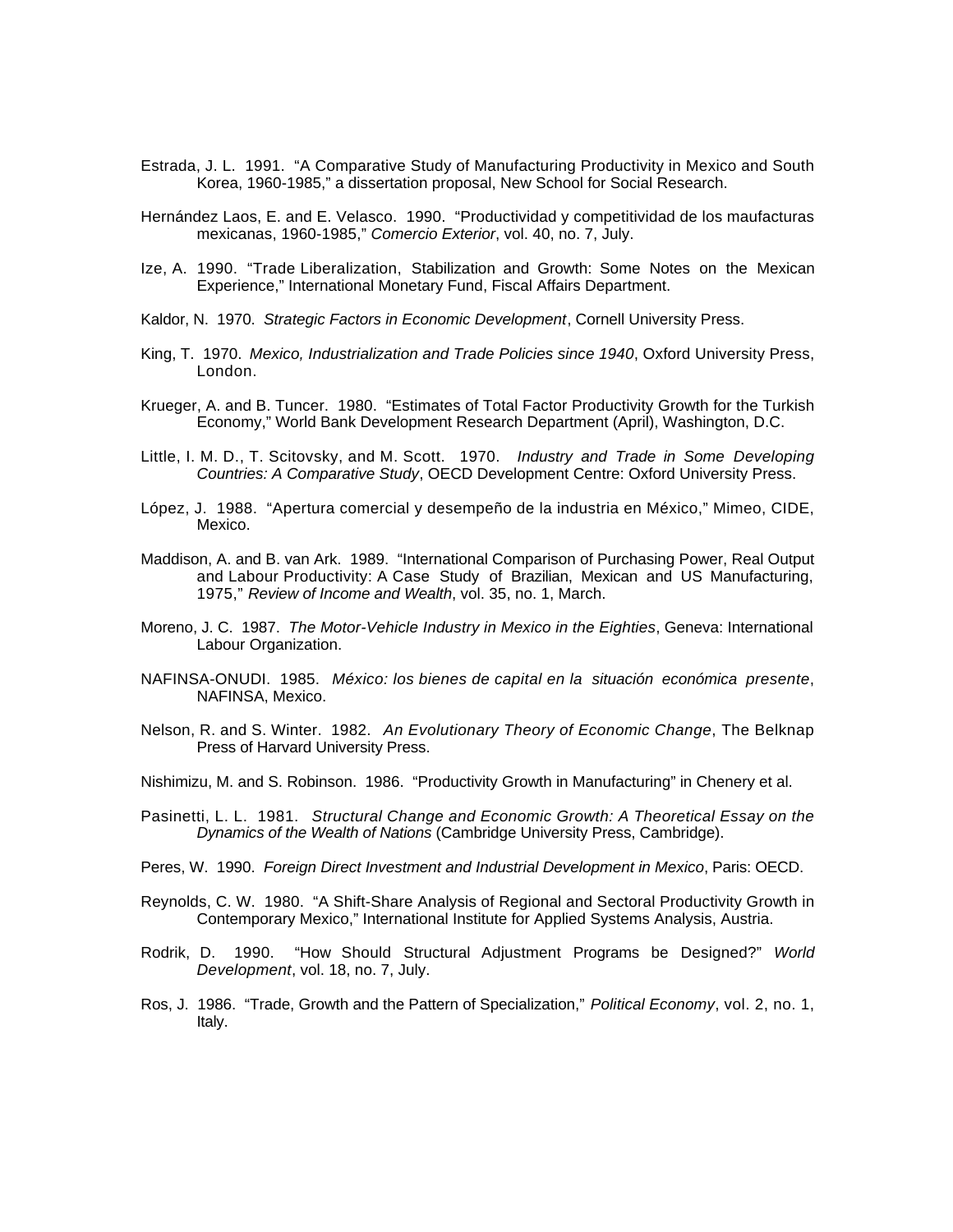\_\_\_\_\_\_\_. 1991a. "Capital Mobility and Policy Effectiveness under a Credit Run: The Mexican Economy in the 1980s," forthcoming in T. Banuri and J. Schor, eds., *Financial Openness and National Autonomy*, Oxford University Press.

\_\_\_\_\_\_\_. 1991b. "Industrial Organization and Comparative Advantage in Mexico's Manufacturing Trade," Working Paper #155, Kellogg Institute, University of Notre Dame.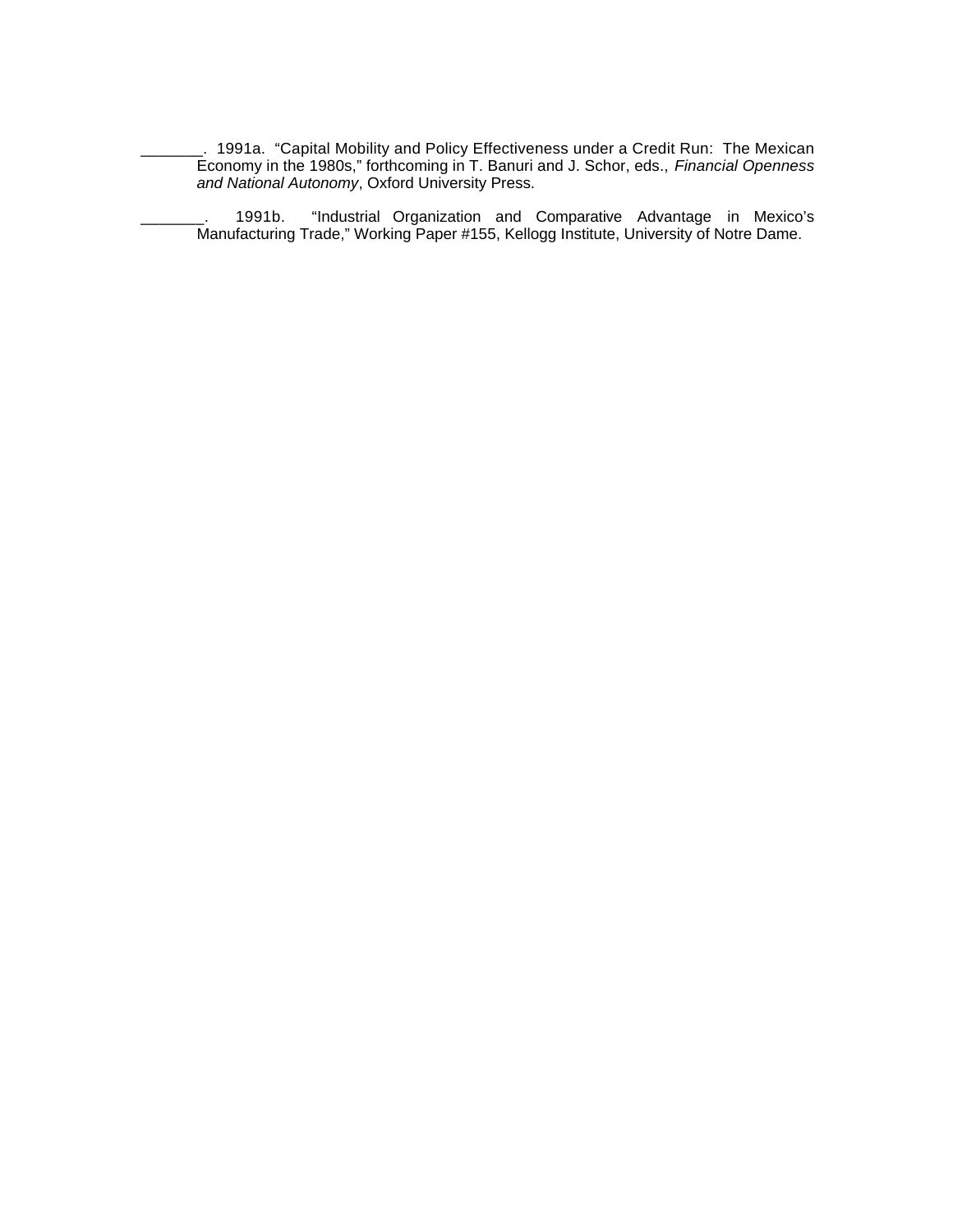- Ros, J. and A. Vásquez. 1980. "Industrialización y comercio exterior, 1950-1977," *Economía Mexicana*, no. 2, CIDE, Mexico.
- Samaniego, R. 1984. "The Evolution of Total Factor Productivity in the Manufacturing Sector in Mexico, 1963-1981," *Serie Documentos de Trabajo*, El Colegio de México.
- Schmookler, J. 1966. *Invention and Economic Growth*, Harvard University Press, Cambridge, MA.
- Secretaria de Patrimonio y Fomento Industrial. 1979. *Plan Nacional de Desarrollo Industrial 1979- 1982*, Mexico.
- Solís, L. 1980. "Prioridades industriales en México," ONUDI, *Prioridades industriales en países en desarrollo*, United Nations, New York.
- Syrquin, M. 1986. "Productivity Growth and Factor Reallocation" in Chenery et al.
- Ten Kate, A. and F. de Mateo. 1989. "Apertura comercial y protección," *Comercio Exterior*, April.
- Ten Kate, A., F. de Mateo, and R. B. Wallace. 1979. *La política de protección en el desarrollo económico de México*, Fondo de Cultura Económica, Mexico (English translation, St. Martin's Press 1980).
- US International Trade Commission. 1990. *Review of Trade and Investment Liberalization Measures by Mexico and Prospects for Future United States–Mexican Relations*, Phase I, Washington, DC.
- Vásquez, A. 1981. "Crecimiento económico y productividad en la industria manufacturera" *Economía Mexicana*, no. 3, CIDE, Mexico.
- Velasco, E. 1985. "El ciclo de la productividad de la gran industria en México (1950-1982)," paper presented at the Conference on "Cycles and Crisis in the Mexican Economy: The Long View," La Jolla, California.
- Villarreal, R. 1976. *El desequilibrio externo en la industrialización de México (1929-1975). Un enfoque estructuralista,* Fondo de Cultura Económica, Mexico.
- World Bank. 1986. "Mexico: Trade Policy, Industrial Performance and Adjustment," Washington, DC.
- \_\_\_\_\_\_\_. 1988. *Mexico: Trade Policy Reform and Economic Adjustment*, Washington, DC.
- Zabludovsky, J. 1990. "Trade Liberalization and Macroeconomic Adjustment" in D. S. Brothers and A. E. Wick, eds., *Mexico's Search for a New Development Strategy*, Westview Press.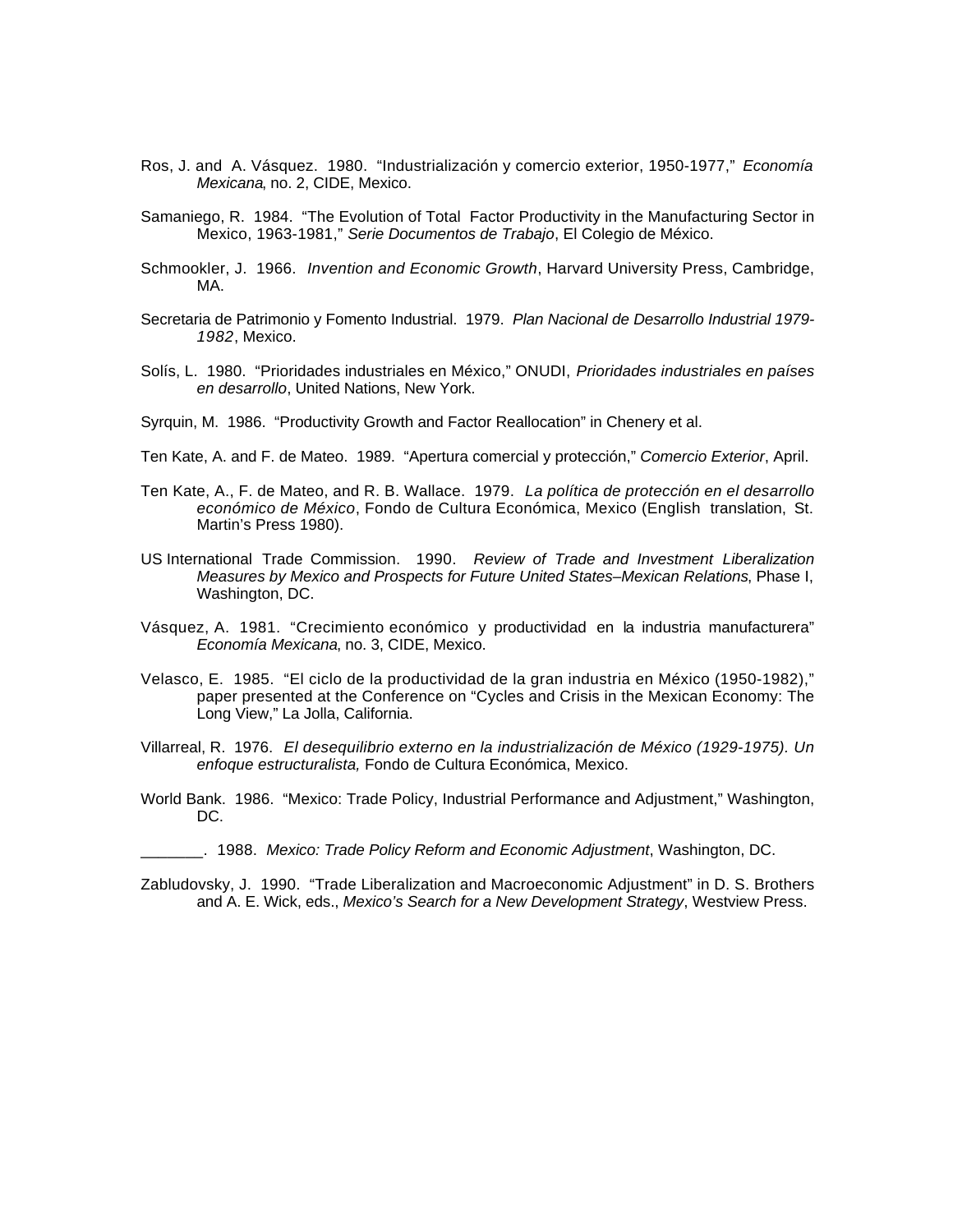## **TABLE 1.5**

|                                                                                                     | Intra-Industry<br>Trade      | Import<br>Competing         | Export<br>Oriented          | Non Traded                 | Share in Total<br>Value Added    |
|-----------------------------------------------------------------------------------------------------|------------------------------|-----------------------------|-----------------------------|----------------------------|----------------------------------|
| <b>Commodity Composition (%)</b>                                                                    |                              |                             |                             |                            |                                  |
| Consumer goods and light intermediates<br>Heavy intermediates<br>Consumer durables<br>Capital goods | 23.3<br>24.4<br>37.1<br>15.4 | 20.0<br>49.0<br>8.6<br>22.4 | 73.4<br>15.6<br>0.0<br>11.0 | 73.0<br>20.0<br>4.9<br>2.1 | 47.0<br>28.8<br>12.8<br>11.4     |
| <b>Total</b>                                                                                        | 100.0                        | 100.0                       | 100.0                       | 100.0                      | 100.0                            |
| Shares in Total (%)                                                                                 |                              |                             |                             |                            | Total                            |
| Value added<br>Foreign trade 1<br>Exports <sup>1</sup><br>Imports <sup>1</sup>                      | 22.5<br>35.7<br>51.4<br>30.6 | 28.1<br>53.1<br>8.7<br>67.3 | 6.6<br>9.1<br>36.4<br>0.4   | 42.9<br>2.1<br>3.6<br>1.6  | 100.0<br>100.0<br>100.0<br>100.0 |

## **Industrial Structure and Trade Orientation, 1980**

1Average share for the period 1978-1983.

Source: Ros (1991b). Discrepancies are due to rounding.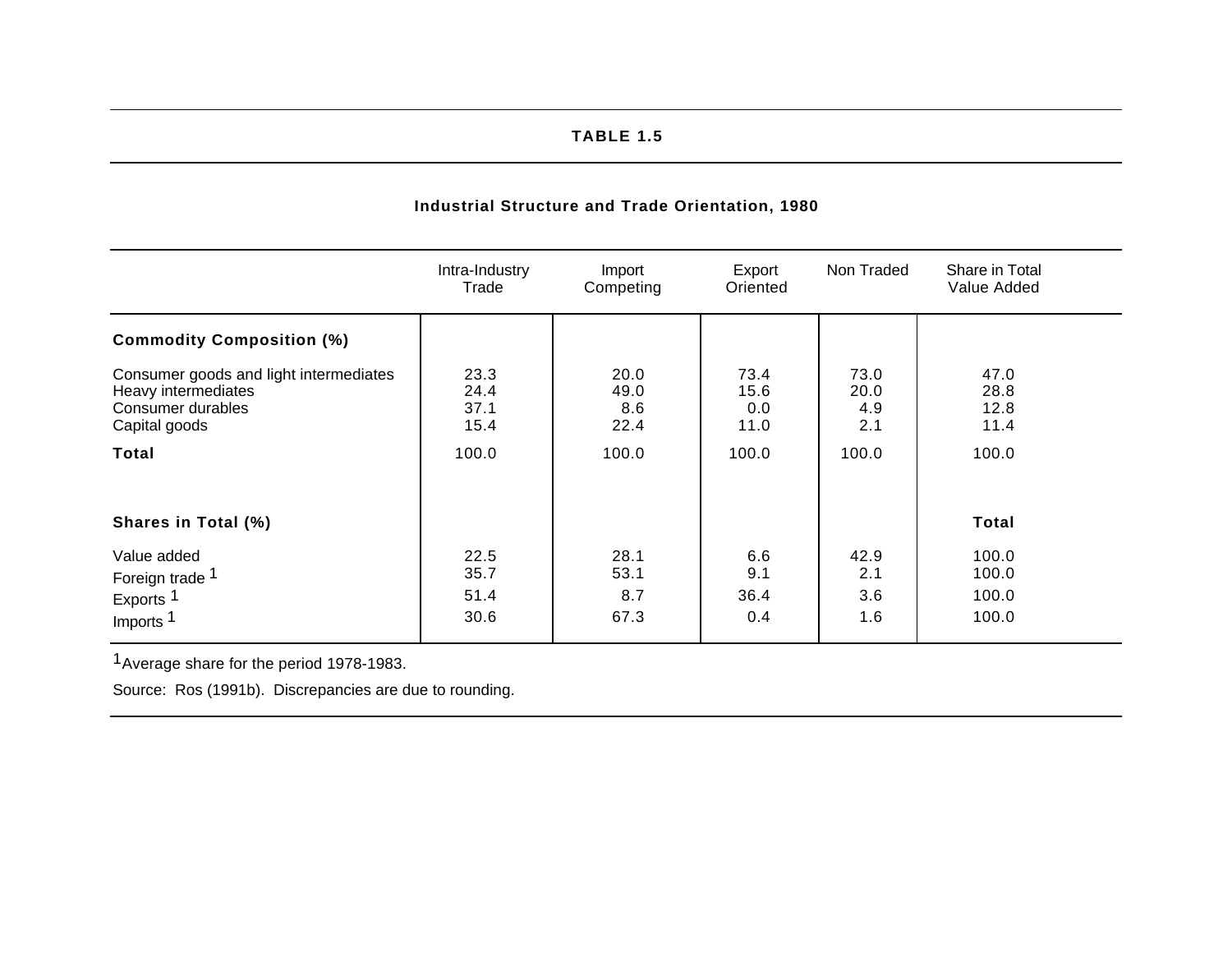## **Table 1.8**

## **Productivity Growth Differentials in Manufacturing**

Annual Growth Rates, 1962-1980

|                                                                                              | Mexico            | TFP Growth (%)<br>Mexico-US<br><b>Differential</b> | Output<br>Growth<br>(% ) | Share of<br><b>TNCs (%)</b><br>1980 | Share of<br>LNFs <sup>1</sup><br>1980 (%) | Effective<br>Protection<br>1970(%) | Trade<br>Orientation<br>$1980^{3}$ |  |
|----------------------------------------------------------------------------------------------|-------------------|----------------------------------------------------|--------------------------|-------------------------------------|-------------------------------------------|------------------------------------|------------------------------------|--|
| <b>Consumer Goods</b><br>Food processing <sup>2</sup><br>Textile, apparel, and leather       | 1.0<br>0.7        | $-0.7$<br>$-2.4$                                   | 5.9<br>6.7               | 19.5<br>9.1                         | 25.0<br>35.8                              | 20.1<br>38.6                       | NT-EO<br>NT                        |  |
| <b>Light Intermediates</b><br>Lumber, wood, and furniture<br>Paper                           | $-2.3$<br>3.6     | $-3.3$<br>2.5                                      | 6.9<br>7.7               | 8.9<br>17.0                         | 26.8<br>48.3                              | 12.2<br>16.1                       | <b>NT</b><br><b>MC</b>             |  |
| <b>Heavy Intermediates</b><br>Chemicals<br>Stone, clay, and glass<br>Basic metals            | 2.5<br>2.5<br>1.4 | 0.9<br>1.6<br>1.1                                  | 9.7<br>8.6<br>8.1        | 55.6<br>12.2<br>14.2                | 24.7<br>46.9<br>39.0                      | 94.4<br>5.5<br>22.9                | MC-II<br>EO-NT<br>MC-II            |  |
| <b>Cons. Durables</b><br>and Capital Goods<br>Fabricated metals,<br>machinery, and equipment | 2.2               | 0.6                                                | 10.6                     | 51.7                                | 29.1                                      | 77.2                               | MC-II                              |  |
| Mean values                                                                                  | 1.5               | 0.04                                               | 8.0                      | 23.5                                | 34.5                                      | 35.9                               |                                    |  |

Notes: <sup>1</sup>LNFs=Large private national firms (more than 100 employees and less than 15 percent foreign ownership).

2Includes beverages and tobacco.

3NT=Non-traded; EO=export-oriented; MC=import-competing; II=intra-industry trade.

Sources:

1) TFP growth: Hernández Laos and Velasco (1990).

2) Output growth: INEGI, Sistema de Cuentas Nacionales.

3) Share of TNCs and LNFs in gross output: Casar et al. (1990).

4) Effective protection: Ten Kate and Wallace (1980). Weighting by value added at foreign prices.

5) Trade orientation: Ros (1991b).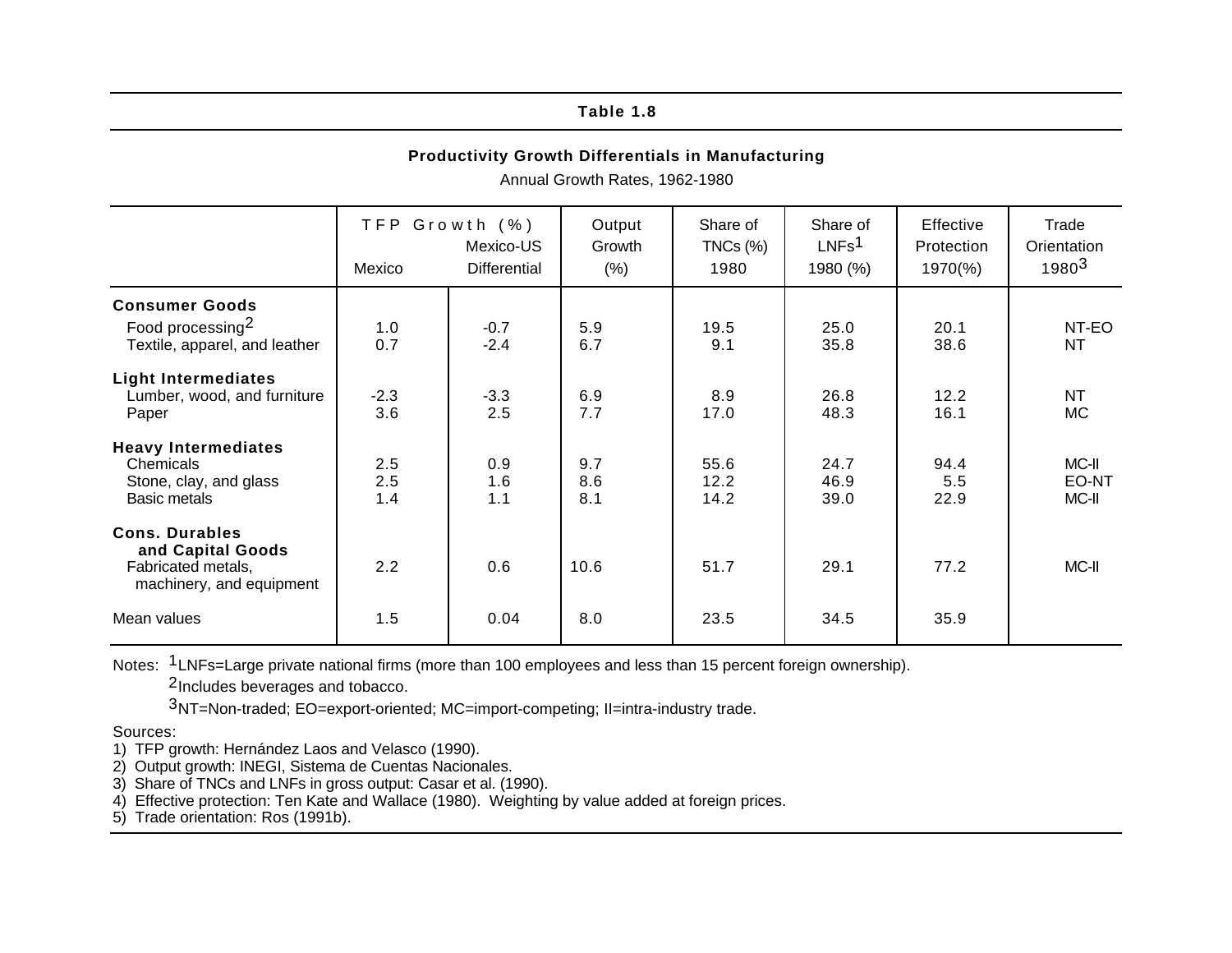#### **TABLE 2.1**

# **1981 1982 1983 1984 1985 1986 1987 1988 1989 1990** GDP growth rate (%) 8.8 -0.6 -4.2 3.6 2.6 -3.8 1.7 1.3 3.1 3.9 Investment/GDP ratio(% ) 26.5 22.2 16.6 17.0 17.9 16.4 16.1 16.8 17.4 18.9 Consumer price inflation (%)<sup>1</sup> 28.7 98.9 80.8 59.2 63.7 105.7 159.2 51.7 19.7 29.9 Real average earnings2 (index: 1980 = 100) | 103.5 | 102.2 | 80.7 | 75.4 | 76.6 | 72.3 | 72.8 | 72.1 | 75.8 | 78.0 Operational fiscal deficit (% GDP) | 10.0 | 5.5 | -0.4 | 0.3 | 0.8 | 2.4 | -1.8 | 3.6 | 1.7 | -1.8 Indices: 1978 = 100 Real exchange rate<sup>3</sup> | 78.9 | 118.7 | 124.6 | 107.6 | 104.1 | 129.1 | 127.8 | 102.2 | 97.4 | 91.1 Real exchange rate<sup>4</sup> | 82.3 | 126.0 | 128.7 | 108.0 | 107.3 | 131.6 | 128.2 | 105.6 | 104.0 | 99.2 Real effective exchange rate<sup>5</sup> | 73.2 | 100.2 | 109.0 | 89.4 | 86.1 | 125.7 | 136.9 | 113.1 | 102.9 | 99.5 Relative unit labor costs | 128.2 | 83.1 | 64.0 | 69.8 | 67.8 | 51.9 | 53.5 | 67.6 | 77.3 | 83.9 Terms of trade (index: 1971 = 100) | 124.3 | 108.4 | 99.0 | 97.1 | 91.9 | 66.2 | 73.1 | 66.1 | 70.5 | 73.8 Debt/export ratio (%) 288 337 346 322 357 459 371 346 289 258

#### **Macroeconomic Indicators, 1981-1990**

#### **Balance of Payments (US\$ Billion)**

| Exports (goods)              | 20.1        | 21.2        | 22.3        | 24.2        | 21.7        | 16.0       | 20.7        | 20.6        | 22.8        | 27.0         |
|------------------------------|-------------|-------------|-------------|-------------|-------------|------------|-------------|-------------|-------------|--------------|
| Oil<br>Non oil               | 14.6<br>5.5 | 16.5<br>4.8 | 16.0<br>6.3 | 16.6<br>7.6 | 14.8<br>6.9 | 6.3<br>9.7 | 8.6<br>12.0 | 6.7<br>13.9 | 7.9<br>15.0 | 10.1<br>16.8 |
| Imports (goods)              | 23.9        | 14.4        | 8.6         | 11.3        | 13.2        | 11.4       | 12.2        | 18.9        | 25.4        | 31.1         |
| Current account              | $-16.1$     | $-6.2$      | 5.4         | 4.2         | 1.2         | $-1.7$     | 4.0         | $-2.4$      | $-6.07$     | $-6.37$      |
| Capital account <sup>8</sup> | 17.4        | 2.9         | $-2.3$      | $-0.9$      | $-3.6$      | 2.3        | 2.1         | $-4.3$      | 6.4         | 9.6          |
| Change in reserves           | 1.3         | $-3.3$      | 3.1         | 3.3         | $-2.4$      | 0.6        | 6.1         | $-6.7$      | 0.4         | 3.2          |

1December-December rate.

2Manufacturing sector. Includes wages, salaries, and fringe benefits.

3US wholesale prices/Mexico's consumer prices.

4Relative wholesale prices (US-Mexico).

5Banco de México, based on consumer prices.

6Mexico's manufacturing/US business sector.

 $7$ The figures for 1989 and 1990 are not comparable with previous years due to an upward adjustment in workers remittances (approximately 1.9 billion) (see Banco de México, 1991, Methodological note on the balance of payments).

8Includes errors and omissions.

Sources: Banco de México: *Indicadores económicos*; CEPAL, *Balance Preliminar de la economía de América Latina, 1990.* Presidencia de la República: Criterios generales de política económica; OECD (for US unit labor costs).